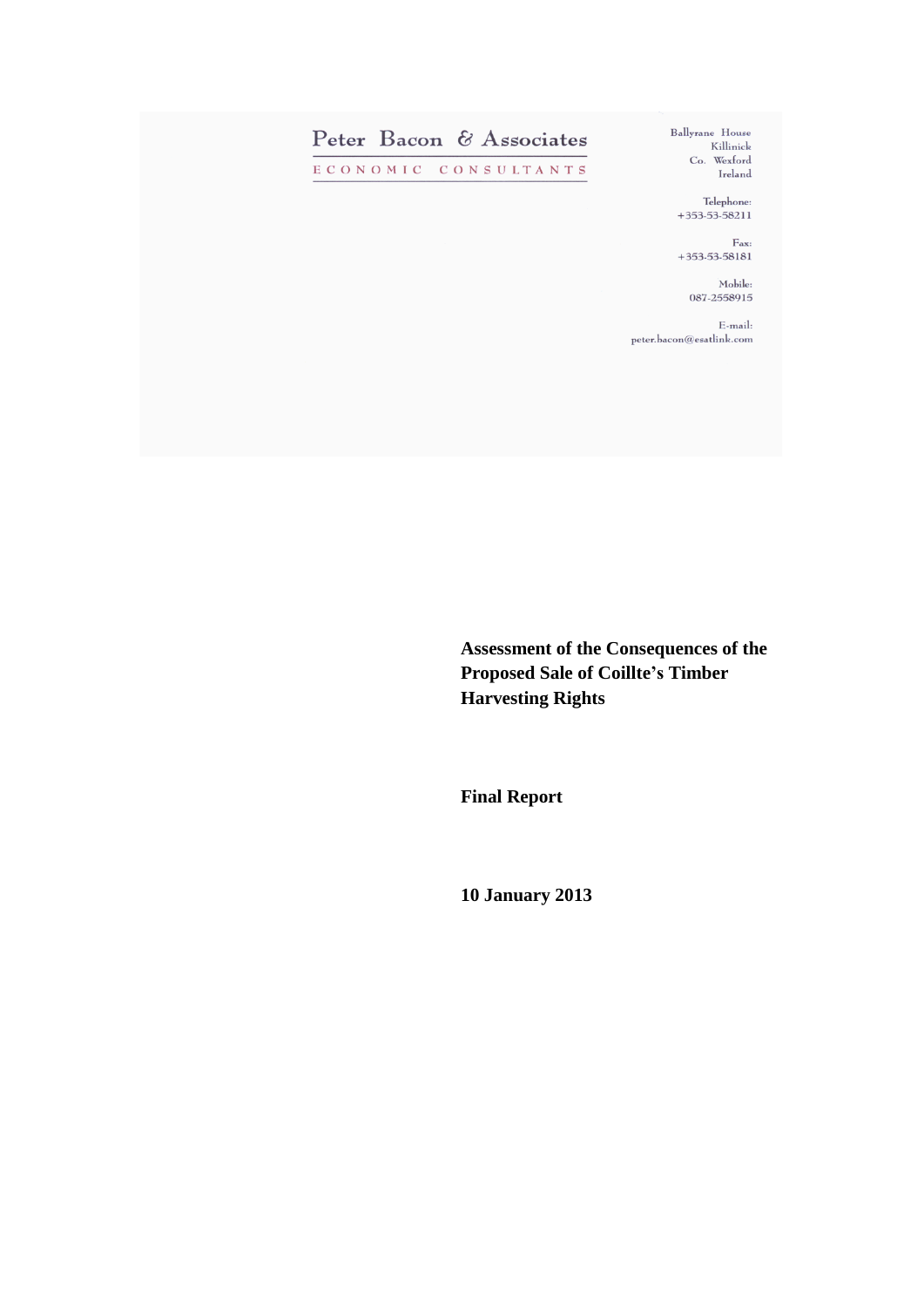# **Table of Contents**

| 1.                       |                                                                 |  |
|--------------------------|-----------------------------------------------------------------|--|
| 1.1<br>1.2               |                                                                 |  |
| 2.                       |                                                                 |  |
| 2.1<br>2.2<br>2.3        |                                                                 |  |
| 3.                       |                                                                 |  |
| 3.1<br>3.2<br>3.3        |                                                                 |  |
| $\overline{4}$ .         |                                                                 |  |
| 4.1<br>4.2<br>4.3<br>4.4 |                                                                 |  |
| 4.5<br>4.6<br>4.7        |                                                                 |  |
| 5.                       | ESTIMATE OF THE BENEFITS OF FORWARD SELLING HARVESTING RIGHTS30 |  |
| 5.1<br>5.2<br>5.3        |                                                                 |  |
| 6.                       |                                                                 |  |
| 6.1<br>6.2               |                                                                 |  |
| 7.                       |                                                                 |  |
| <b>APPENDIX:</b>         | DISCOUNTING IN THE PUBLIC AND PRIVATE SECTORS 48                |  |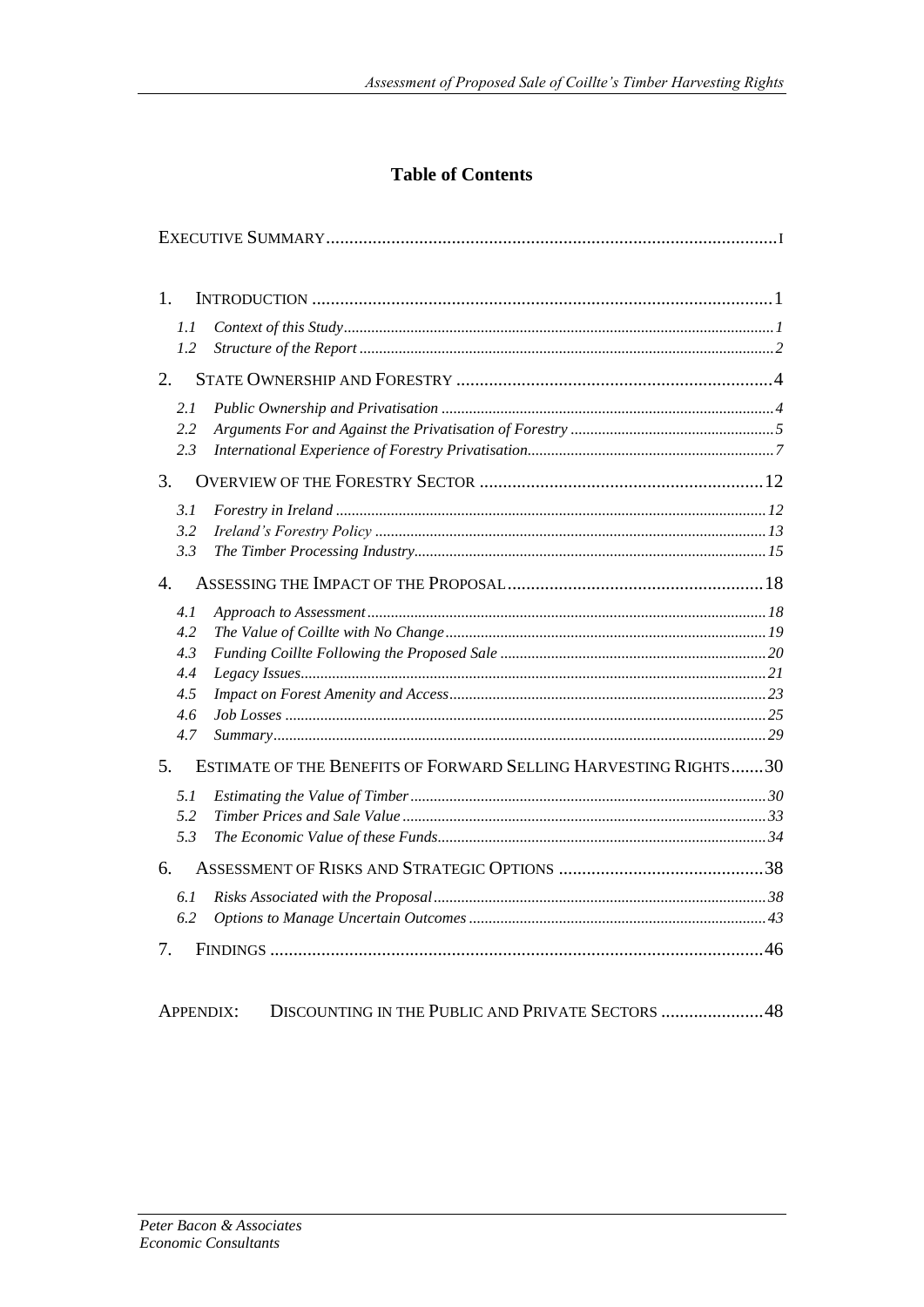## **Executive Summary**

- 1. The EU/IMF financial programme includes an agreement that Ireland will raise money by liquidating certain state owned assets of marketable value in order to reduce public debt. The Irish Government has indicated that it is considering a forward sale of the harvesting rights of some of the timber that is currently owned and managed by Coillte to raise funds to this end. Coillte is wholly owned by the Irish state with a mandate to manage forests on 445,000 hectares of land under its ownership or control. Coillte accounts for more than 80% of the timber that is placed on the market in Ireland each year but this share is falling slowly and net afforestation by Coillte has been negligible over the past decade. However, Coillte output will remain vital to timber processing operations in Ireland and will comprise almost the only source of supply of large diameter mature timber for many years to come.
- 2. The proposed sale of these harvesting rights is not based on any assessment of the performance of Coillte, nor the market for timber. The consultants have not undertaken an efficiency audit of Coillte but note that there have been a number of rationalisation programmes since its establishment including benchmarking against best practice. Neither is the proposal part of any strategic plan for the sector and is actually in conflict with Irish forestry policy as it currently exists. Nevertheless, it is important to assess if the benefits of implementing the proposal are likely to exceed the costs of doing so.
- 3. There has been a big increase in the proportion of Irish forests under private ownership in recent decades. However, this change in the structure of ownership has been achieved through the expansion of private plantation rather than the sale of public assets. This policy is based on an acceptance that the supply of timber in Ireland needs to increase to provide the critical mass that would enable valueadding processing industries to develop. Internationally, there have been some limited instances of forestry privatisation programmes. Experience indicates that after privatisation efficiency in forestry operations tends to improve, but that, as has been seen in other sectors, the change of ownership is not the important determinant of performance. Rather, the realisation of gains from such policies generally requires that the change occurs in the context of a wider programme of privatisation. .
- 4. The timber processing sector in Ireland relies heavily on production from Coillte forests. Together, sawmills and panelboard mills employ 1,800 people (FTEs) and pay wages and salaries amounting to  $\epsilon$ 90 million per annum. They export most of their output, the main market being the UK. They are well integrated into the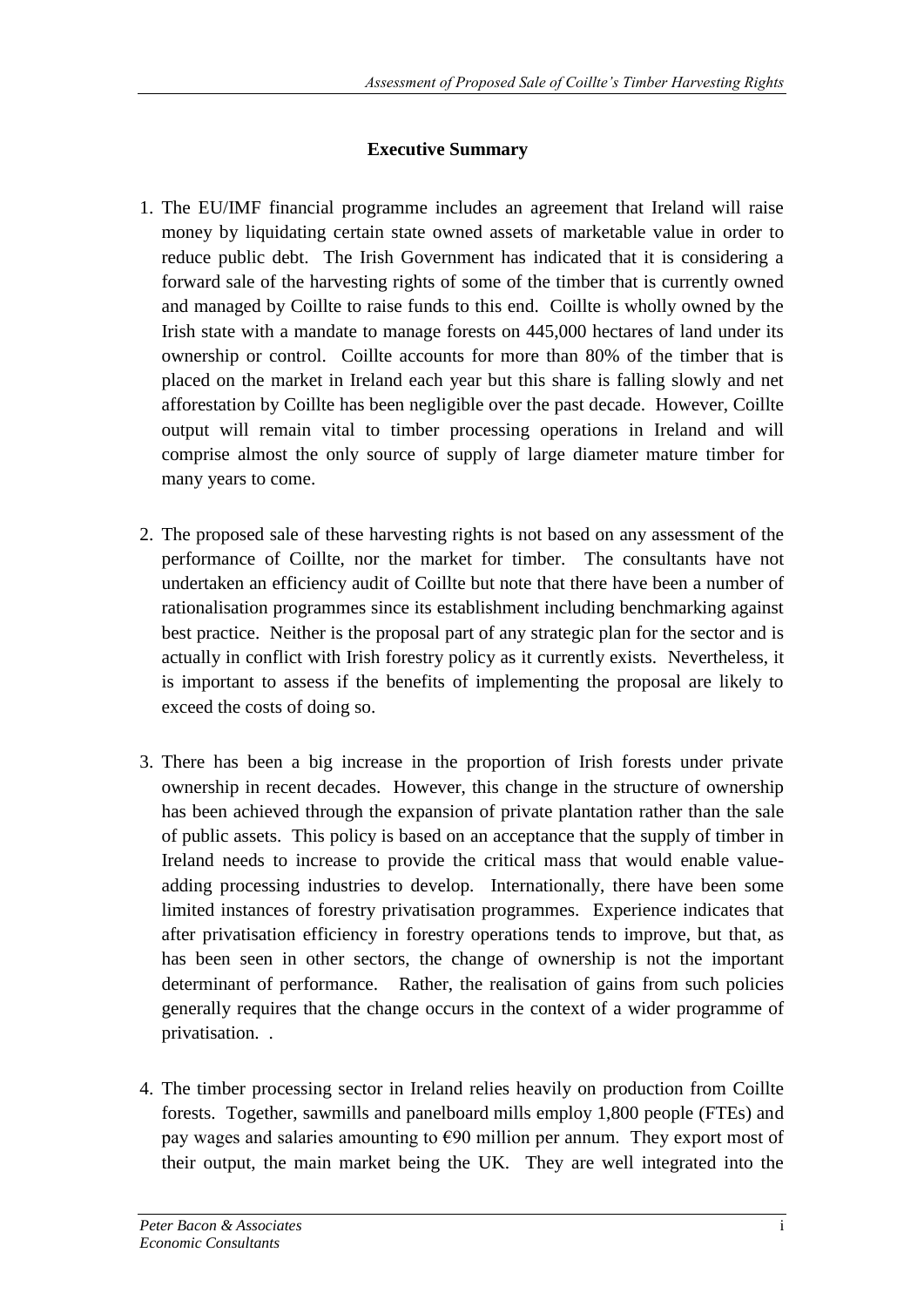economy and are estimated to support about 3,000 jobs in the economy in total. The sector is also well dispersed regionally.

5. The sale of the harvesting rights would have a number of impacts for which costs can be estimated. These include the loss to the state of the stream of profits that would be earned by Coillte in the future if there was no change, the need to fund a projected future deficit in what would remain of Coillte following a sale of harvesting rights, since it will not be able to fund its future operations from timber sales, the need to recognise liabilities in the company including debt and a significant pension fund deficit, the cost of expected job losses within Coillte, and the impact of privatisation on reducing public access to forests and associated recreational benefits. Under detailed assumptions and using available data, these costs have been estimated to have a present value in a base year of  $E1.3$  billion as shown in Table A. There may also be additional costs as a result of job losses in the processing industry if the timber procured under the harvesting rights were to be exported without processing in Ireland.

| Loss of Funds from Coillte Profit Flow | 565   |
|----------------------------------------|-------|
| Coillte Deficit Funding Requirement    | 313   |
| Economic Cost of Coillte Job Losses    | 19    |
| Coillte Debt Liability                 | 172   |
| Pension Liability                      | 130   |
| Loss of Amenity Value                  | 105   |
| <b>Total</b>                           | 1,304 |
|                                        |       |

- 6. Thus, a forward sale of timber harvesting rights would need to generate funds in excess of this amount to make the proposal at least as good as would be likely to evolve in its absence. This value depends on a number of factors with the price paid for timber being the most important. Prices in Ireland have been in a broadly similar range to that in other European countries, but significantly higher than in the UK where particular circumstances work to keep the price well below world prices. The average price paid to Coillte for supplies to saw mills in recent years has been just over  $\epsilon$ 43 per m<sup>3</sup> with  $\epsilon$ 50 per m<sup>3</sup> being achieved in 2012. However, to generate a sale valued at  $\epsilon$ 1.3 billion would require an average price of  $\epsilon$ 78 per  $m<sup>3</sup>$  before inflation. This is well above current or recent prices.
- 7. As it would be an abrupt change to Irish forestry policy there are other risks associated with the proposal if it proceeds. These include the potential to disrupt the Irish timber processing sector, due to lack of certainty of future supply. It is possible to identify some options that might minimise the potential for such disruption and these are discussed. However, it is unlikely that these options would significantly mitigate such costs in practice.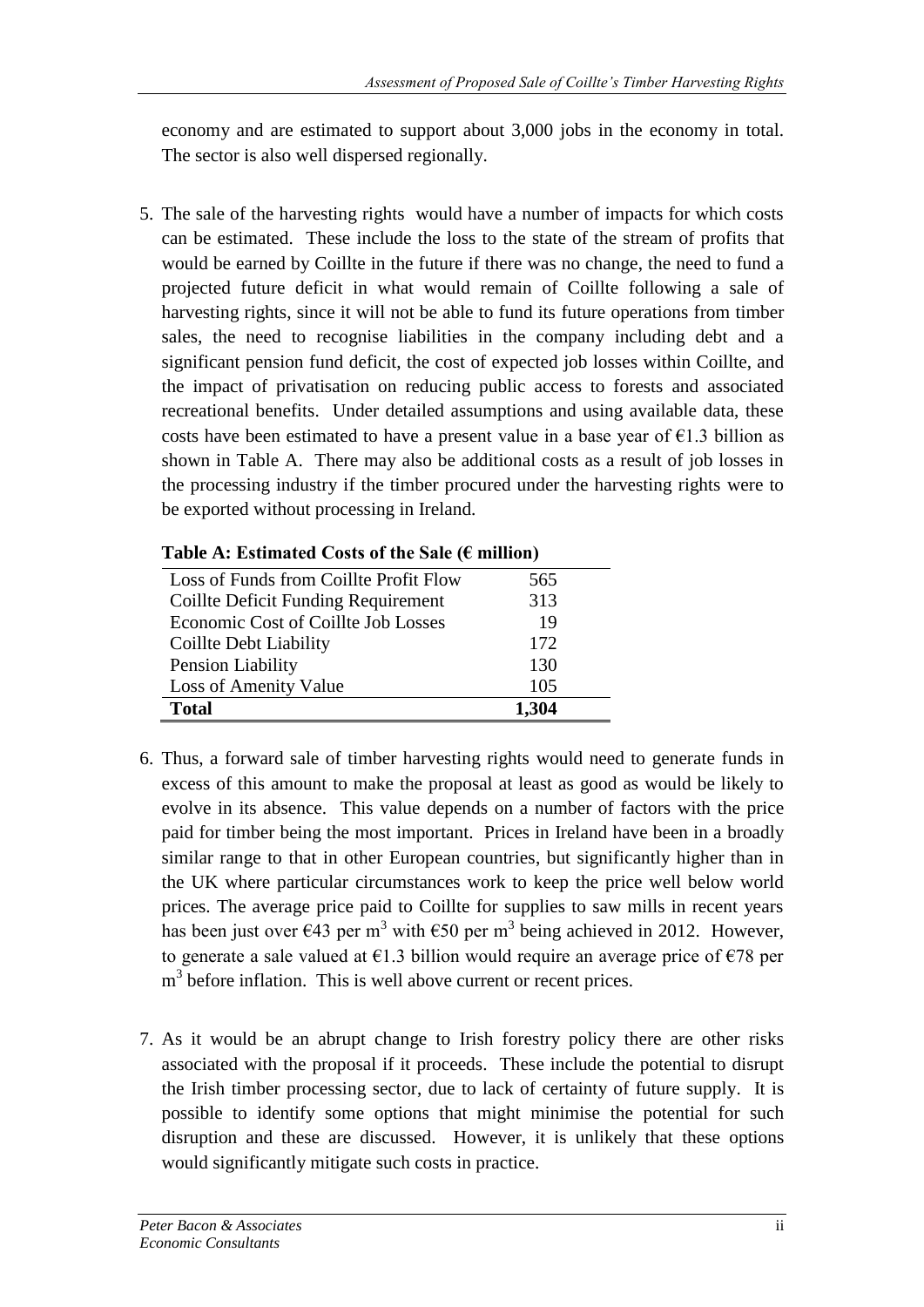- 8. The proposal would in effect bring an end to Coillte as a commercial entity. Maintaining the non-commercial activities that are currently undertaken by Coillte along with the need to manage the land and residual forests in State ownership seems to imply that Coillte would become akin to another National Parks Service. As such, it would depend on state subsidies to carry out these obligations and to undertake the reforestation of its estate.
- 9. The overall result is that this proposal is not just a move to liquidate timber assets but would effectively liquidate Coillte as a viable, commercial entity. However, no arguments have been advanced to support such a change in policy. This situation, together with the scale of costs set out in Table A above, suggests that the economic rationale for the proposed sale of harvesting rights no longer stands up and cannot be justified.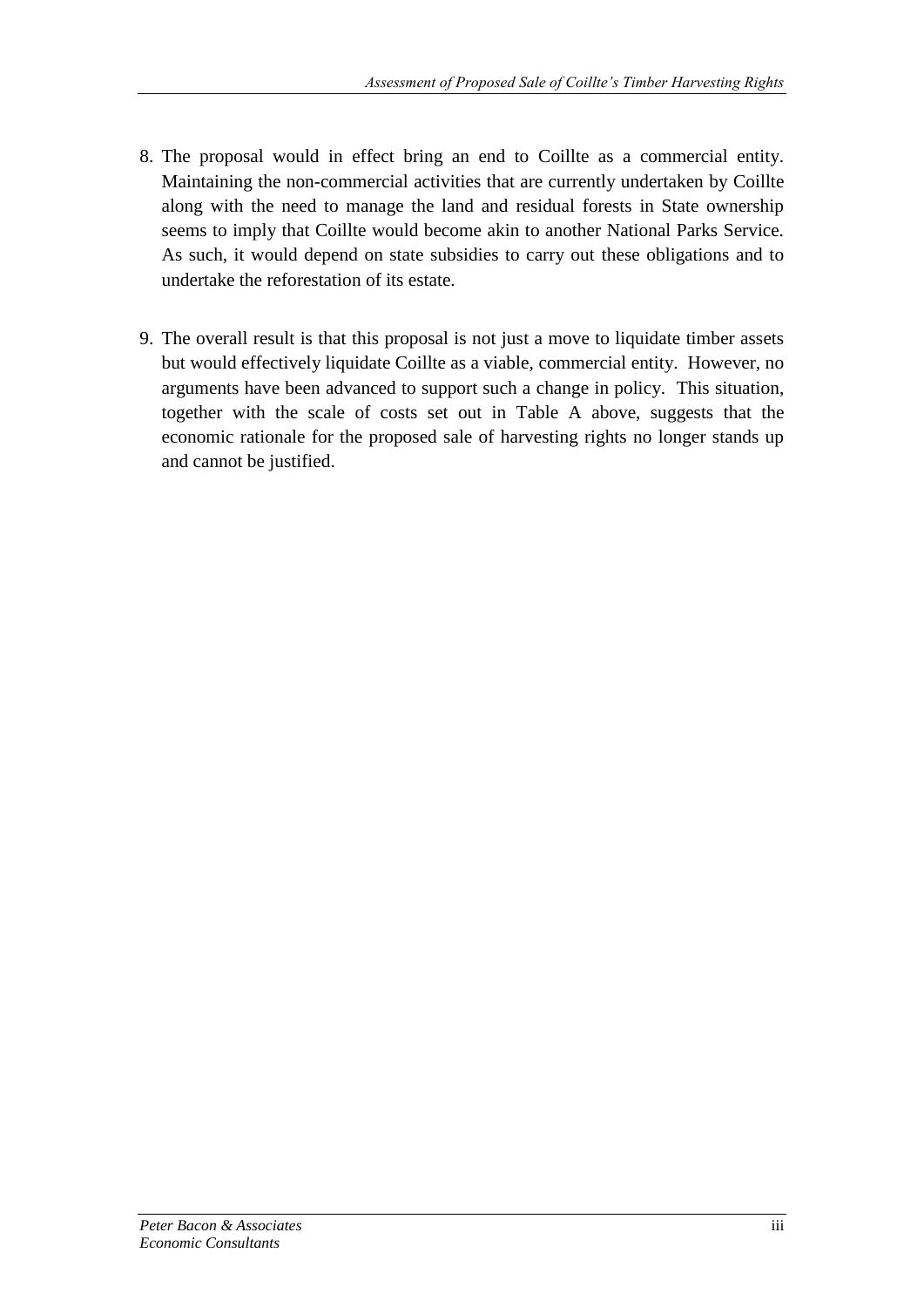## **1. Introduction**

## *1.1 Context of this Study*

The general background for this report is provided by the economic crisis that has been unfolding in Ireland since 2007. As is well known, this crisis has resulted in a big increase in Ireland's public indebtedness and its current exchequer deficit. Such has been the extent of this crisis that Ireland finds itself in the position that macroeconomic policy is dictated by the requirements of an EU/IMF financial programme. Part of this agreed programme, which provides the specific context for this report, is a proposal that Ireland should raise money to reduce part of this debt through liquidating certain state owned national assets of marketable value. The Irish Government has indicated that it is considering a forward sale of harvesting rights to timber growing on land owned and managed by Coillte to raise some of the funds to this end.

Coillte was created in 1988 and is wholly owned by the Irish state with a mandate to manage forests on land under its control in a commercial manner. It currently owns 445,000 hectares of land within its portfolio including commercial forests, Forest Parks and areas of varying commercial value in terms of forestry output. It also owns timber processing operations and has diversified in recent years into other commercial activities such as wind farming to realise economic value from its land holdings. It is a profitable company which employs close to 1,000 people and has paid a dividend to the state in recent years.

Coillte plantations account for in excess of 80% of the timber that is placed on the market in Ireland each year but as private supplies begin to come on stream this share will fall slowly. While it is replanting 6,000 to 7,000 ha of harvested forestry land per annum and investing in supporting ancillary forestry-related businesses, net new afforestation by Coillte has fallen to almost zero over the past decade. It is projected that Coillte's share of total supply will have fallen to below 70% after 2022 and that the rate of decline in its share will accelerate thereafter falling below 50% by 2028. However, the projections indicate that this share should stabilise within the range of 45 to 55% beyond 2040. So, it appears likely that Coillte will continue to account for about 50% of the timber that is placed on the Irish market into the foreseeable future. However, this somewhat understates the importance of the supply of timber from Coillte forests. Although Coillte's share of total volume is starting to fall, almost all timber from the private sector over the next decade or more will be thinnings constituting small diameter logs. As a result, Coillte will remain the mainstay of saw mill operations and almost the only source of supply of large diameter mature timber up to and beyond 2030.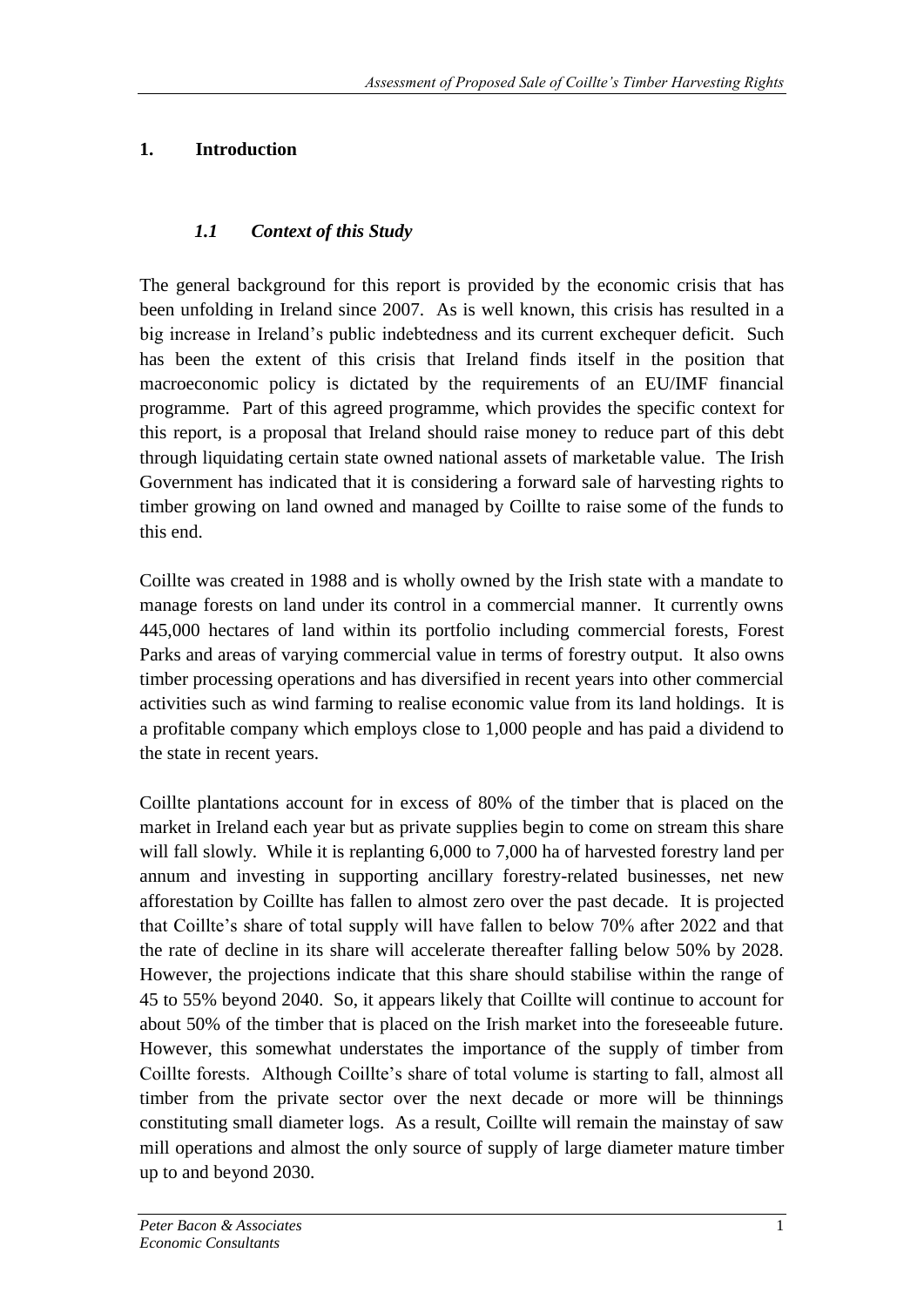This context for the proposed sale of harvesting rights to timber currently managed by Coillte in state forests is important: the proposal is not based on any assessment of the performance of Coillte, nor the market for timber. Neither is it part of any strategic plan for the sector and it is actually in considerable contrast to Irish forestry policy as it has developed over recent decades. The problems that this proposal are designed to address did not arise out of any problem in the forestry sector, the consultants are not aware of any efficiency audit of Coillte that would suggest such a proposal would generate efficiency gains, and it does not appear that the wider potential impacts of this proposal have been examined.

Against this background, the Coillte branch of the IMPACT trade union, which represents a considerable cohort of employees in Coillte, has requested *Peter Bacon & Associates* to undertake an examination of the potential economic impact of this proposal. To date the option to dispose of these assets has been discussed as a simple transfer of assets from one illiquid use – ownership of growing timber – into liquid assets that can be put to a more needy use i.e. repayment of some debt with some investment in the domestic economy. As such, the proposal appears simply to be based on expediency in order to address pressing short term needs but without due regard to the implications either short- or longer term. However, it represents a major policy decision and, as such, should be appraised in terms its economic and social impacts. . In such circumstances, the question is to assess if the benefits of implementing the proposal are likely to exceed the costs of doing so. To date, this question does not appear to have been asked. The conclusions drawn here indicate that the proposal, if implemented, would result in a negative economic outcome compared with present policies in this sector.

# *1.2 Structure of the Report*

Irish policy has supported the growth of private ownership of forestry over the past two decades but has been doing so by incentivising private plantations rather than selling public holdings. This proposal would amount to a radical change in this policy. Experience with privatisations has been mixed and while there are only a small number of instances of privatising forestry, these are reviewed in Section 2. Section 3 provides an overview of forestry in Ireland including a review of policy and a high level summary of the operations of the timber processing sector.

Section 4 begins the detailed assessment of the policy by examining the economic impacts that will arise. These include monetary estimates that can be readily appraised on the basis of published information but there are additional impacts where values depend on assumptions that are detailed in the text. Having set out the impact of forward selling the timber, Section 5 examines the values that can be generated.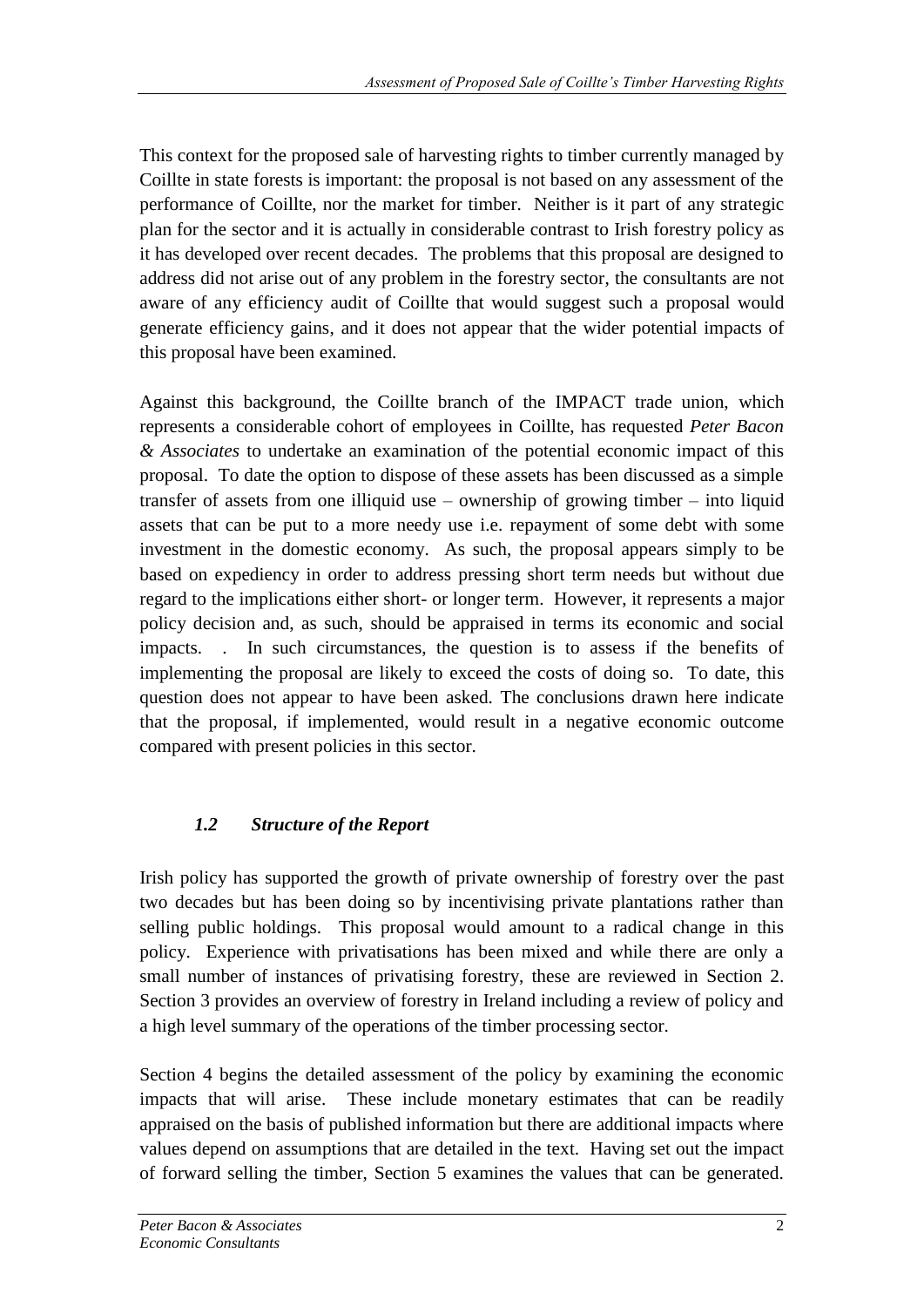This relies on the sale of timber and so output and price projections are important. The value that might be generated within the Irish economy from the availability of these funds is also discussed.

There are risks associated with this proposal. Some of the main variables are subjected to a sensitivity analysis but some of the most important uncertainties are not captured by a simple application of standard risk methods. This is discussed in detail in Section 6 which also includes an examination of options that might be considered to reduce the potential costs of these risks. The final section summarises the main findings of the report.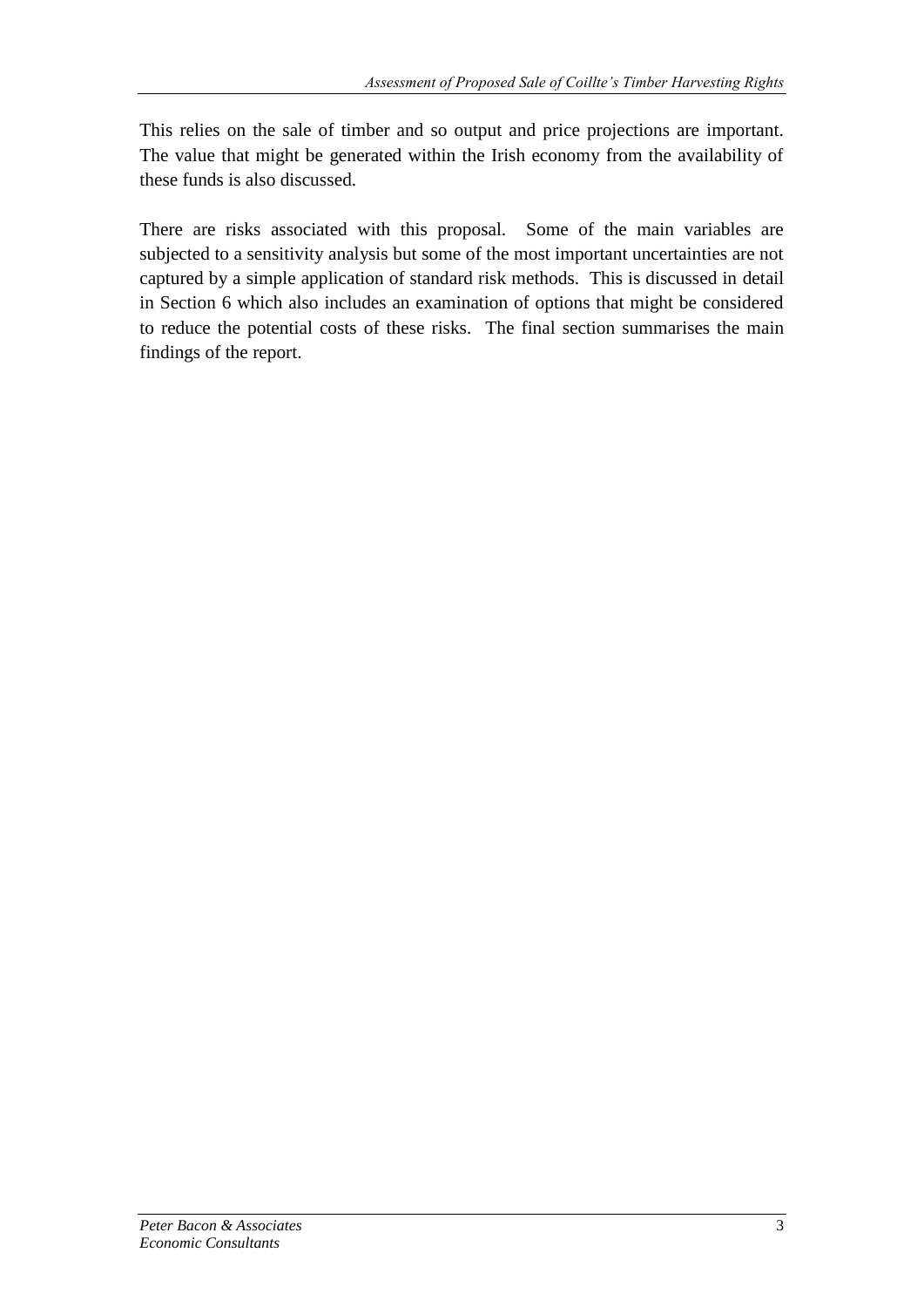## **2. State Ownership and Forestry**

## *2.1 Public Ownership and Privatisation*

Although the proposal for the sale of state assets does not include a formal sale of Coillte nor the sale of the most obvious fixed assets i.e. the land on which the timber is growing, the proposal to forward sell timber harvesting rights for an extended period can be characterised as the privatisation of an asset currently in State ownership. Indeed, given the low quality – from the point of view of farming productivity – of much of the underlying land in the Coillte forest estate, it can be argued that the sale is the effective privatisation of the most valuable asset in Coillte. Starting from this, and given that many arguments have been made over the years that there are efficiency and productivity gains that can be realised by selling commercially focussed state owned operations, it is worth examining at the outset if such gains might be expected to accrue from the sale of Coillte's timber.

The arguments generally used to support privatisations can be summarised under four headings:

- Privatisation can lead to improved operational efficiency;
- New technologies, particularly in utilities, mean that public monopolies can no longer be justified;
- Sales can either raise public funds or remove liabilities for loss-making enterprises;
- Privatisation on stock markets can expand domestic capital markets.

Various economic theories that contrast the efficiency promoting impact of the profit motive in the private sector with incentives that operate in public sector bureaucracies support these arguments. However, a review of actual experience with a range of privatisations in Ireland since 1990, published by *Forfás*, has concluded that the predictions of much of this theoretical work are not borne out by experience<sup>1</sup>. This is because of the focus on the impact of a change of ownership on performance instead of emphasising the economic and market context that includes issues such as the structure of competition in the relevant sector. The authors conclude that '*Irish experience to date shows that privatising per se is not necessarily a panacea for any public sector inefficiencies*' (page 204).

This conclusion is supported by research on international experience with privatisation projects. OECD research on the issue concluded that '*success is*

<sup>1</sup> 1 Palcic, D. And E. Reeves (2007) 'Privatisation and Productivity Performance in Ireland' in *Perspectives on Irish Productivity*. Dublin: Forfás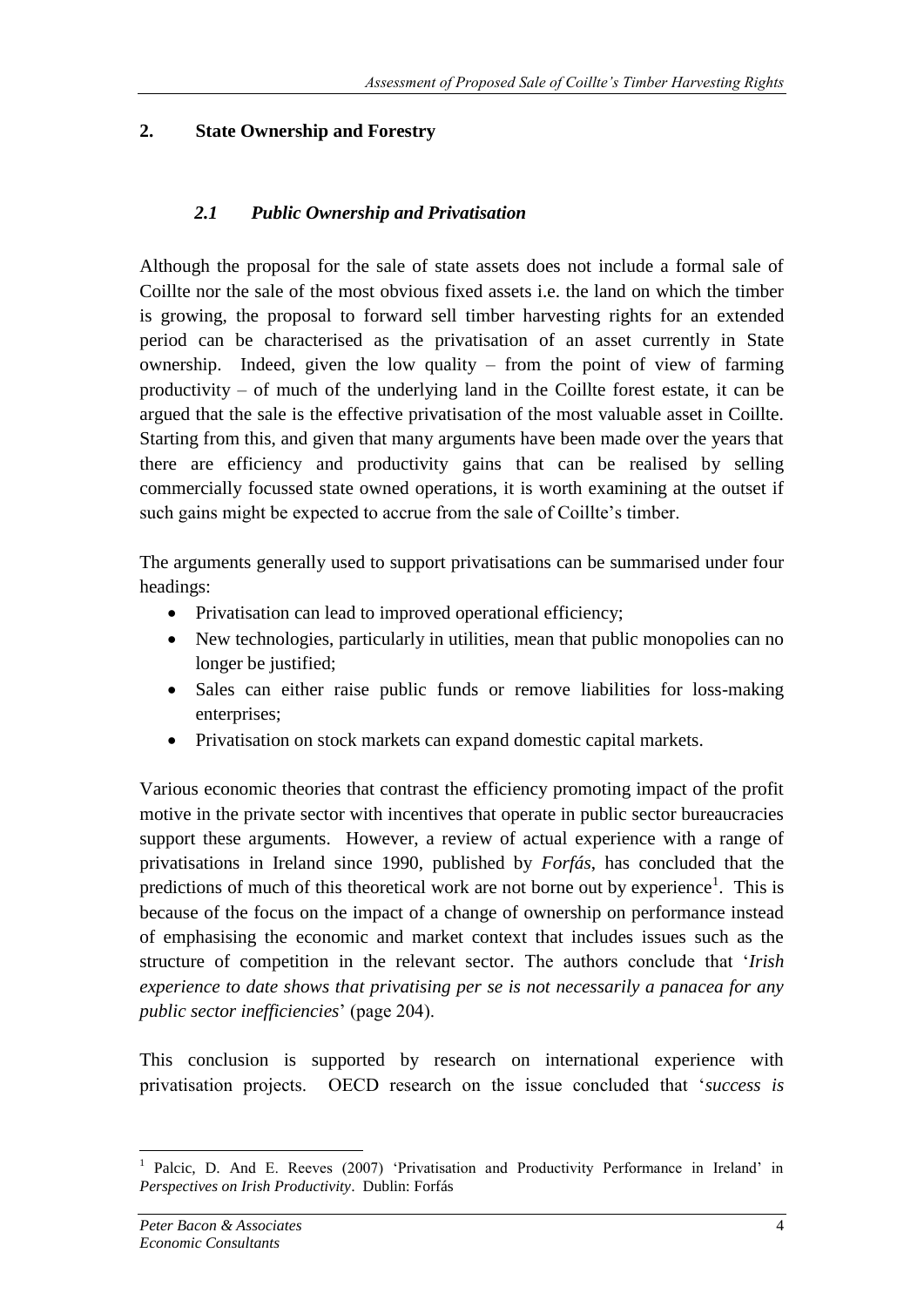*critically linked to the adequacy of complementary institutions*' (page  $18)^2$ . These institutions include regulatory and competition bodies, legislation and complementary policies such as financial and labour market reforms and trade liberalisation. In summary, while there are reasons to argue that privatisation can improve the efficiency of state owned commercial operations, realising these gains depends on the policy being part of a wider integrated and supporting programme of structural reform policies. If the policy simply amounts to a change of ownership then the realisation of efficiency gains is much less probable.

Effectively, there has been a long term programme of forestry privatisation in operation in Ireland in the form of the promotion of net afforestation by private plantation owners over the past couple of decades, while net afforestation by Coillte has been negligible. As a result, private plantations now account for almost half the existing estate, and while Coillte output continues to dominate supplies on the Irish market, within a decade or so private forests will be producing volumes of timber amounting to about 50% of total output.

It is clear that the proposal to sell Coillte timber harvesting rights is not part of a structural reform package and there are no accompanying proposals to realise efficiency gains. Instead the sole rationale is provided by the objective of raising cash. As such, the proposal is better analysed as a liquidation of assets, rather than a privatisation. It is possible that efficiency gains may arise from the sale, but if such are possible then any present value will be capitalised into the price that potential purchasers will bid for the timber in an open auction. As a result, the assessment in this report concentrates not on an efficiency audit of Coillte operations and how these operations might change if the timber is sold, but on identifying the economic impact of the sale in terms of the value of Irish forestry now and into the future.

## *2.2 Arguments For and Against the Privatisation of Forestry*

As in Ireland, the State is a major player in the forestry sector in almost all countries in terms of the ownership and management of the forestry resource. Public ownership of forestry and involvement in the sector has generally developed with two objectives: to develop commercial forestry plantations and to protect existing, often indigenous, woodlands. These roles have developed over the years, and while Coillte's focus has historically been concentrated on the first of these objectives, there has been an increasing focus on the environmental, amenity and non-marketable aspects of woodlands. This focus on commercial forestry is not surprising given Ireland's starting point in the last century with very little indigenous forestry despite having suitable land and climatic resources. This aspect remains predominant and while

<sup>1</sup> <sup>2</sup> OECD (2003) *Privatising State-owned Enterprises: An overview of policies and practices in OECD countries.*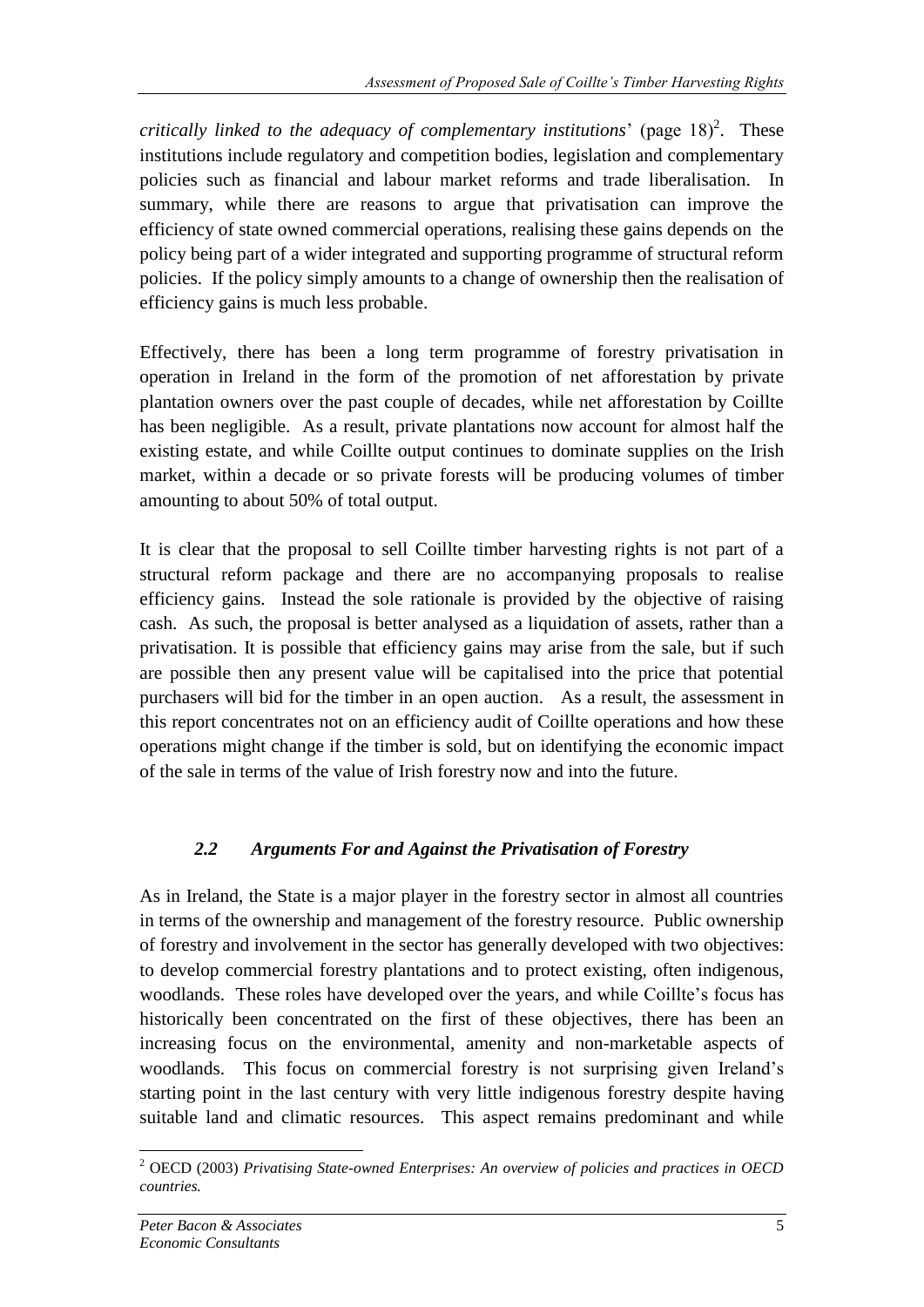revenues from commercial forests have been used to develop non-timber assets, commercial timber remains the core of its operations.

A number of arguments can be made in support of a role for the public sector in the ownership of forests. Of particular importance is the long time period involved in growing mature timber. A consequence is that there are considerable risks involved for private owners with more limited time horizons. This results in the use of quite high discount rates by the private sector relative to those appropriate in the public sector. Later discussion of this issue indicates that real discount rates of 8% are often applied to forestry investments by private investors whereas the recommended public rate is 3.5% per annum. As a result, plantations that may provide an acceptable level of returns to the State could be deemed to be non-viable by private investors. In addition, there are non-marketed goods provided by forests that have value to the State but provide little or no value to private investors. These generally include the amenity value of forests, the  $CO<sub>2</sub>$  sequestration of the trees, and the ecological benefits of forests, particularly those that accrue from the planting of species of less commercial values. There is also a potential additional benefit to public sector forestry as it can provide a tool for the State to pursue regional, social and strategic aims that may be of no value to private investors. For example, forest employment is often concentrated in areas where alternative opportunities are limited.

However, there are also important arguments that have been developed against public ownership. Among the most important is the clear conflict between an idea that forests can be managed to simultaneously supply commercial timber and nonmarketed benefits that rely on the existence of standing timber. This is not necessarily an inherent feature of public ownership as the same problem arises if the forest is owned privately. However, the conflict has not generally been perceived to be an issue for private ownership in Ireland because of a public acceptance that such forests are solely for the commercial production of timber. In addition, with an average size of just 8 hectares, the small size of Irish farm forests means that most private plantations have little or no potential to provide amenity benefits. These considerations support an argument that the public sector should own forestry that primarily provides non-timber benefits while the private sector provides commercial timber plantations. The situation in Ireland is also somewhat different due to the stark contrast between the fairly comprehensive exclusion of the public from private plantations and the *open access policy* of Coillte with respect to the general public. Given that the private plantations are mostly younger, clear-felling has been limited and so this situation could become even more pronounced in the future.

The second most important argument for privatisation arises from cost and efficiency concerns. The returns from forestry are generally not commercially viable in the absence of subsidies with the result that the state must either subsidise private plantations or own public plantations. The potential for inefficiencies to arise in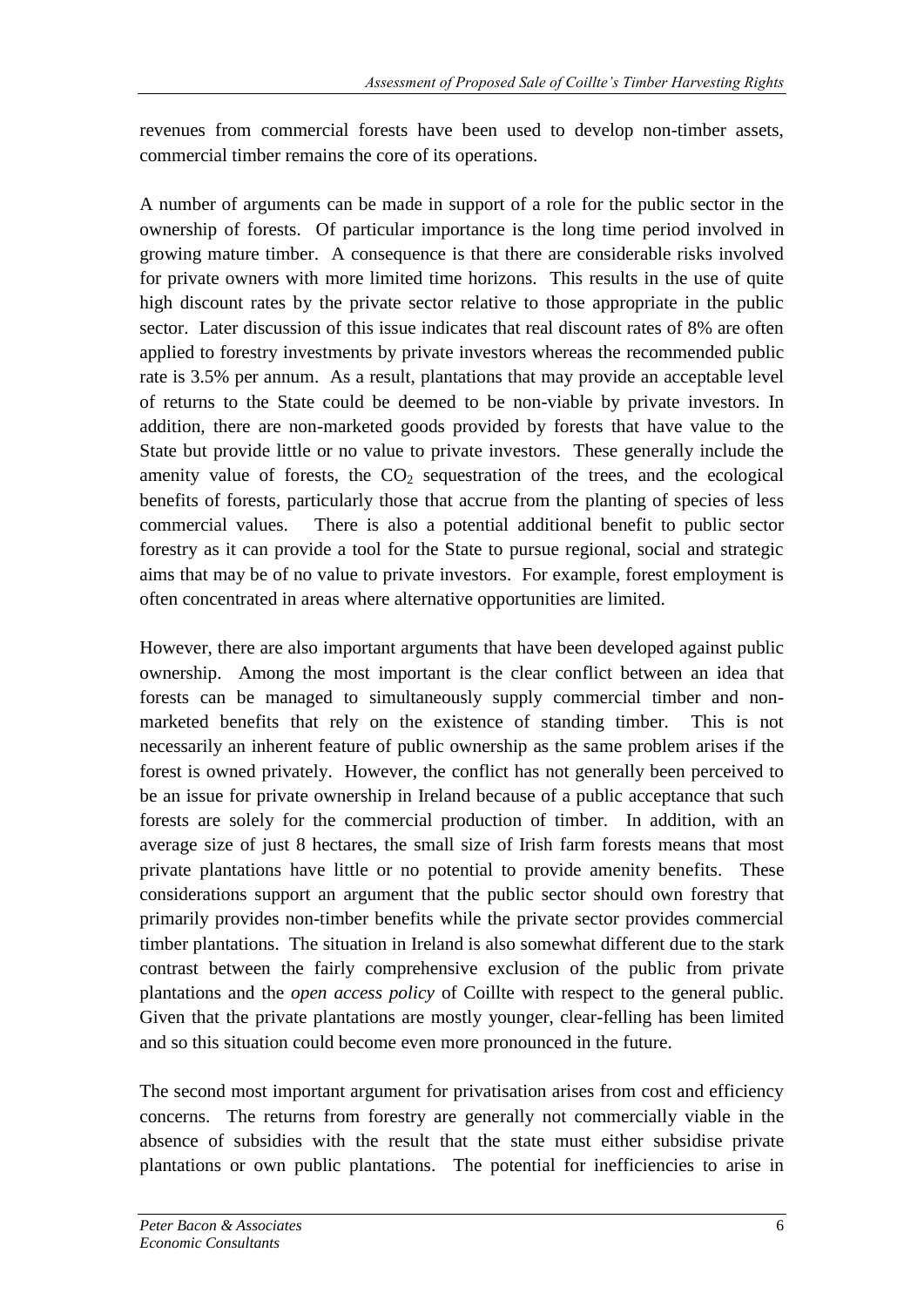publically-owned commercial operations is widely discussed in economics literature. However, while the consultants have not undertaken an efficiency audit of Coillte, it is noted that Coillte has undertaken several rationalisation programmes since its establishment in 1988 including benchmarking against best international practice. Furthermore, the organisation outsources much of its forestry operations including harvesting and replanting. It is also important to note that improving efficiency is not an objective of the proposed policy and that, based on international experience, the lack of a supporting programme of restructuring means that gains are unlikely to be realised from simply changing ownership.

A third argument is that State owned forestry companies may act as monopoly suppliers of timber. This may artificially push up the domestic price of timber. In contrast it may even be the case that public assets could be used to supply timber at discounted prices to privately owned processors to inflate their profits. Coillte has effectively been in the position of a monopoly supplier of mature timber in Ireland, but it is certainly not the case that the processing sector has seen abnormally high profits. Indeed, the sawmill sector has been characterised by low investment and job losses in recent years. Coillte also bought previously under-performing panel board mills with the clear objective of keeping then open to use its timber output. These board mills now export about 85% of output suggesting that they are operated efficiently and competitively. Most importantly, while Coillte continues to dominate supply, Irish forestry policy has created the basis for supply from private plantations in recent decades with the result that this position will begin to change over the next decade.

This means that the main arguments that have been seen in favour of forestry privatisation internationally do not apply in the case of the current Irish proposal. Indeed, in relation to the first argument, the proposed sale would likely bring the conflicting aims much more to the fore as the commercial approach would dominate.

# *2.3 International Experience of Forestry Privatisation*

While recognising the difficulties of characterising the proposed sale as a privatisation program, some useful insights can be gained by reviewing outcomes where specific programmes of privatisation have been introduced to previously state-owned forestry sectors. The number of such programme is limited and there are difficulties with inferring conclusion for Ireland as none of the available instances are directly comparable to Ireland given different starting conditions such as the structure of ownership of the forest estate, forest diversity and the stage of economic development. However, there are some common issues. Not least is the decision on what should be privatised, and political sensitivity regarding the disposal of large tracts of land is not confined to Ireland. As a result, some privatisations have been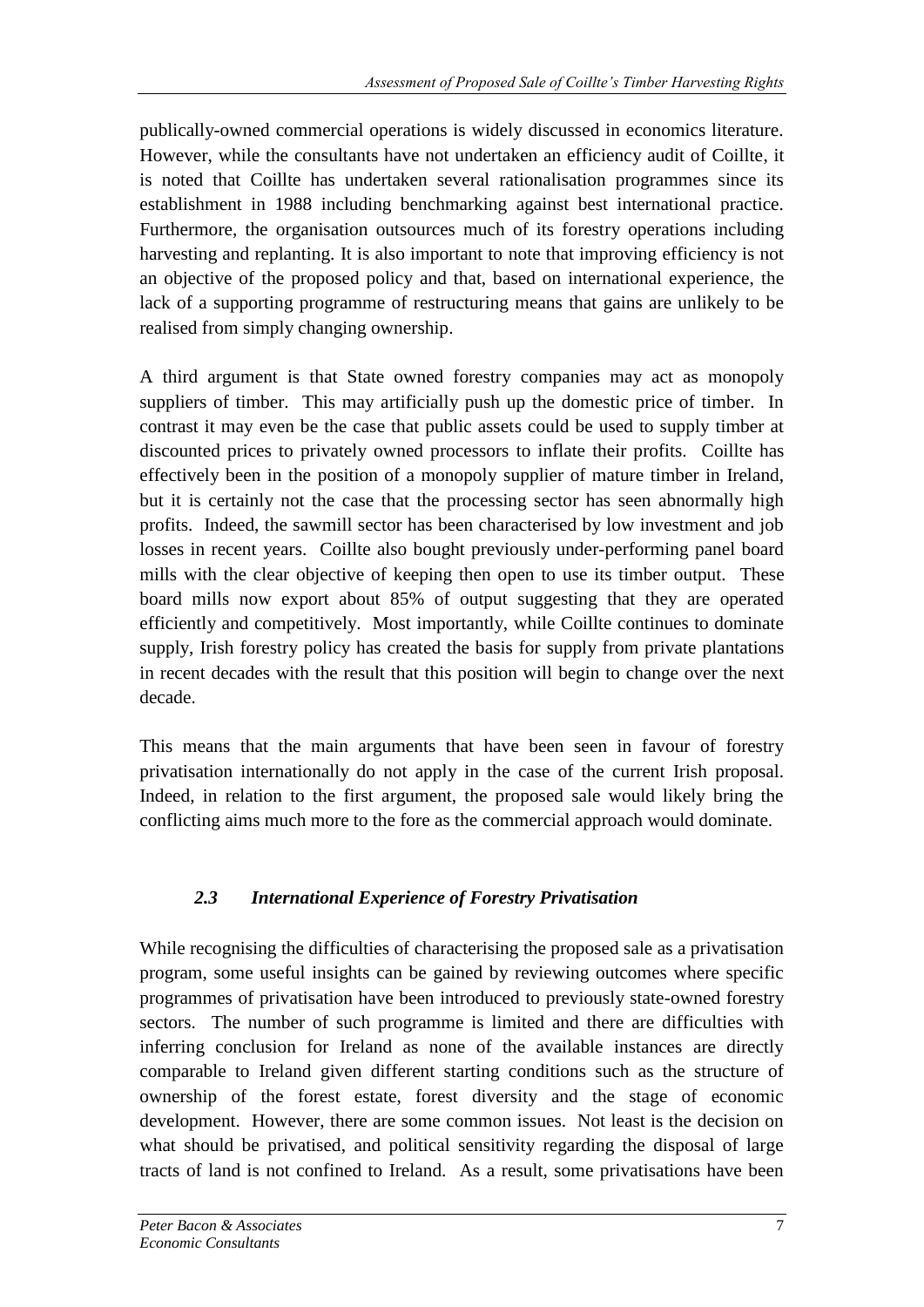confined to timber and supporting infrastructure such as processing mills and logistics facilities. Furthermore, programmes have had to recognise the difficulties that arise due to the long term nature of timber growing and the need to ensure reforestation. These issues partly explain why forestry privatisations have not generally been given priority while privatisation programme for utilities such as energy and telecommunications, and other capital intensive businesses such as ports and roads, have been more widely implemented.

Whatever outcome the various arguments might suggest, the situation is that a large proportion of the forest estate continues to be owned and managed by the state in most countries. However, there have been some instances of forestry privatisation.

#### *New Zealand*

Possibly the most ambitious privatisation programme in forestry was that undertaken in New Zealand which resulted in the sale of the entire non-indigenous forest plantations along with the processing sector in the early 1990s. At the time, New Zealand was undergoing a widespread programme of privatisation and liberalisation of its economy. The rationale for forestry privatisation was based mostly on arguments concerning the need for greater efficiency and the need to address the perceived conflicting roles of commercial and amenity forests. The privatisation took place much more slowly than initially expected as a result of difficulties that arose including court challenges.

The initial impacts of the privatisation were a fall in employment but an increase in efficiency and profits in the sector. Investment in wood processing also rose. This contrasted with most other sectors of the New Zealand economy at the time where performance was poor. However, foreign ownership of forestry increased from less than 2% to 48% in less than a decade<sup>3</sup> and it is not clear to what extent the apparent efficiency gains arose as a result of the change in ownership or from external factors, most notably a buoyant world market for timber. What was soon clear however was that the flip side of efficiency gains was job losses and that these were often concentrated in already fragile regions, even extending to the collapse of communities that depended on the forestry industry.

The longer term effects of the privatisation are less encouraging. The economics of exporting timber from New Zealand turned less favourable from about 2003 and some of the earlier efficiency gains were  $\text{lost}^4$ . Furthermore, as shown in Figure 2.1, while replanting has risen following the increased rate of harvesting, the level of new planting which rose at the time of the privatisation collapsed to below preprivatisation levels.

<u>.</u>

<sup>&</sup>lt;sup>3</sup> O'Loughlin, C. 'Decentralisation within the New Zealand Forestry Sector: Financial and Social Implications'. Centre for International Forestry Research

<sup>4</sup> O'Loughlin *op. cit.*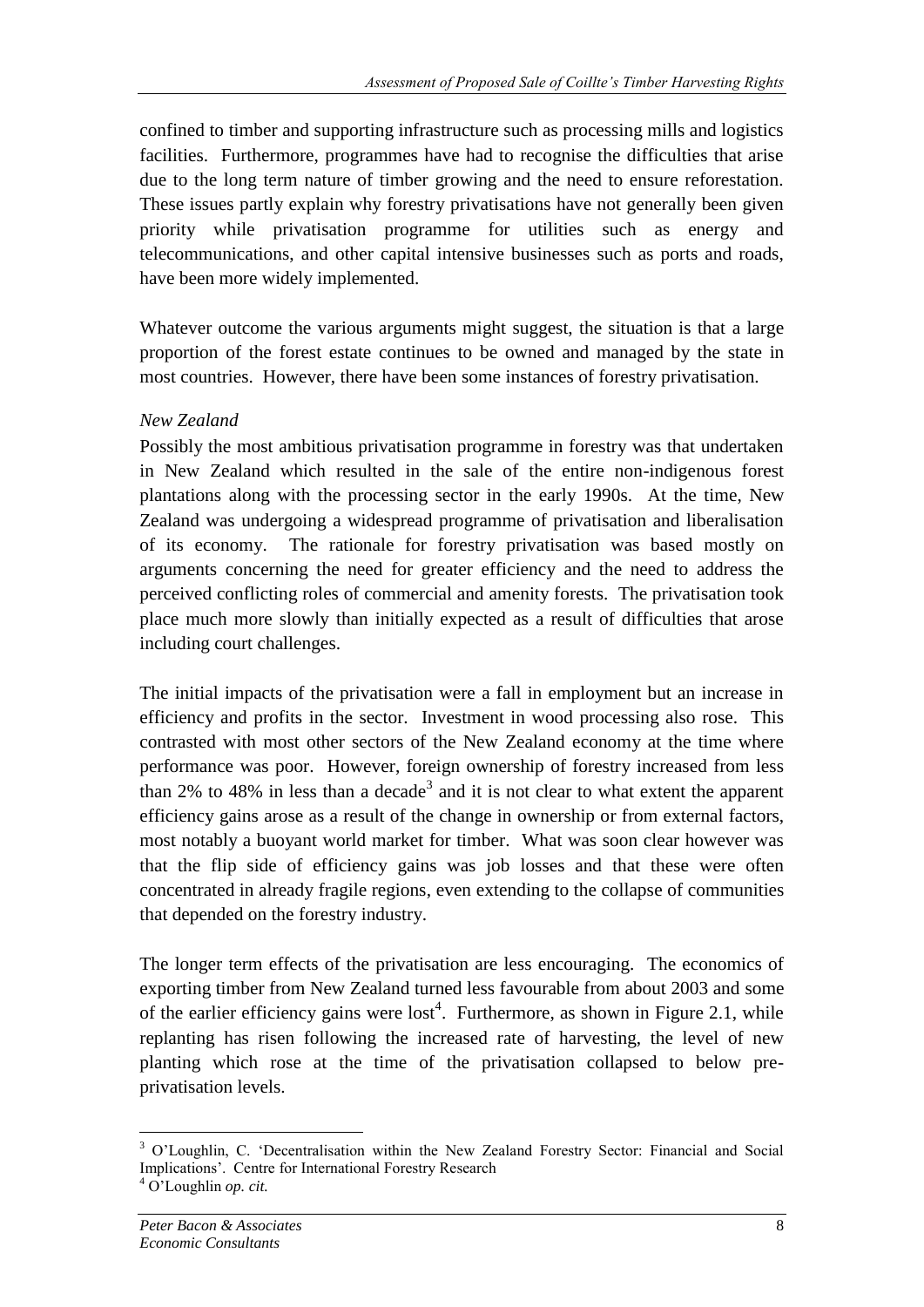

**Figure 2.1: Forestation and Reforestation in New Zealand (1991-2005)**

In his review of the New Zealand experience, O'Loughlin concludes that the suddenness of the changes that were implemented in New Zealand magnified the negative social impacts leading to considerable resentment among the general population. While the experience suggests that the private sector did improve the management of the estate, the adverse move against New Zealand exports after 2003 was more than enough to reverse these gains suggesting that the benefits were fragile.

The structure of forestry in New Zealand is notably different from in Ireland and differs in a manner that would have suggested a good opportunity for a successful privatisation programme. In New Zealand, 99% of timber is harvested from plantations of introduced species. These cover 1.8 million ha of land. The privatisation was limited to these forests. However, indigenous forests cover 6.6 million ha – 79% of the total forest area – but supply only a small amount of timber being managed for amenity, conservation and environmental objectives. The situation in Ireland is almost the mirror image with the majority of forests, including most of the forest managed by Coillte and most of the forests that exist in forest parks, comprising introduced species that are managed primarily for timber production. Unlike the case of New Zealand, while it might be possible to grade forests according to their amenity values, there are no clear divisions in Ireland between these areas and commercial timber plantations. In addition, the New Zealand forestry sale was taken in the context of a much larger reform of the economy, including reform of the forestry sector and a strategic change of direction for the industry. This is clearly not the case in Ireland where the proposal appears to envisage a quick sale to raise cash with no reference to Irish forestry policy as it has been developed and pursued. Finally, the New Zealand forestry sector is targeted towards exports while Irish forestry primarily serves demand for timber on the Irish market with value added products being exported.

Source: O'Loughlin, Centre for International Forestry Research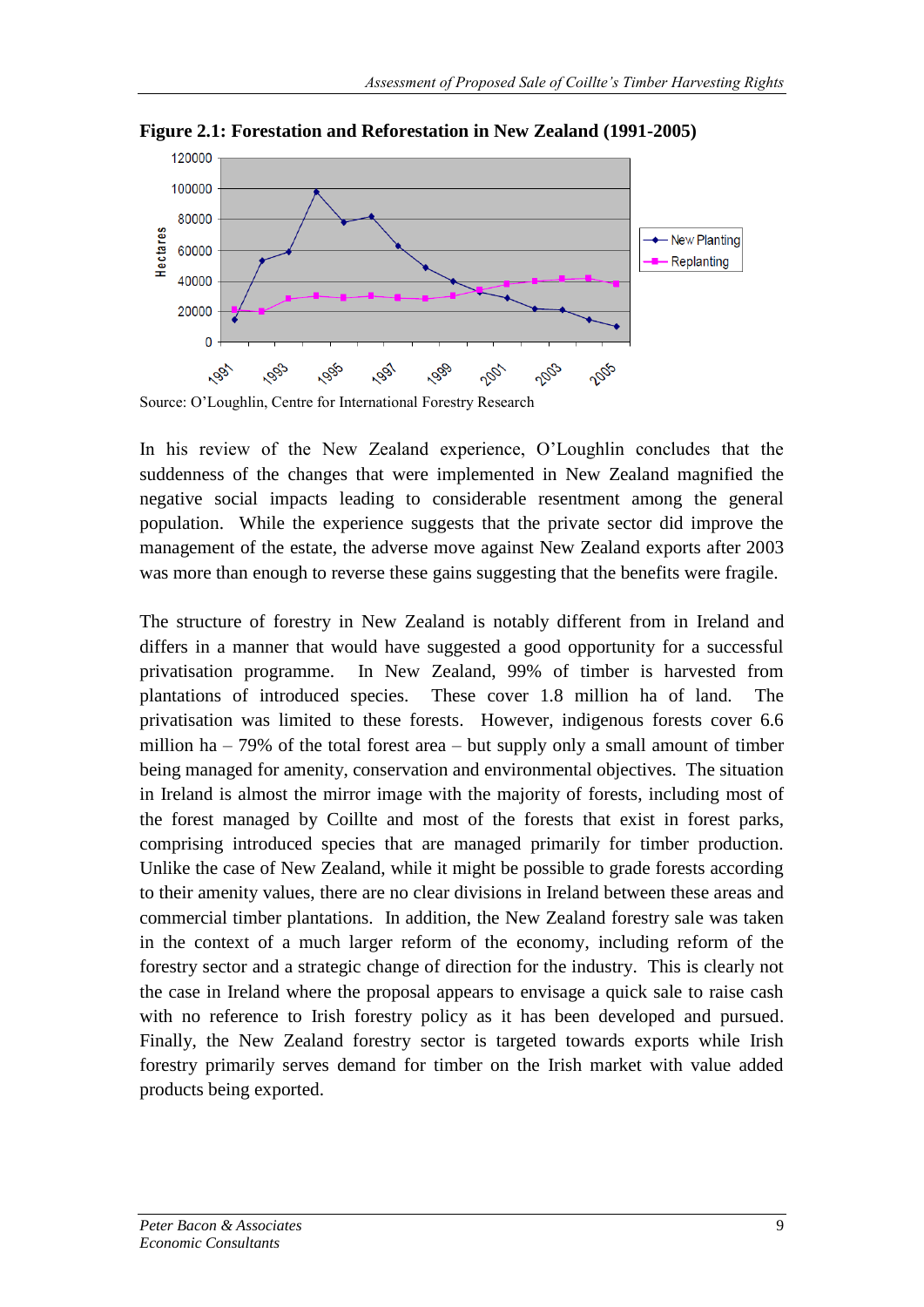# *The UK*

Public sector forestry in the UK is managed by the Forestry Commission. While it harvests timber from this land, the role of the Commission is less commercial than in the case of Coillte with a large annual subvention provided from the exchequer. This promoted the Conservative Party Governments of the 1980s to include forestry in its greater plans for privatisation. Eventually, about 10% of the Commission's holdings were sold, including the land, mostly comprising small plantations that were considered to be inefficient. At the same time, the Forestry Commission continued to buy land for forestry. As a result, the programme more resembled a rationalisation strategy to make the Forestry Commission more commercially oriented rather than an outright privatisation. It is worth noting that Coillte has also sold some small plantations on the basis of this rationale in recent years. There was considerable political and local opposition to forest privatisation in the UK and eventually the policy was formally restated as a rationalisation programme.

Thus, privatisation was put on hold but the idea has been revived under the current Government in the case of England where the Forestry Commission has a relatively modest holding totalling 150,000 hectares. This amounts to 18% of forests in England. The proposal has been presented as a means to transfer control 'from big Government to big society' rather than any argument concerning efficiency or funding. Current policy also emphasises that privatisation would be undertaken in a manner that would safeguard the non-timber values of the estate. However, there has been considerable opposition and the proposal appears to be stalled for the moment.

# *Other Areas*

Chile underwent an extensive economic liberalisation programme following the military coup in 1974 and forestry was included in the changes. The policy there was a full sale of the forests and infrastructure with the result that control largely passed to foreign owners. As in the case of New Zealand, there were efficiency gains and overall growth. However, as a result of the speed of privatisation and lack of planning there are also important deficiencies emerging that could affect future performance. These include lack of investment to develop associated infrastructure, difficulties for the processing sector as supplies are not secured, and environmental problems as commercial operations manage the forests for maximum profits.

Proposals were also developed for the sale of areas of forestry in some parts of Australia. While a number of Australian states initially formulated proposals to follow the example that was set by New Zealand in terms of forestry privatisation, only Victoria has pursued this policy to any notable extent. There are some similarities with New Zealand with a large indigenous forest estate in public ownership and smaller commercial forest plantations of mostly imported species. The plans relate to the latter plantations only. The process followed by Victoria was to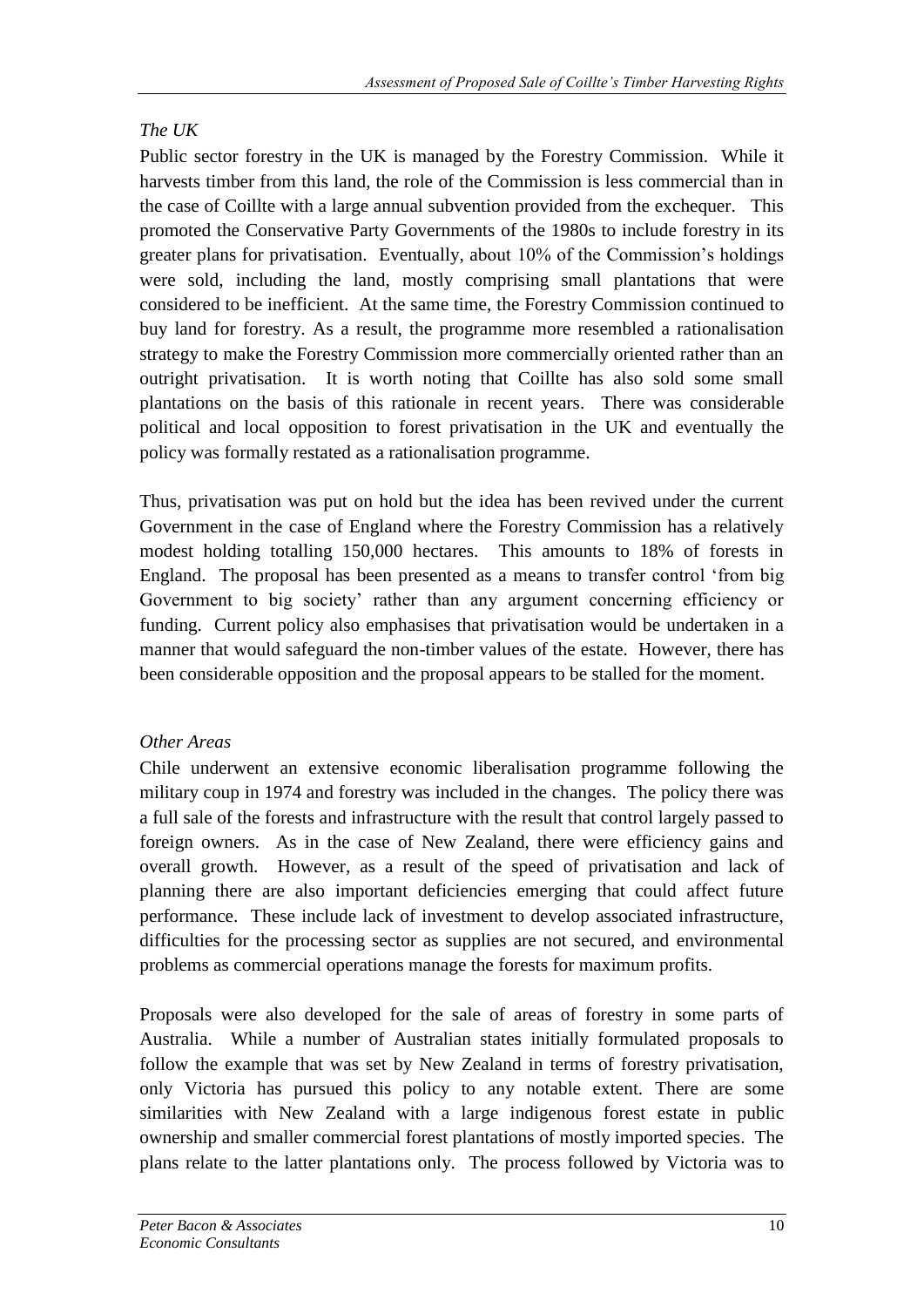vest the commercial plantations, totalling 0.6% of the State's land area, in a state corporation – the Victorian Plantations Corporation (VPC) – in 1993. Since then there has been considerable controversy in this area and the VPC has pursued a largely commercial remit including managing forests and selling some timber rights. Interestingly, some of these sales have been accompanied by conditions to preserve the positions of existing staff. Overall, while the policy has introduced a more commercial focus to public plantations in Victoria, it falls short of a comprehensive privatisation programme and there has not been a major change in the ownership of forests overall.

Proposals have also been developed in recent years to forward sell timber on state forests in South Africa. These have been developed following examination of the way in which the plantations are managed with a view to improving efficiency and to grow output. There have been reports of political opposition to the proposal and no sales have taken place to date.

Following his review of experience with forestry privatisation in a number of countries, Hurditch (1992) found that there were a number of areas where forestry privatisation policies can be criticised including<sup>5</sup>:

- The price that was obtained;
- The lack of environmental controls and uncertainty regarding replanting;
- A negative impact on supplies to sawmills that affected viability;
- Environmental issues; and
- Concerns regarding the transfer of ownership to foreign interests.

Overall, pursuing a quick sale without placing the privatisation in a properly planned programme of change magnifies the problems and he concludes that '*if a quick sale is required, either to supply an immediate cash exigency or for political reasons, valuations may be considerably lower*' [than if a longer term programme is adopted]. While most of the lessons from experiences elsewhere may be situation specific, this would appear to be one lesson of particular relevance to Ireland.

<sup>5</sup> Hurditch, W. (1992) *Problems of Public Forestry and the Socio-economic Implications of Privatisation*. Oxford Forestry Institute Occasional Papers No. 42.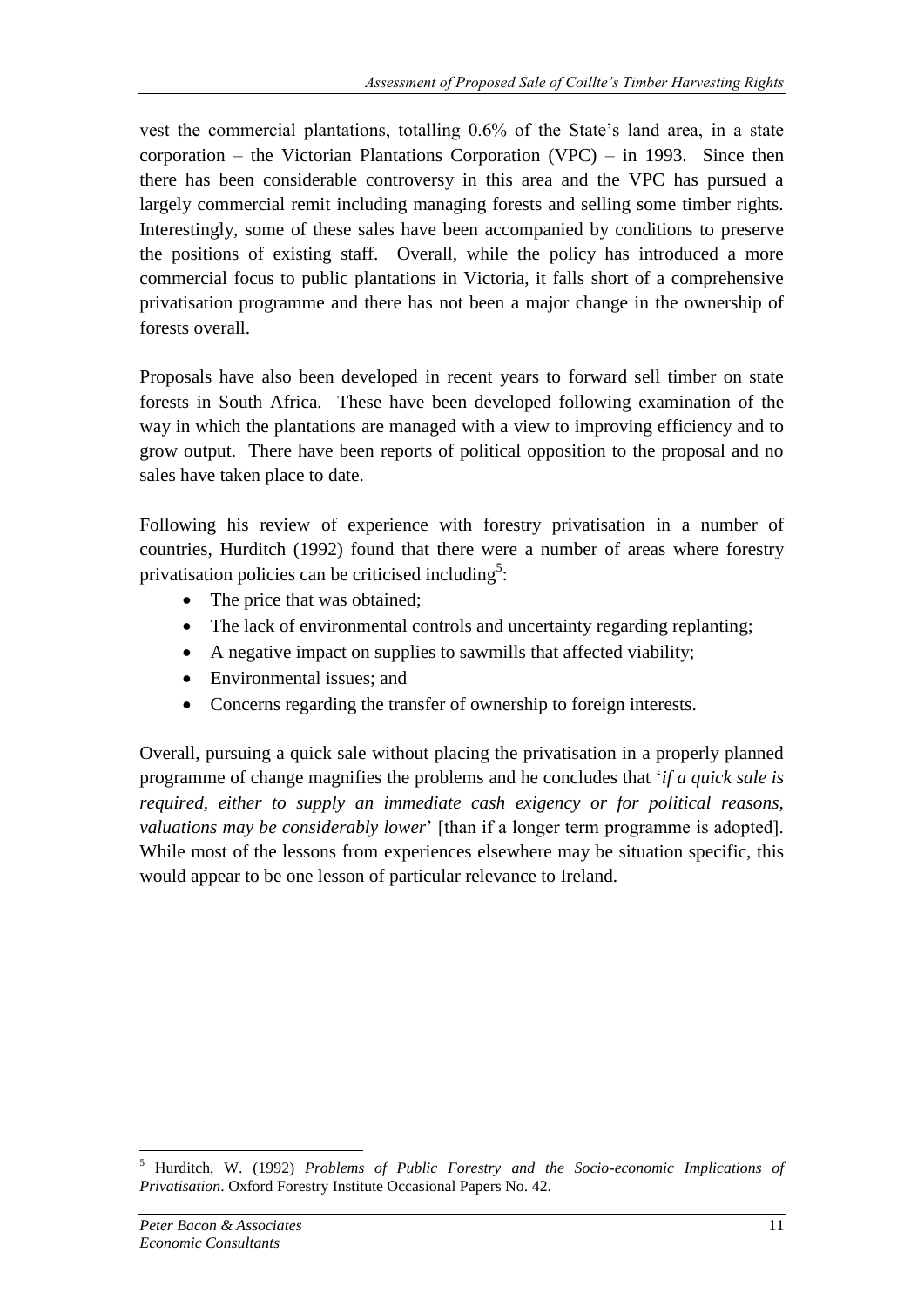## **3. Overview of the Forestry Sector**

## *3.1 Forestry in Ireland*

Ireland's total forest estate amounted to just over 750,000 hectares in 2011, or 11% of its total land area<sup>6</sup>. Coillte manages a total estate of  $445,000$  of which  $351,000$  ha are currently afforested. The non-forested area of 94,000 ha is mostly accounted for by mountain tops, water, open spaces and areas of biodiversity. The remainder of Ireland's forests are in private plantations most of which are less than 15 years old. A total of 2.9 million  $m^3$  of roundwood were harvested in 2011 while Coillte roundwood sales amounted to 2.35 million  $m^3$ . Thus, sales by Coillte account for over 81% of roundwood placed on the market<sup>7</sup>. Furthermore, given the relatively young age of private plantations, Coillte output accounts for almost all the supply of timber at medium to large log diameters. Felling licence data indicate that almost all harvesting on private plantations is sourced from thinnings, with clearfell licences issued to private suppliers accounting for only about 4% of the total issued $8$ .

Timber in Ireland is sold in an open auction process that was developed by Coillte. However, such is the dominance of Coillte in total output that there is little competition in terms of the annual supply of timber. While output from the private sector will begin to grow rapidly over the next decade, Coillte will remain the dominant supplier of roundwood and the largest source of timber for the next decade or more. This is the case regardless of the level of private afforestation in the future as shown in Figure 3.1.



**Figure 3.1: Timber Output Projections (M<sup>3</sup> per annum)**

It will be the latter part of the next decade before the supply of timber from the private sector's forests will begin to match Coillte's output and most of the timber produced

 $6$  Casey, J. and M. Ryan (2012) Situation and Outlook for Forestry 2011/2012. Teagasc

<sup>7</sup> Coillte *Annual Report 2011*, and Irish Forestry and Forest Products Association (2012) *An overview of the Irish forestry and forest product sector* 

<sup>8</sup> *Casey & Ryan (2012)*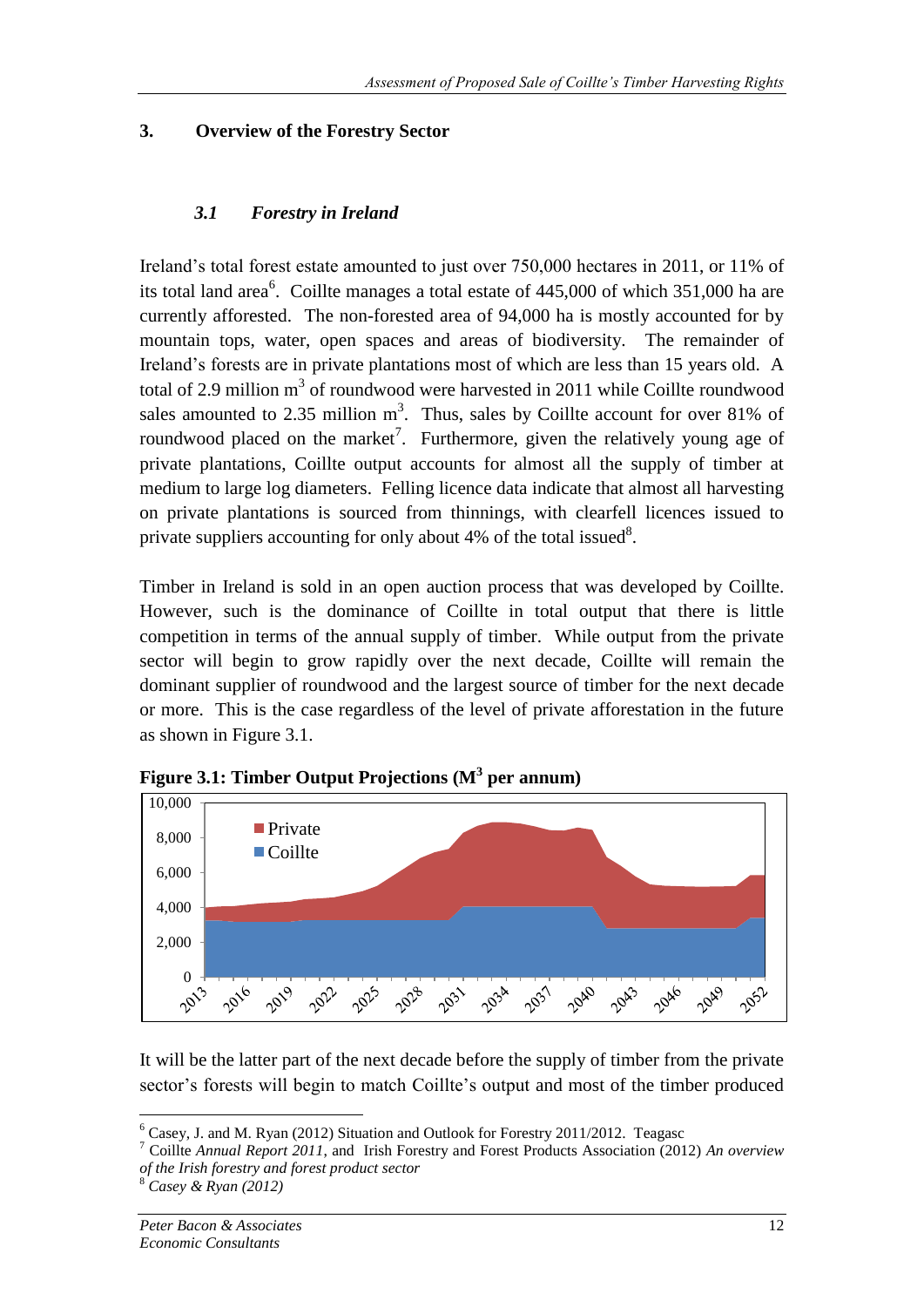from private plantations in this period will continue to be from thinnings. However, net afforestation by Coillte since 2002 has been negligible while the private sector has continued to plant 8,000 to 10,000 per ha over the past decade, although this is down from earlier rates and below policy targets. Because net afforestation by Coillte has declined so rapidly, Coillte's long term supply curve is relatively flat and, beyond 2030, the supply from private plantations will be larger for a period with both sources being broadly similar over longer time periods, depending on private afforestation rates in the future.

It is estimated that the direct output of the forestry sector in 2010 was  $\epsilon$ 379.8 million with value added in the sector totalling  $631.7$  million or 0.024% of GNP<sup>9</sup>. However, because the forestry sector is well integrated into the economy there are considerable linkages and it is estimated that the overall value of forestry to the economy in 2010 was  $\epsilon$ 673 million. Direct employment in forestry was 3,125 with an estimated additional 2,406 supported by multiplier effects. These estimates do not include the processing or other associated sectors which are discussed below. Forests also have a beneficial impact on Ireland's greenhouse gas emissions and COFORD research estimates that Irish forests absorb about 4 million tonnes of  $CO<sub>2</sub>$  annually, equivalent to about  $6\%$  of Ireland's greenhouse gas emissions<sup>10</sup>. However, recent afforestation rates may not be sufficient to maintain this in the future.

## *3.2 Ireland's Forestry Policy*

The foundation statement for current Irish forestry policy is the 1996 *Strategic Plan* for the development of the sector<sup>11</sup>. At the time, Ireland's productive forest area stood at 464,000 ha with a further 100,000 ha of wooded areas. About 70% of the total was under the ownership and management of Coillte. At the time, Coillte accounted for 2.1 million  $m<sup>3</sup>$  of the total timber output of 2.2 million  $m<sup>3</sup>$ . Thus, forestry existed largely as a function of the state. However, Ireland remained among the least afforested countries in Europe and the main objective of the *Strategy* was defined as:

*To develop forestry to a scale and in a manner which maximises its contribution to national economic and social well being on a sustainable basis and which is compatible with the protection of the environment.*

The main policy aim was to achieve a productive forest area of 1.189 million hectares so as to provide a level of timber output that would be sufficient to achieve the required critical mass in the industry in Ireland. This was to be achieved by a major

<u>.</u>

<sup>9</sup> Ní Dhubháin, Á., C. Bullock, R. Moloney and V. Upton (2012) *An Economic Evaluation of the Market and Non-Market Functions of Forestry*

<sup>10</sup> Hendrick, E. And K. Black (2008) *Climate Change and Irish Forestry*

<sup>&</sup>lt;sup>11</sup> Department of Agriculture, Food and Forestry (1996) *Growing for the Future: A Strategic Plan for the Development of the Forestry Sector in Ireland*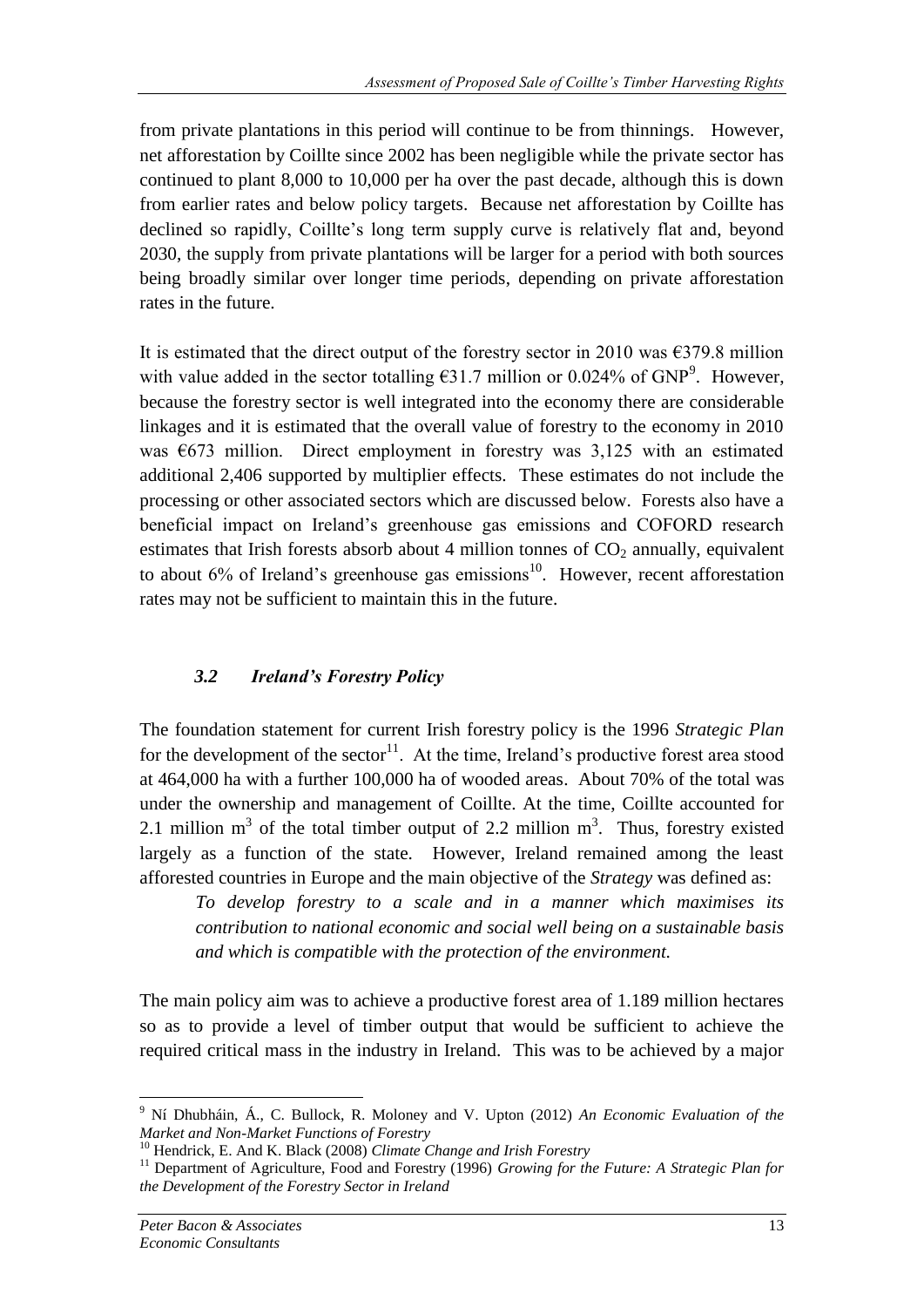shift in policy replacing the concentration on afforestation by the State with farm forestry as the principal vehicle for growth. The production of timber was clearly seen as the main potential economic benefit despite recognition of the importance of environmental sustainability and the encouragement of planting by the private sector was prioritised.

A notable objective of the *Strategy* was an emphasis on incentivising farmer participation in forestry with a targeted annual output of 10 million  $m<sup>3</sup>$  based on a productive forest estate of 1.2 million ha by 2030. However, the strategy has fallen short in relation to some of its main objectives. Most importantly, planting is short of targets and the targeted ratio of public to private afforestation has not been achieved. The *Strategy* had argued that the identified targets were important to achieve sufficient critical mass in the timber industry and it argued that if this was not achieved it would undermine the economic value adding potential of the sector. However, the overall requirement of net aforestation amounted to 1% of Ireland's land every three years and meant that forestry increasingly competed with agriculture for land. The annual shortfall was also a result of a collapse in State planting following the decision of the European Commission that *Coillte Teoranta* is a public entity and as such was ineligible for the forestry premium provided for in Article  $2(1)(c)$ .

Irish forestry policy therefore has been the effective privatisation of the forest estate, not by the sale of existing plantations but by encouraging private planting through a range of supports while public afforestation has been negligible. However, this is a long term process and it is the case that timber production remains primarily a function of Coillte operations in harvesting mature timber from public forests.

The ability of the existing supports and the required measures to achieve targets was the subject of a Review of policy in  $2004<sup>12</sup>$ . This review reaffirmed the main targets of the *1996 Strategy* but aimed to rebalance the view of the main value of forestry by emphasising the non-timber assets contained in forests. It recommended that forestry policy should be implemented in a manner that recognises its importance as a sector that produces public goods and that greater attention needed to be paid to features of plantations that accommodated such values, for example, the species planted, access to a public road, the amount and type of forest in the vicinity, and environmental constraints. Above all, the Review emphasised the need for consistency in forestry policy reflecting the analysis undertaken in earlier work<sup>13</sup>. Overall, the *Review* foresaw that increased private ownership of Irish forestry would be continued through net private afforestation and Coillte management of the existing state forests.

<sup>&</sup>lt;u>.</u> <sup>12</sup> *A Review and Appraisal of Ireland's Forestry Development Strategy*. Report to Department of Agriculture, Food and Forestry by Peter Bacon & Associates in association with Deloitte Corporate Finance

<sup>&</sup>lt;sup>13</sup> *Forestry: a Growth Industry for Ireland.* Report to IFA, IFIC and COFORD (June 2003) by Peter Bacon & Associates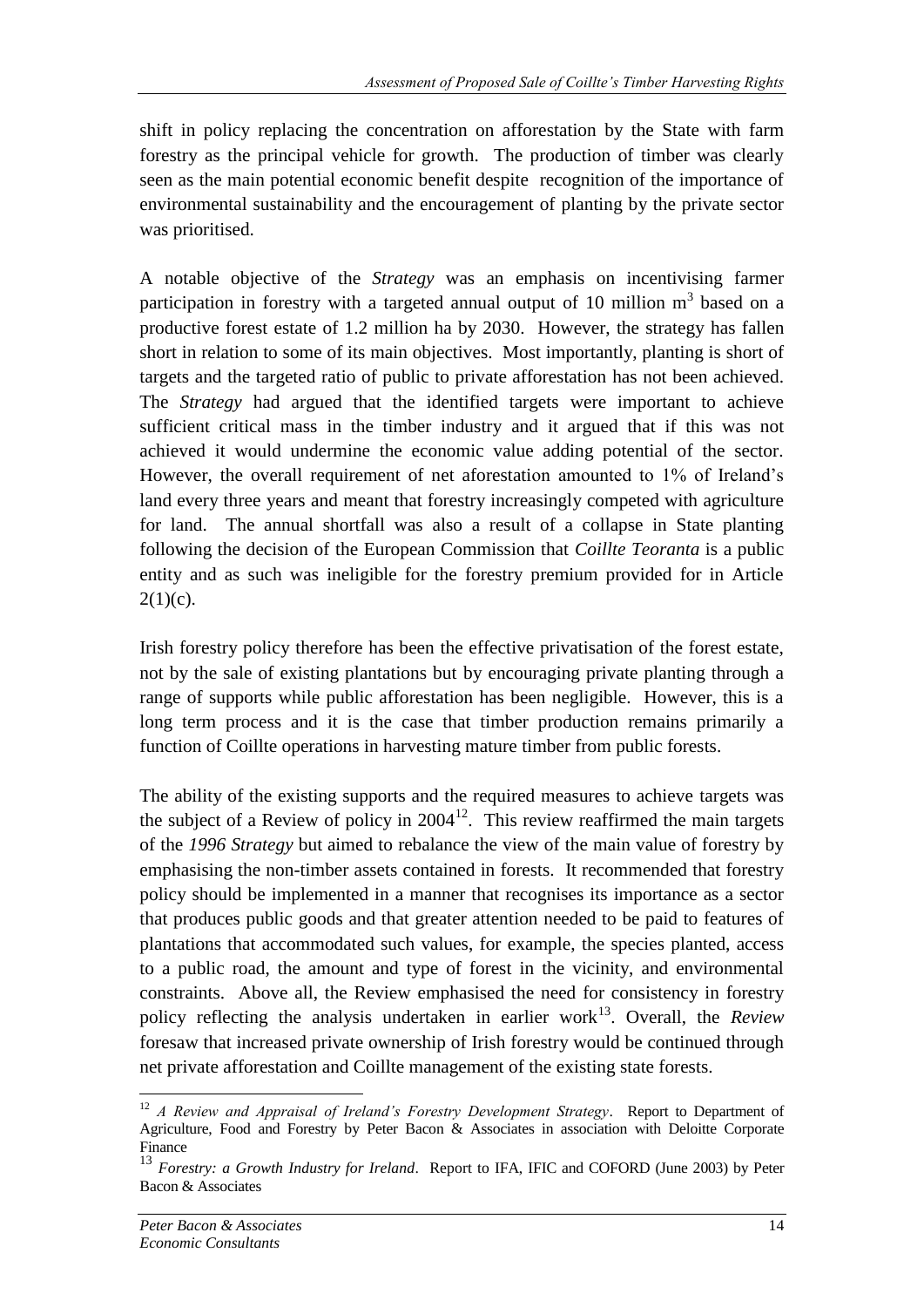It is to be expected that policy will be periodically subject to review but this general approach remains the cornerstone of forestry policy. The most recent publication on medium term forestry policy discusses background issues including the performance of the sector<sup>14</sup>. However, while it identifies that there are some weakness, most notably the failure of private growers to reach the afforestation targets that were identified as necessary to achieve the critical mass of supply required by the processing sector, there is no indication that any major change in the direction of policy is either deemed necessary or foreseen. Neither is there any indication in publications by Teagasc that the forward selling of Coillte timber represents a strategic development and possible impacts are not factored into plans for the development of the sector<sup>15</sup>. Consequently, the proposal to sell Coillte harvesting rights has been developed with no reference to long standing forestry policy in Ireland and no official analysis of its possible impact has been provided.

## *3.3 The Timber Processing Industry*

Almost all the timber output from Irish forests is used to supply domestic demand. This demand is comprised of sawmills, panelboard mills, firewood and the emerging biomass industry. Figure 3.2 illustrates woodflow in Ireland based on COFORD estimates<sup>16</sup> for the use of total roundwood production of 2.7 million  $m^3$  in 2010 with recycled wood fibres adding a further  $280,000 \text{ m}^3$  giving a total of just under 3 million m<sup>3</sup>. This shows that sawn timber for use in construction, pallets and fencing used 28.5% of the roundwood produced (25.7% of total input), panelboard mills used 47% of the total in the form of pulpwood, sawmill residues and recycled fibres, and fuel used 18.5%. While most fuel products are used in Ireland, 87% of the output of panelboard mills and 72% of sawn timber output was exported.

These data refer to 2010 production levels. It is estimated that the volume of roundwood harvested in 2011 was just under 2.9 million  $m^3$ . Of this 2.7 million  $m^3$ was industrial roundwood with the remainder being used for firewood indicating that the aggregate estimates will be similar to above  $17$ . The total value of forest products exported in 2011 is estimated at  $\epsilon$ 286 million.

<sup>14</sup> Department of Agriculture Food and the Marine (2009) *Irish Forestry Sector*. 2020 Strategy Background Paper

<sup>15</sup> Teagasc (2008) *Forestry: Road Map for 2018*

<sup>16</sup> Figure based on Knaggs, G. And E. O'Driscoll (2012) *Woodflow and forest-based biomass energy use on the island of Ireland (2010)*. COFORD Connects, No. 27

<sup>&</sup>lt;sup>17</sup> Irish Forestry and Forest Products Association (2012) *An overview of the Irish forestry and forest product sector 2012*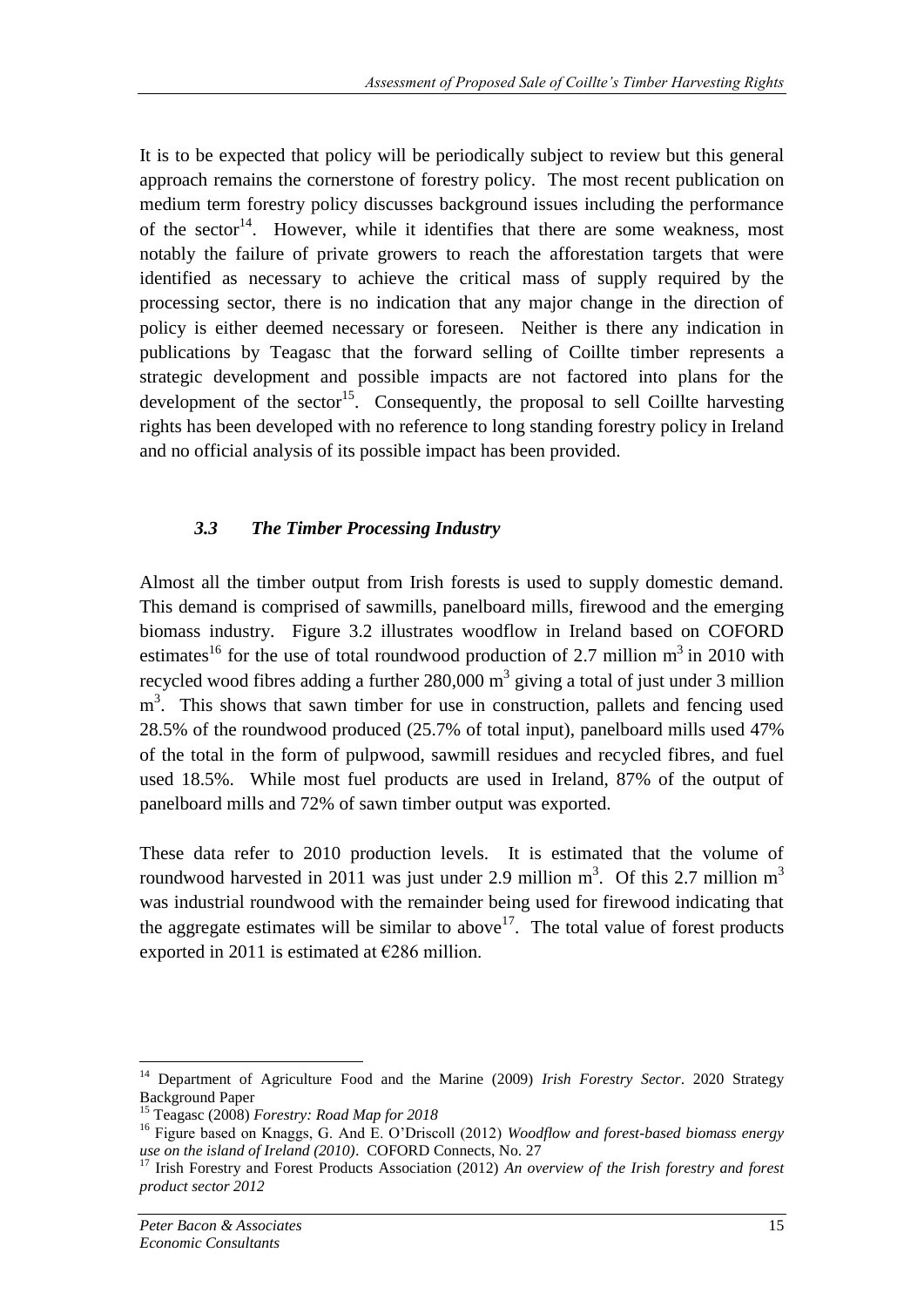

**Figure 3.2: Woodflow for the Republic of Ireland for 2010 (000m<sup>3</sup> , overbark)**

Timber processing comprises a substantial industrial sector. Table 3.1 shows data for the main economic metrics $^{18}$ .

| <b>Table 3.1: Economic Overview of Timber Processing Sector</b> |          |         |
|-----------------------------------------------------------------|----------|---------|
|                                                                 | Sawmills | Panelbo |

|                                        | Sawmills | Panelboard mills |
|----------------------------------------|----------|------------------|
| Domestic inputs ( $\epsilon$ million)  | 263.5    | 201.8            |
| Direct employment (FTEs)               | 996      | 805              |
| Wages & salaries ( $\epsilon$ million) | 40.7     | 49.3             |
| Total jobs supported (FTEs)            | 1,713    | 1,304            |

**Note:** Total inputs refers to domestic inputs only and represents the value of expenditure by these sectors in the economy. The total for jobs supported includes direct employment along with indirect and induced employment. The relevant employment multipliers are 1.72 for sawmills and 1.62 for panelboard mills.

<sup>&</sup>lt;u>.</u> <sup>18</sup> Derived from Ní Dhubháin et al (2012) Tables 12 to 16. The 'Other wood products' sector is also assessed by the authors but is not included here given the core topic in this report since it is assumed that this sector would be able to source timber inputs irrespective of the proposed change in policy.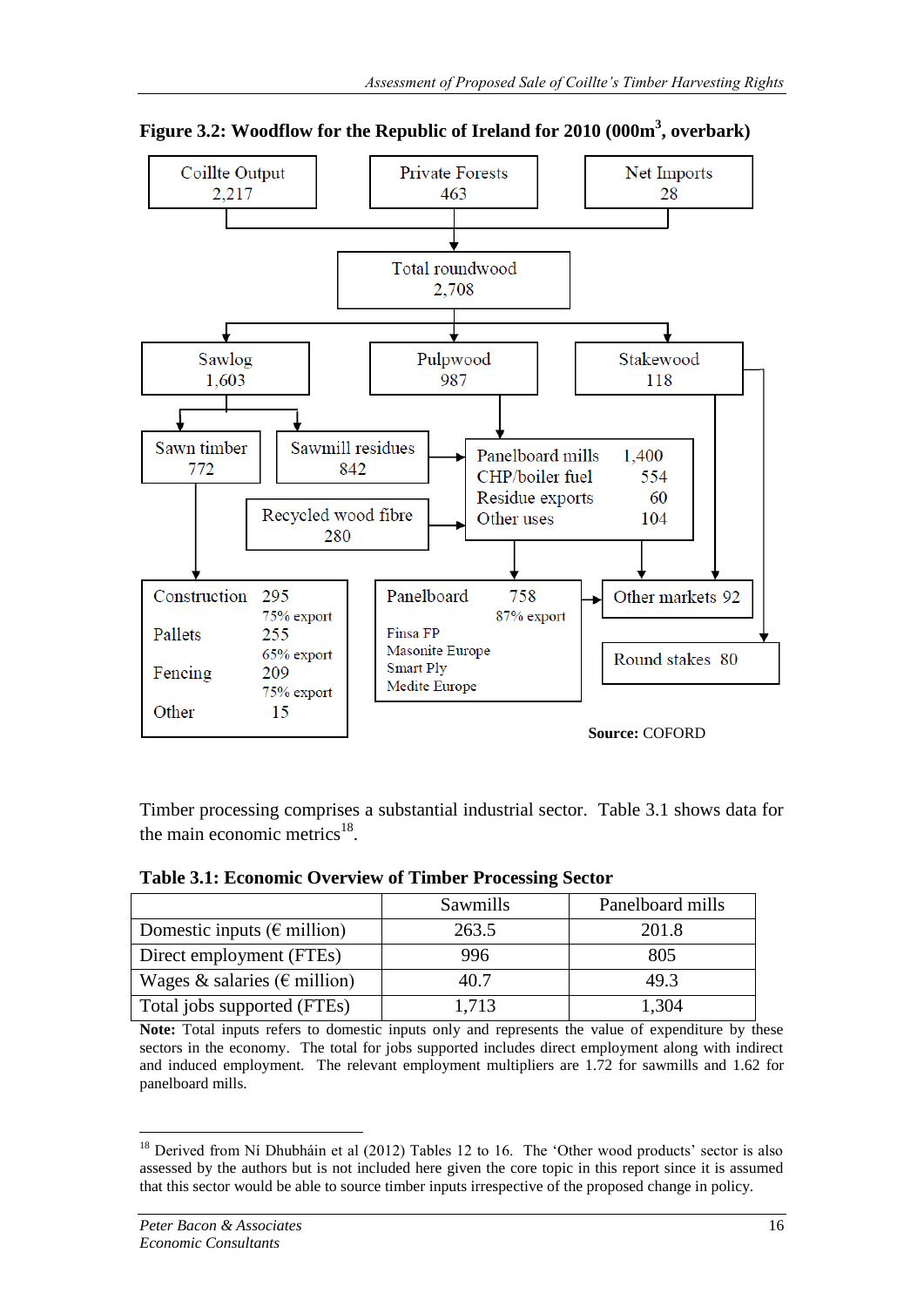These industries provide direct employment for 1,800 people full time (FTEs) and pay wages amounting to  $\epsilon$ 90 million per annum. Total expenditure in the Irish economy amounts to €465 million per annum and the multiplier effects for both expenditure and employment are substantial.

Biomass for energy production is also an increasingly important use for forest output. Demand for forest based biomass in 2011 is estimated to have been in the region of 1.6 million  $m<sup>3</sup>$  and this demand is forecast to almost double by 2020<sup>19</sup>. This is expected to greatly increase demand for forest output in Ireland with projections indicating that output will be insufficient to meet this level of demand until about 2030. However, this level of demand would depend on biomass usage reaching policy targets.

A further important issue in relation to the economic impact of forestry is its regional dispersion. The work by Ní Dhubháin *et al* estimated that for the forestry sector as a whole, the BMW region accounted for just under 34% of output and for over 37% of total employment with 1,169 jobs in this region directly in forestry and forestry related production making it an important source of employment and value-added in this region.

<sup>19</sup> Casey, J. (2012) *Outlook for Forestry*. Teagasc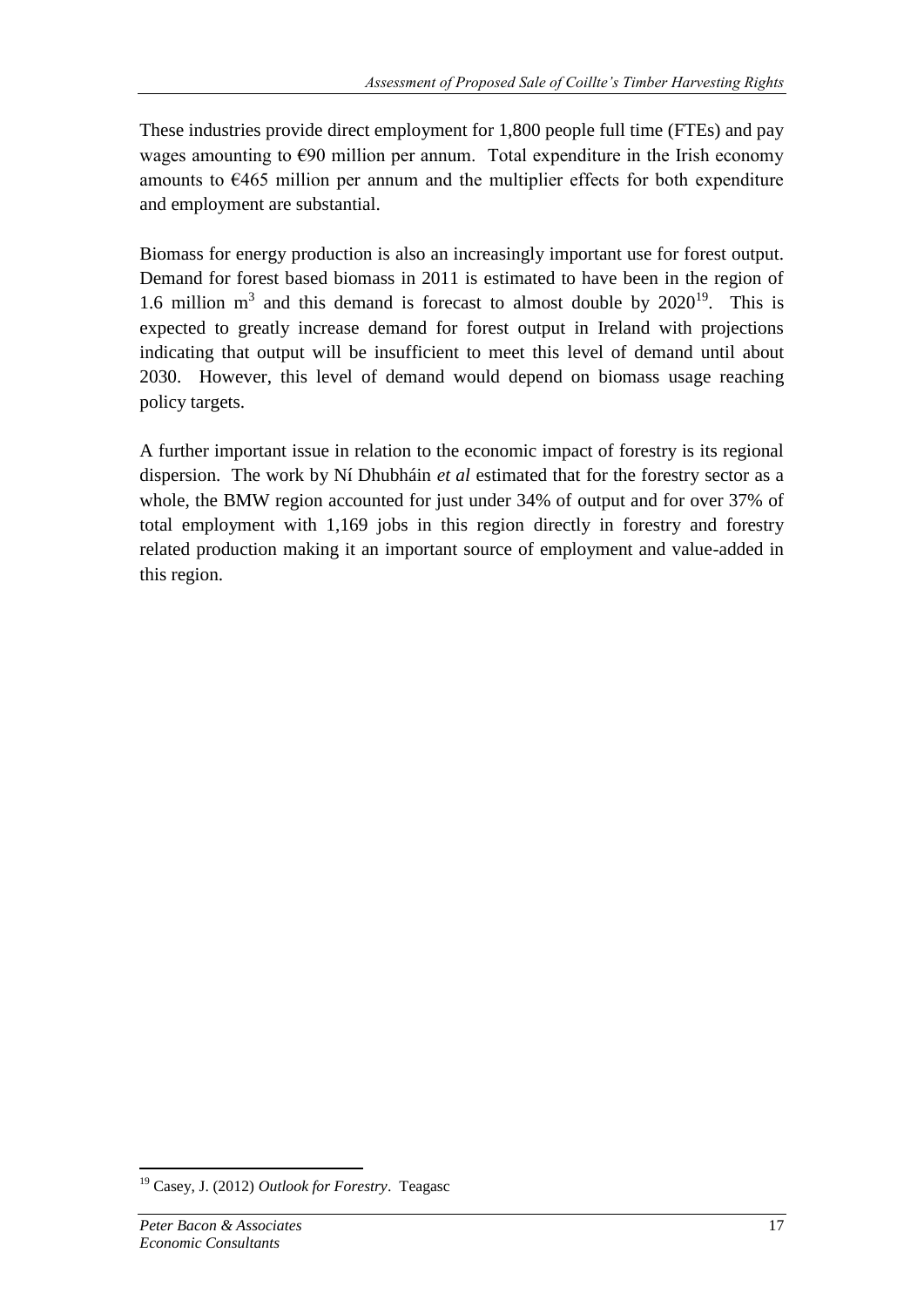## **4. Assessing the Impact of the Proposal**

## *4.1 Approach to Assessment*

When assessing a policy proposal, the first task is to identify a counter-factual against which the proposal can be assessed. In the case under review here this is quite straightforward. The proposal represents a distinct change relative to the current situation. As a result, the counter factual is that there is no change, in other words, that Coillte continues to operate as it has been, managing and selling timber growing on forests it owns and doing so while preserving open access and supplying the timber processing sector with guaranteed amounts of timber each year. The assessment is undertaken from the point of view of the economy as a whole and is not a commentary on the operations of Coillte.

The appraisal assumes that the policy proposal is to forward sell harvesting rights to Coillte timber in 2013 in respect of the following eighty years. Based on policy statements to date and the nature of competitive markets it is likely that only a portion of total Coillte growing timber will be sold. It is also likely that forests with poorer yield prospects, where costs are likely to be higher, will remain in public management. As a result, it is assumed that the sale will apply to timber on 50% of the land owned by Coillte but will cover the best plantations. As a result, it will represent 75% of projected Coillte production in the period. The land will continue to be owned by Coillte and the obligation to replant will remain with Coillte. Coillte will also continue to exist to manage the remaining 50% of the land area and the 25% of timber production that this represents. The harvesting rights will be sold in an open auction to be bought and managed by commercial interests. Although Coillte will continue to own the land, it will have no further responsibilities other than replanting during this period and there are no conditions imposed in relation to access to the land once the timber is bought i.e. the new forest owner will act much as existing private forest owners in Ireland. They will also be free to sell the timber as they decide, within existing Irish laws, so that they can conclude such deals with the Irish processing sector as they see fit.

The counterfactual against which the proposal is assessed is no change in the current arrangements. Under a situation of no change, Coillte has a value to the Irish state. This value arises as a result of its operations which are financed from the sale of timber on its land. If this timber is sold and the funds raised are used in part to pay off some of the national debt with the remainder invested in the economy by the public sector, then this source of finance will no longer be available. As a result, the current value to the state of these future activities will no longer arise. The issue in question therefore centres on an assessment of whether the value that would be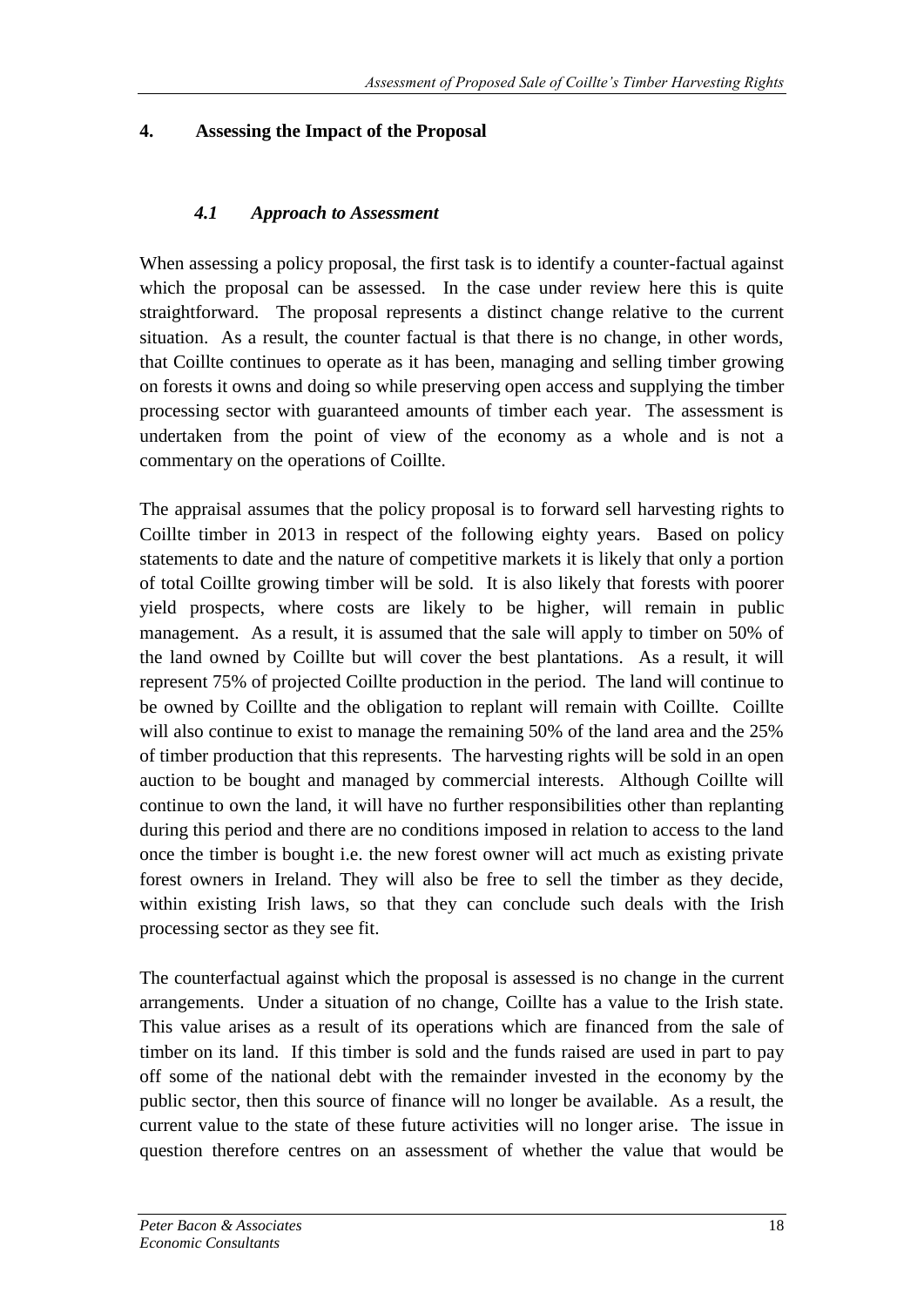realised by a sale today of the rights to harvest timber in the future would be sufficient to compensate the state for this fall in the value of Coillte.

## *4.2 The Value of Coillte with No Change*

Coillte's value to the State if there is no change is the discounted flow of profits that will be generated over eighty years, i.e. the period for which the harvesting rights to the timber is to be sold. While Coillte's ability to generate profits is known – it has been  $\epsilon$ 21.125 million per year on average over the past five years – it is necessary to assume that this is typical of what would be achieved over eighty years. It is inevitable that this is somewhat speculative.

Since the profits will arise only over a number of years it is necessary to discount all future flows to a base year; 2013 is used as the base year throughout this assessment. Discount rates of between 3% and 5% have generally been used in relation to State forestry valuation in Ireland<sup>20</sup>. Also, official guidelines to be applied when assessing public projects recommend that all future revenues be discounted according to the official discount rate as stipulated by the National Finance Development Agency (NFDA). While the discount rate has been as low as  $4\%$  in the past<sup>21</sup>, the long term rate has generally been in the region of 5%. The most recent guidance indicates that a nominal discount rate of  $6.6\%$  should be applied to capital investment projects<sup>22</sup>. This is to be applied to flows including inflation with the recommended rate of inflation equal to 2% for services with a labour component below 50%, while 3% is to be used for services with a labour component higher than 50%. This would imply a real discount rate of between 3.6 and 4.6% depending on the inflation factors used. However, the current recommendation of the UK Treasury and is that a discount rate of 3.5% should be used in forestry for the first 30 years into the future but that this should be reduced to 3% for years 31 to 75 and further reduced by 0.5% every 50 years thereafter<sup>23</sup>. This would be in line with more general estimates of the appropriate discount rate to use when dealing with long payback periods<sup>24</sup>. The appropriate rate for forestry would therefore appear to be between these various recommendations and a real public discount rate of 3.5% is used in this assessment.

The result is that the present value of Coillte with no change is the future stream of profits discounted to 2013. This amounts to  $\epsilon$ 565 million. Thus, the funds raised

<sup>1</sup> <sup>20</sup> Phillips, H. (1999) 'Harvesting the Forestry Investment'. Paper presented to IFIC Conference *Investing in Growth*, Dublin

<sup>&</sup>lt;sup>21</sup> Department of Finance (2007) *Memorandum to Secretaries General* (NFDA, 15<sup>th</sup> May).

<sup>&</sup>lt;sup>22</sup> Department of Public Expenditure and Reform 'Project Discount & Inflation Rates' Memorandum 1 st June 2012. <http://per.gov.ie/project-discount-inflation-rates>

<sup>&</sup>lt;sup>23</sup> HM Treasury (2003) *The Green Book: Appraisal and Evaluation in Central Government*. London: HM Treasury.

<sup>24</sup> Spackman, M. (2002) *Observations on Discounting and the Very Long Term*. UK Treasury Paper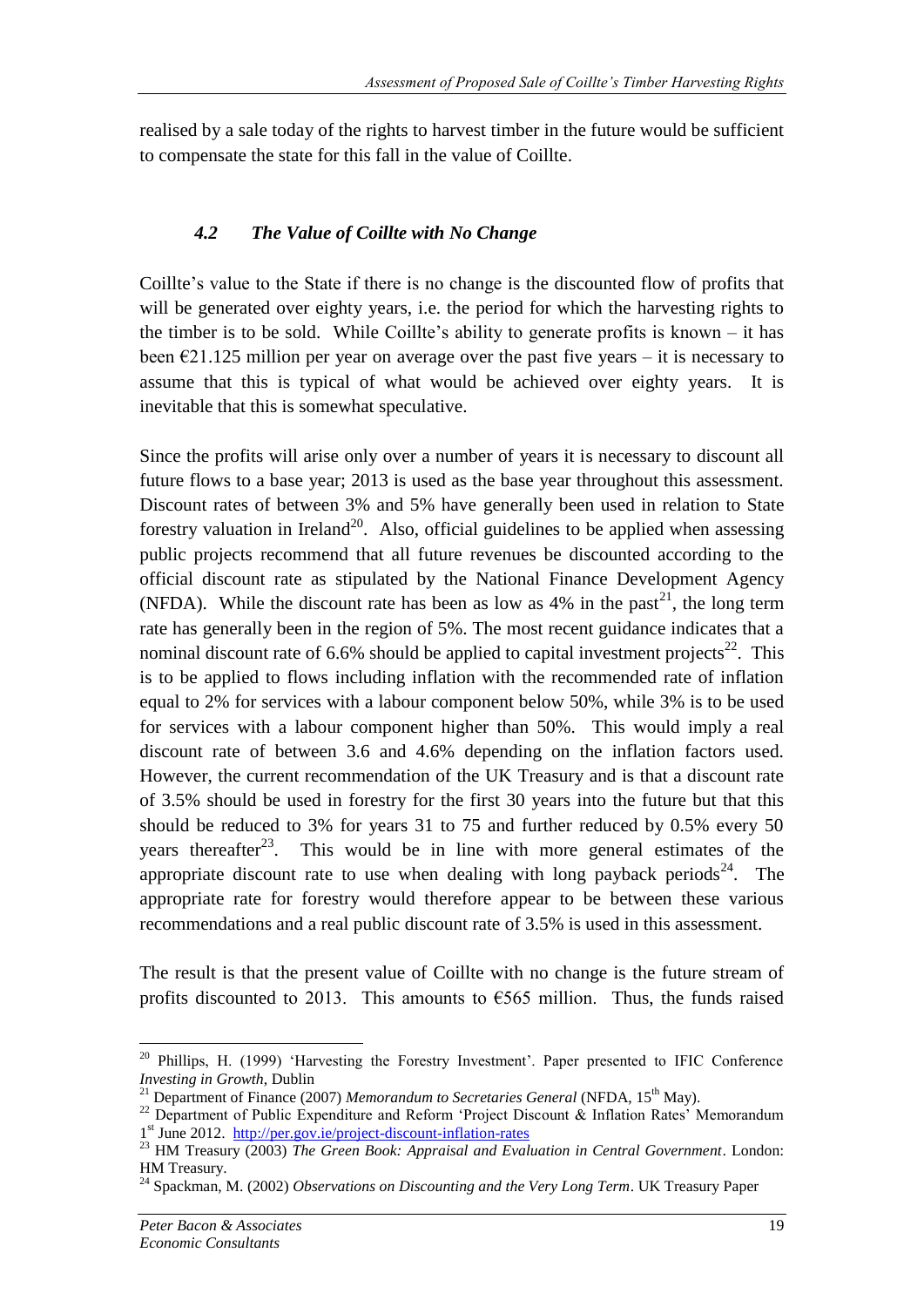would need to have a present value at least equal to this sum when adjusted for the benefits of these funds to the economy and other impacts that would arise following the forward sale of the timber.

#### *4.3 Funding Coillte Following the Proposed Sale*

One of the most important issues that must be considered arises from the fact that Coillte will continue to exist in some form with a residual forest estate and a number of legacy costs that will need to be funded. In 2011, Coillte sold timber generating total gross revenues of  $E112.5$  million. Clearly this would not be maintained following a forward sale of timber, but Coillte would still be able to generate funds from the sale of timber from its remaining estate with production equal to 25% of the current total projection<sup>25</sup>. Price data provided by Coillte based on open auctions indicate that the average price obtained per  $m<sup>3</sup>$  for standing sales to sawmills in the period 2008-12 was  $\epsilon$ 43.10<sup>26</sup>. Coillte does not publish prices for pulpwood sales. However, COFORD data on sales by the private sector indicate that a price of  $\epsilon$ 5 to €7.50 per m<sup>3</sup> has been obtained recently for pulpwood<sup>27</sup>. It is assumed that 20% of output will be pulpwood and this is priced at  $\epsilon$ 7 per m<sup>3</sup>. Using current projections for output and allowing 10% of price for costs associated with measurement and marketing, the present value of this timber in 2013 is  $\epsilon$ 730 million using the real social discount rate of 3.5% per annum. Annual revenues earned by Coillte from timber sales, averaged over the full eighty years, would be  $\epsilon$ 27.7 million based on current output projections.

From this revenue stream of  $\epsilon$ 27.7 million Coillte will need to pay staff. The 2011 Annual report identified a total of 1,013 employees costing €59.9 million in wages and salaries including social welfare costs but excluding pension contributions. There have been some voluntary redundancies and latest figures indicate that 967 people are currently employed. Of these, 337 are engaged in the panel board mills owned by Coillte and a further 78 are engaged in Coillte enterprises other than forestry. These can be excluded from the analysis leaving 552 employees. Of these, about 459 are engaged in the Coillte Forest division. It is assumed that replanting is outsourced and that about a third, or 150, of the staff in the forest division are retained to manage the 50% of the forest estate where timber has not been sold. The remaining 93 staff in Coillte are currently employed in back office functions – corporate affairs, human resources and finance – and it is assumed that 50 of these are retained. This means

<sup>1</sup>  $25$  The estimates in this section assume that the non-forest interests of Coillte, which account for 25% of current revenues and primarily consist of the processing and wind farm operations, operate as viable enterprises that return revenues to cover their own cost of capital, but are not in a position to generate sufficient new revenues to subsidise the residual forest operations.

<sup>&</sup>lt;sup>26</sup>Contracted Standing Sales by Average Tree by Quarter 2008-2012. Data supplied by Coillte

<sup>27</sup> Casey, J. and M. Ryan (2011) *Situation and Outlook for Forestry 2011/2012*. COFORD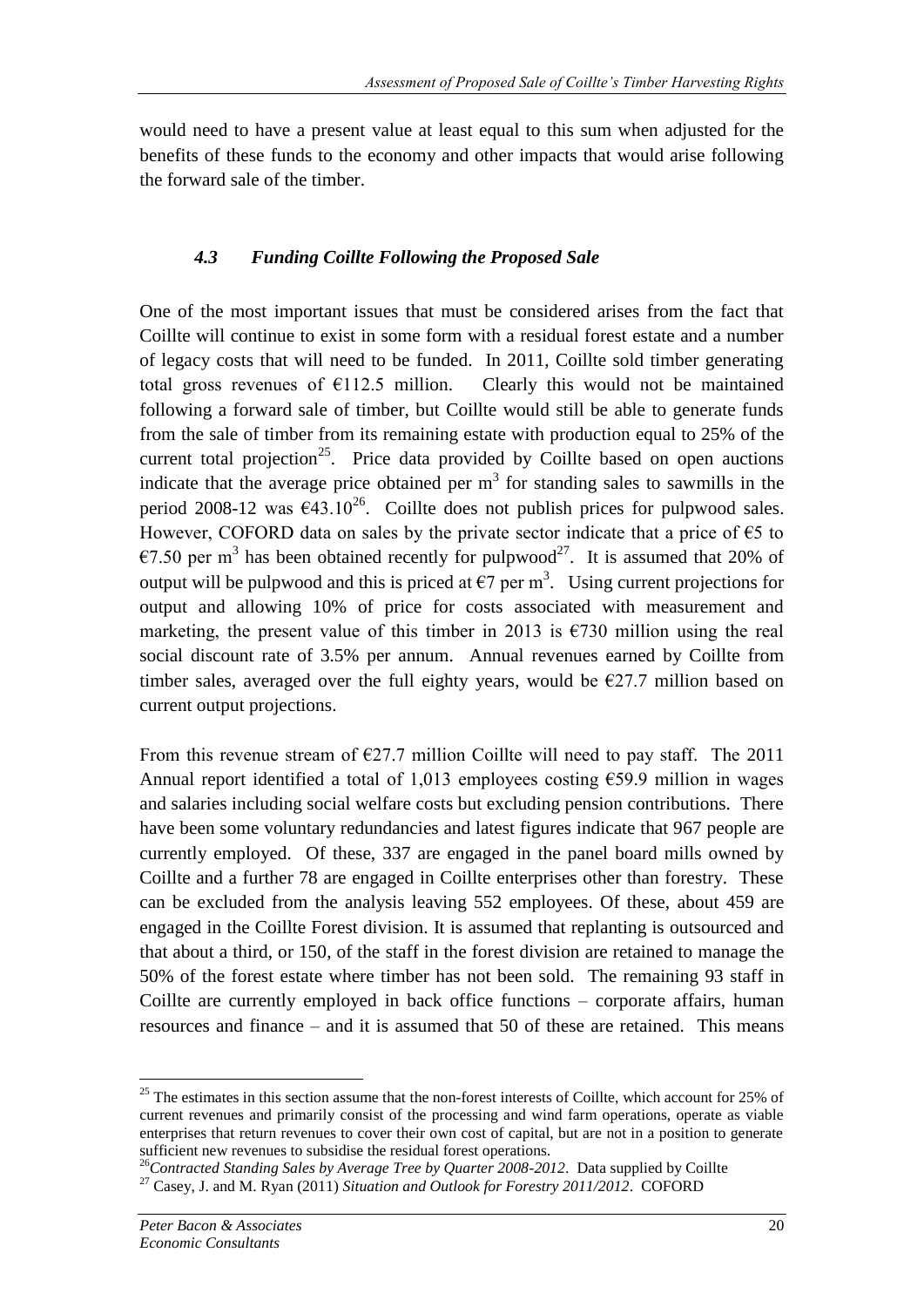that 200 staff would still be employed in Coillte in operations directly concerned with managing the forest estate and the residual timber production<sup>28</sup>.

The total wage bill in Coillte in 2011 was just under  $\epsilon$ 60 million giving an average wage, including social insurance costs, of  $\epsilon$ 59,173. Thus, employing these 200 people would amount to an annual cost of  $E11.8$  million, excluding pension contributions.

The obligation to replant all land in Coillte ownership would remain with Coillte. Based on average production per ha of 450 m<sup>3</sup>, and replanting costs of  $\epsilon$ 2,500 per ha, this is estimated to cost an additional  $E19$  million per annum on average.

It is also assumed that Coillte will continue to protect access and amenity values on the land under its control. Current Coillte expenditure on maintaining open access and providing amenity facilities totals about  $68.5$  million per annum. The Coillte annual report indicates that  $634.5$  million was invested in 2011 in 'renewing and developing the estate'. This includes 'upgrading' to 375km of forest roads. This level of investment would not be required every year, particularly beyond about 2035 as much of production then would be from areas undergoing a second cut where roads are already in place, but some regular investment would be required. To allow for this, an annual capital investment requirement of  $68.5$  million is included.

Taking all these factors into account gives an annual deficit that will need to be funded from the exchequer of  $E11.7$  million per annum. This amounts to a total liability of €313 million over the 80 years when discounted to the base year.

## *4.4 Legacy Issues*

## *Existing Coillte Debt*

Leaving operations aside, there are a number of other important issues that need to be included in the assessment as they have an impact on the actual value that would accrue to the economy from the proposed sale. The Coillte Annual Accounts for 2011 show debt of  $\epsilon$ 172 million and a finance charge in 2011 of  $\epsilon$ 11.6 million. This has averaged over  $E10$  million per annum over the past 5 years. Clearly, after the sale, Coillte would be unable to sustain this level of debt. As a result, this debt becomes a liability of the state.

<u>.</u>

<sup>&</sup>lt;sup>28</sup> These assumptions are to enable this calculation and the consultants have not undertaken an efficiency audit of Coillte operations. If additional positions are lost then the impact on this part of the calculation would be balanced by the need to include additional job losses as a loss to the economy.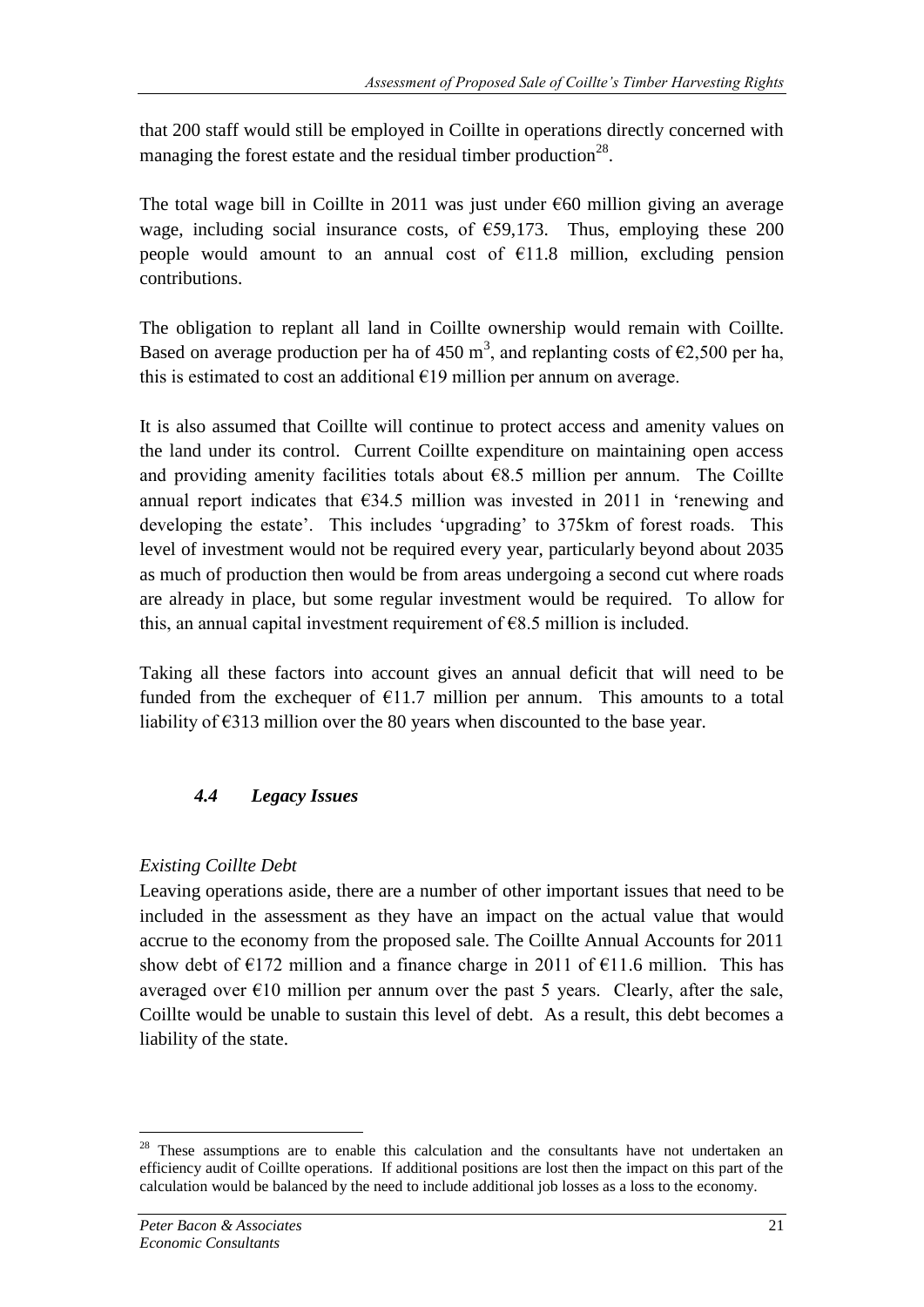## *Pension Liability*

In line with many other state-sponsored and private companies, there is a considerable net liability in the Coillte pension fund. The pension structure in Coillte is complicated by subsidiary holdings and also by the fact that employees who were engaged before Coillte was formed in 1988 have entitlements under a separate civil service scheme. It is understood that this is relevant to about 50% of staff<sup>29</sup>. This means that two funds exist within Coillte, excluding the subsidiary companies, and that both have been in deficit for a number of years. An agreement was reached in 2009 that in return for staff making a 6% contribution, the company would contribute  $€30$  million over twelve years to the fund for staff without civil service entitlement, paying for this by the sale of mature plantations. To date, about  $\epsilon$ 7 million has been contributed and the annual report provides details in relation to undertaking this commitment. The most recent valuation report indicates that this fund is currently in deficit by an estimated  $\epsilon$ 66 million<sup>30</sup>.

In relation to the second fund for staff that were transferred to Coillte and previously employed in the Civil Service, it is understood that there is a liability in the region of  $€100$  million. It is further understood that an agreement exists with the Department of Finance that any shortfall in this fund would be covered from within Exchequer funds. As this commitment already exists to cover a shortfall, it is the consultants' view that this deficit should be excluded from consideration as the liability would not be affected by the proposed sale.

The situation is further complicated by what appears to be considerable legal uncertainty surrounding liability in the case of unfunded pension liabilities in Ireland currently. This has been reported to be an issue in the case of the proposed liquidation of state assets in other companies. The options would appear to be either that the liability would be transferred to the state or to employees. Clearly, the former would be costly for the exchequer, while the latter is politically unattractive. Irrespective, this liability exists and is therefore a liability of the residual Coillte that would remain should the sale proceed.

The Coillte accounts show a net pension liability in 2011 of  $E$ 130 million. It is understood that this estimate is composed of the  $666$  million deficit on the Coillte fund and liabilities attached to the processing companies that have been acquired. As a result, it is the consultants' opinion that any discussion of the potential impact of a sale of timber on Coillte's ability to pay pensions should be based on the data in the annual report. It is also clear that, following a sale, Coillte would be unable to generate the funds to cover this liability. Therefore, this liability must be offset

<u>.</u>

<sup>&</sup>lt;sup>29</sup> The consultants have not undertaken a comprehensive analysis of the Coillte pension schemes and this section of the report is based on existing information. No criticism of information contained in the Coillte Annual Report should be inferred from what is contained here.

<sup>30</sup> *Actuarial Valuation Report as at 31 December 2011: the Coillte Teoranta Superannuation Scheme.*  Report prepared by Mercer, 7 September 2012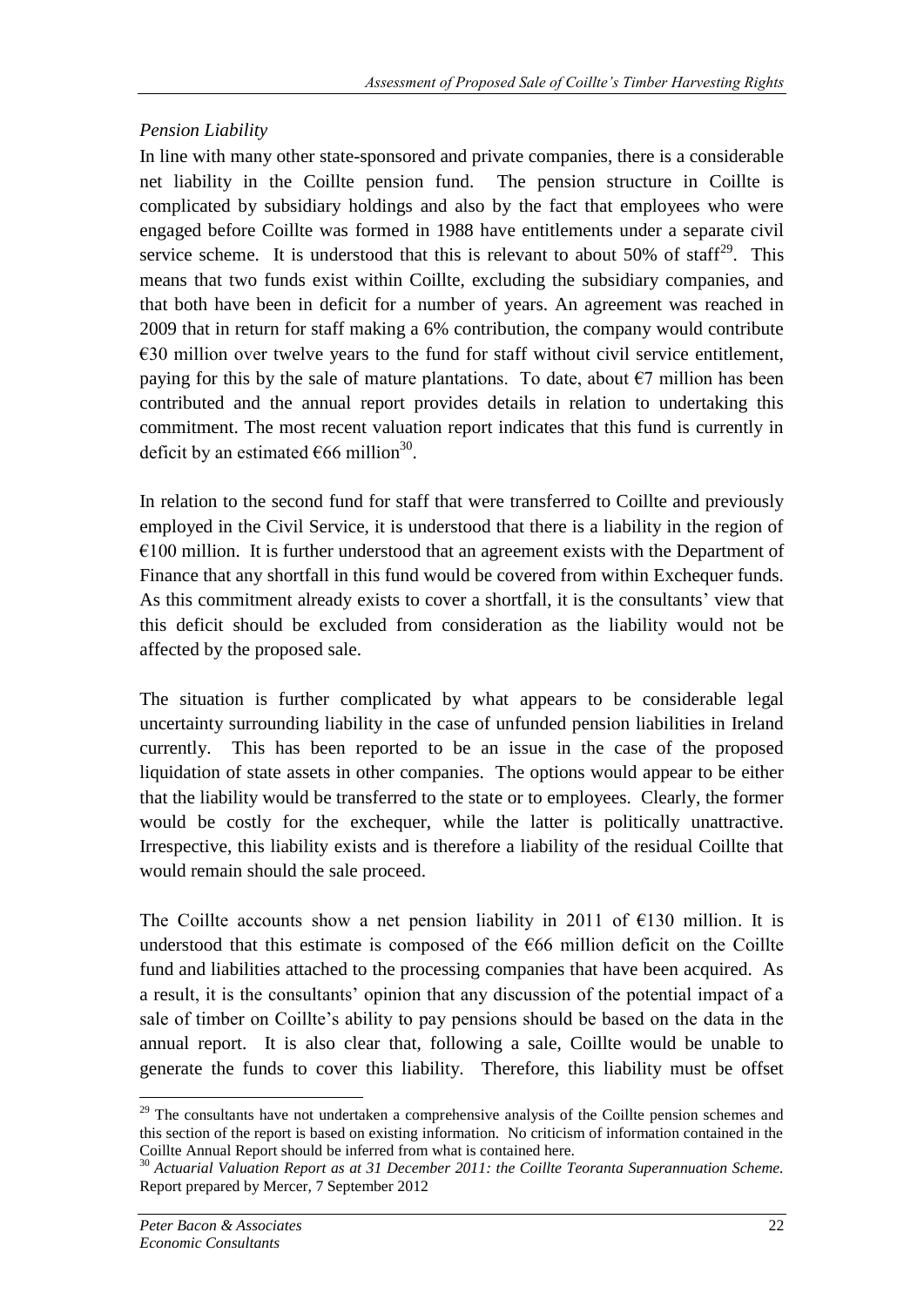against the funds that would be raised by the sale, when estimating the benefits of the proposal.

It should also be noted that a covenant exists with the Coillte pension scheme to the effect that, should a sale be undertaken, there would be implications for the investment strategy undertaken in relation to the fund. It is understood that the net effect would be to induce a more conservative investment strategy that could result in lower returns than those that were used to provide the estimated deficit. As a result, the estimate taken from the *Annual Report* might need revision should the proposed sale materialise with the result that the figure of  $\epsilon$ 130 million could prove to be on the low side. However, the consultants have not undertaken any analysis of this issue.

## *Retained Profits*

As a profitable enterprise over many years, the Coillte accounts show retained earnings (Profit and loss account on the Group Balance Sheet) of  $E$ 247 million. In theory, these funds could be used to discharge these legacy liabilities. However, the consultants understand that these funds have been invested over the years in the forest estate. As such, they are not liquid funds and it is probable that they could not be realised without selling the land. Since this is not part of the proposed sale, they do not represent a means to offset these liabilities.

## *4.5 Impact on Forest Amenity and Access*

Along with  $CO<sub>2</sub>$  sequestration, the most important non-marketed asset in forests is generally considered to be their amenity values. Coillte owns most of the forests with the best amenity assets and has an open forest policy. In addition, it is actively developing facilities to improve the use of its forests for this purpose. It currently manages 10 forest parks, over 150 recreation sites and 3 mountain bike facilities, along with over 50% of all off-road long distance hiking routes in Ireland<sup>31</sup>.

This is in some contrast to the approach of private plantation owners who have largely adopted a closed forest approach. The consultants are not reaching any conclusions on the justification for this approach and note that the small average size of private forests greatly limits their amenity potential in any case. It is also important to note that Coillte forests with amenity values are mostly commercial plantations i.e. they have been planted, often with the more commercial species, with a view to eventual felling to realise the timber value. Unlike in countries such as New Zealand or Australia where indigenous forests are important, there is not a clear physical separation in Ireland between forests of amenity value and forests of commercial value.

<sup>1</sup> <sup>31</sup> www.agriculture.gov.ie/forestryreview/backgroundpapers/coilltebackgroundnote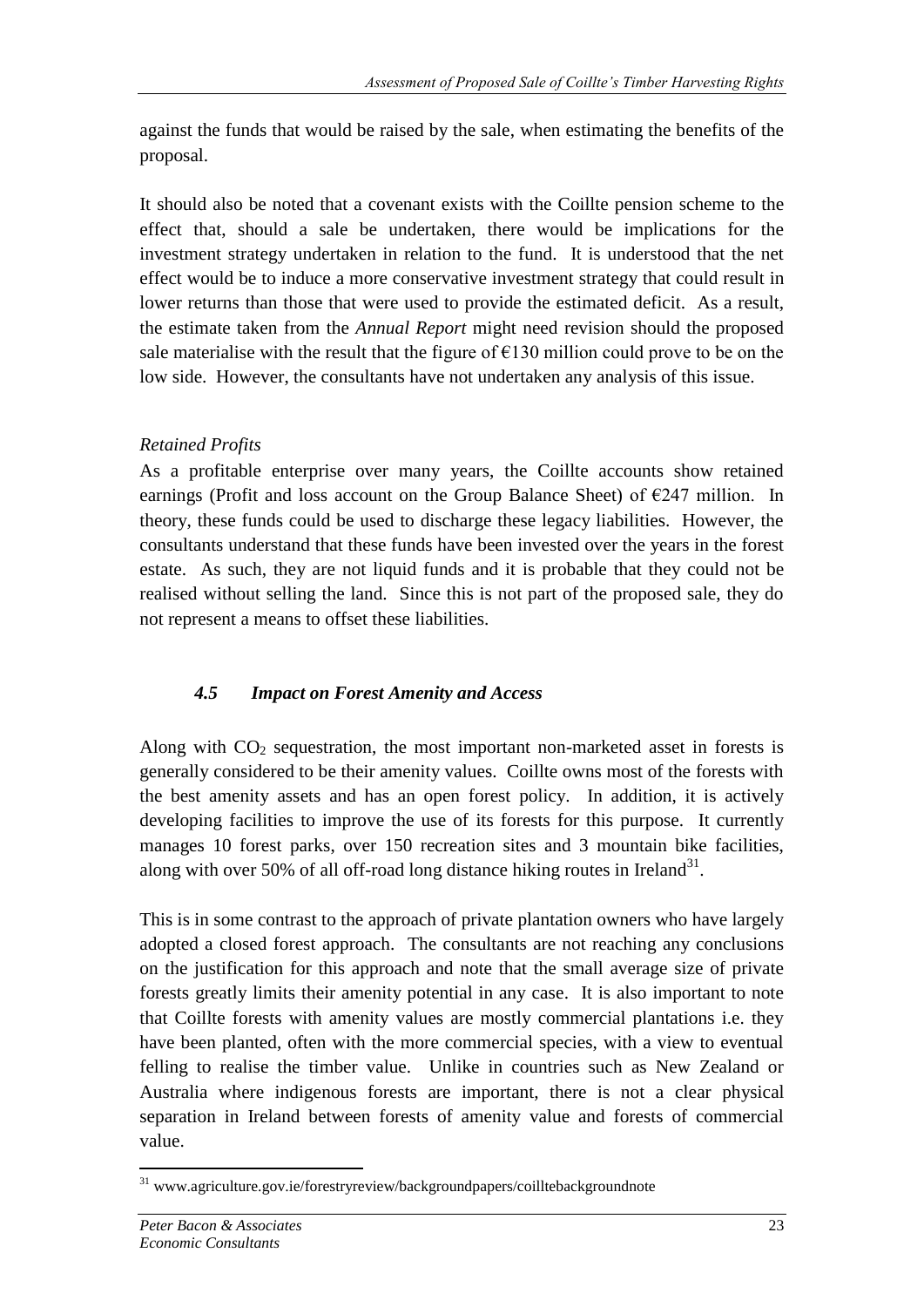Since these amenity assets are non-marketed, it is inevitable that there will be difficulties in assigning monetary values to them, but some research has been undertaken in this area in recent years. This research has often relied on data from other sources, particularly the UK, for at least some of the underlying estimates. For example, the 2004 *Review* placed an initial estimate of  $\epsilon$ 37 million per annum on amenity values in forests but no primary research was undertaken in Ireland. A later more extensive study of the issue estimated the value at  $\epsilon$ 97 million in 2005 prices from 18 million visits at  $65.40$  per visit and this has been widely quoted<sup>32</sup>. A similar amount was found for the value of trails about 50% of which are on Coillte land. Finally, the Coillte annual report notes that visits to forest sites 'are estimated to deliver over  $\epsilon$ 270 million to the tourism sector nationally each year'. No basis for this estimate was provided, but it is understood that it includes expenditure on items by people accessing forests including travel and accommodation. As such, it is not a measure of the additional spending that arises as a result of forests – much of it is simply diverted – and is therefore not a measure of their amenity value that can be used in this appraisal.

The issue was also addressed in the study by Ni Dhubháin *et. al.* but with a different objective and no total estimate of value was provided. However, the study found a strong preference among the public for open access to forests and a willingness to pay for additional visitor facilities, although this was not monetised. It noted that these preferences were less strongly held by respondents from a farming background. One aspect of forest amenity where values were provided was in relation to deer hunting where an estimate of  $E1.82$  million per annum was provided as its contribution to the economy.

Research by the ESRI looked at different ways to estimate the value per visit to Irish forests and by using an existing dataset from 1998 found that the more reliable methodology, which differed from the one used in the 2005 study referenced above, produced an estimate of IR£2.40 ( $\epsilon$ 3.05) per adult per visit<sup>33</sup>. This would be equal to  $\epsilon$ 3.89 after allowing for inflation to 2005. Applying the estimate of 18 million visitors per annum, this would give an annual value in 2005 prices of  $\epsilon$ 70 million. In 2012 this would equate to  $\epsilon$ 78.6 million per annum.

Activities such as deer hunting would likely be maintained even if Coillte timber was forward sold given the damage that is done to forests by deer and so it will be in the interests of timber owners to promote this. However, facilitating other forms of hunting may be less attractive to new private owners and the work on the value of

<sup>&</sup>lt;u>.</u>  $32$  'The Economic Value of Trails and Forest Recreation in the Republic of Ireland'. Report by Fitzpatrick Associates to Coillte and the Irish Sports Council (September 2005)

<sup>33</sup> Mayor, K., S. Scott and R. Tol (2007) *Comparing the Travel Cost Method and the Contingent Valuation Method – An Application of Convergent Validation Theory to the Recreational Value of Irish Forests*. ESRI Working Paper No. 190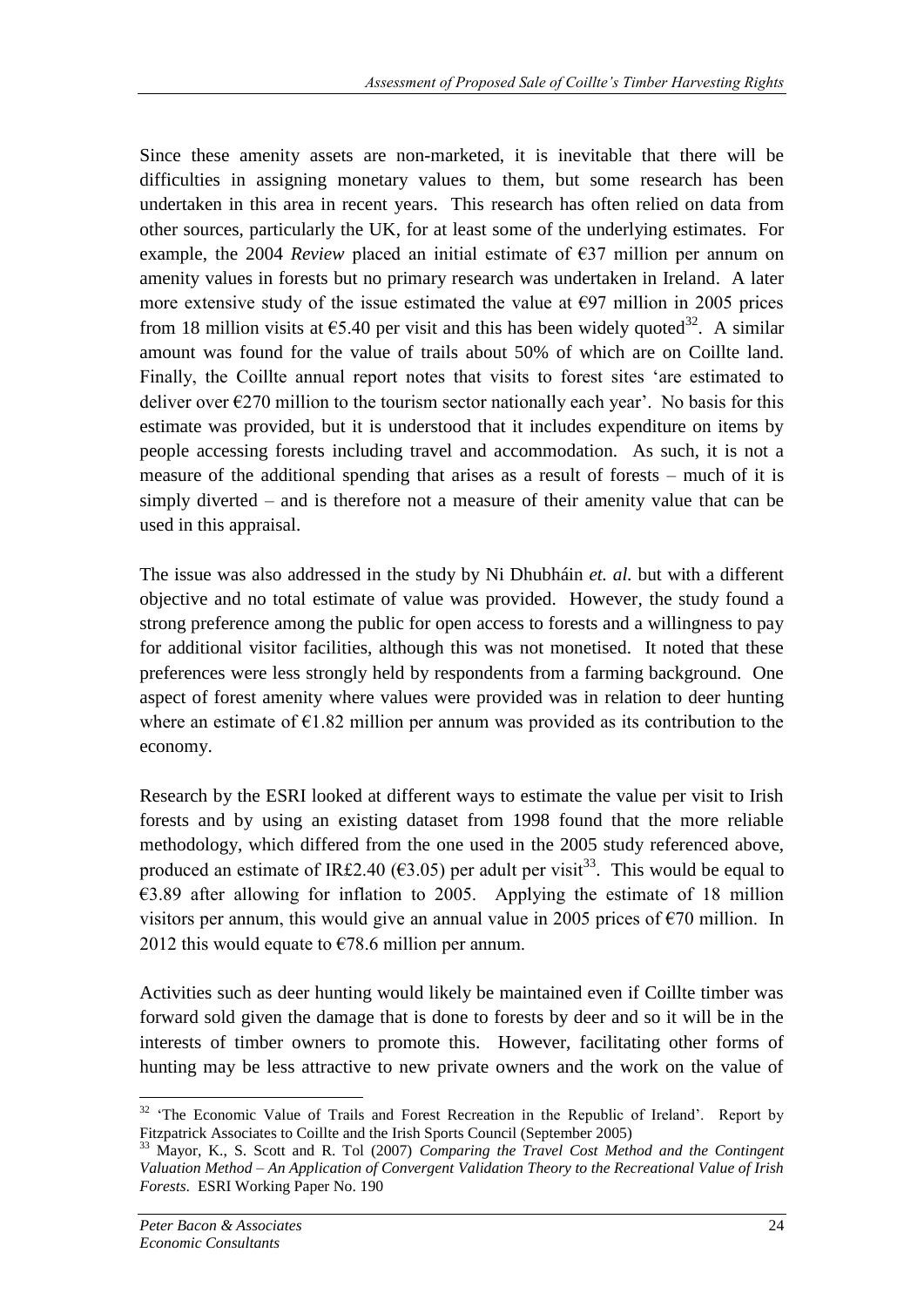deer hunting, while finding relatively small annual values, indicates that here are real economic values involved. The consultants consider that other ecological values such as landscape, water quality and ecology will likely not be adversely affected by the sale as the basic technology of growing and harvesting timber will be unaffected and governed by existing regulations, while Coillte will continue to be responsible for replanting.

However, the sale of timber has implications for the overall estimate of the value of forest amenity given the generally negative attitude of private plantation owners, real concerns about issues such as liability, and a generally weak legislative framework in the area. The fact that it has been stated that the forests of greatest amenity value will be excluded from the sale suggests that policymakers recognise the difficulties and this will alleviate the potential problems somewhat. It was also assumed in the estimate of the Coillte deficit that it will continue to support open access and amenity on whatever areas it continues to manage. However, Irish forests are not easily distinguished between amenity and commercial forests and so some detrimental impacts are likely. To allow for this, it is assumed that the sale will cause a 10% fall in the value of amenity in Irish forests where the timber is sold. Discounted over 80 years at 3.5% per annum this has a value of  $\epsilon$ 105 million.

This loss arises even if it is assumed that the amenity value of the forests under Coillte management where timber has not been sold is maintained through the required investment. It is estimated that the open access policy requires an annual investment of €8.5 million, excluding insurance, and the resources may not be available in Coillte to continue to undertake this investment. However, the greatest loss may be that this aspect of forest value really has only begun to be developed in the past decade or so. Forests make an important contribution to tourism and this segment of the Irish tourism product has been growing in importance<sup>34</sup>. Without ongoing investment the potential is unlikely to be realised. Thus, while losing a portion of the existing value is a real possibility, it may well be that the likely failure to realise this future potential would be the greater loss.

# *4.6 Job Losses*

The analysis above of Coillte following implementation of the proposal identified that there would be 309 job losses from staff in the Forest Division and 43 jobs lost from support staff. While the consultants are aware that there may be net job losses in forestry operations if the high certification standards employed by Coillte are not continued by the purchasers of the timber, it cannot be assumed that this will be the

<sup>&</sup>lt;u>.</u>  $34$ See Fáilte Ireland submission to the Review of Forestry Policy (March 2010) for a brief summary at www.agriculture.gov.ie/media/migration/forestry/forestryreview/submissionsreceived/Sub%2051%20F ailte%20Ireland.pdf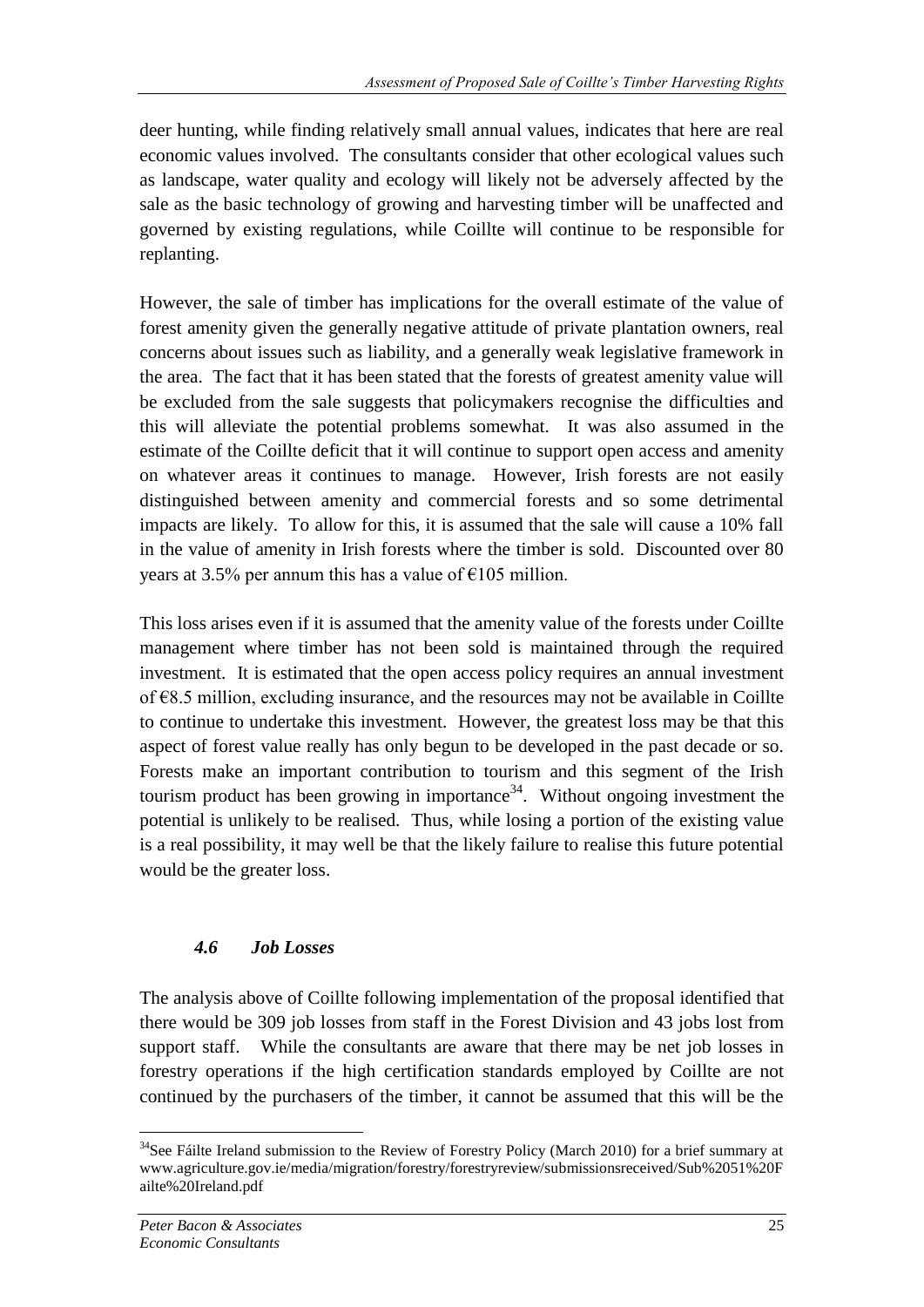case. As a result, it is assumed that the jobs in the Forest Division are just diverted to the private operators<sup>35</sup>. While redundancy payments would likely be made, the consultants view this as a payment for work already done and so no new liability arises.

The situation is different in relation to the job losses among support staff given that the purchasers of the timber will likely be foreign. As a result, the 43 other job losses from Coillte represent jobs that would move abroad and are therefore a net loss to the economy. In addition, using an employment multiplier of 1.4, total job loss would be 60. The value of this loss to the economy is the difference between the market wage that would be paid per job and the opportunity cost of this use of resources. This is also known as the shadow wage $^{36}$ .

There is little in the way of widespread agreement in relation to the level of the shadow wage relative to the wage rate. When the economy was booming they could be assumed to be equal, but with high unemployment as at present, a good case can be made that it is substantially below the wage rate. The calculation assumes that the shadow wage is currently only 25% of the wage rate but that as the Irish economy recovers this will rise. To accommodate this we assume that it rises to 50% after 5 years, to 75% after 10 years and to 100% thereafter. In other words, by 2028 the economy will have fully recovered from the crash of 2008 in terms of its ability to generate employment.

Job losses in Coillte are valued using the average salary in Coillte of  $\epsilon$ 59,173 while indirect losses are valued at the average wage. According to the CSO, average weekly earnings in the third quarter of 2012 were just under  $\epsilon$ 695 per week<sup>37</sup>. This would equate to  $\epsilon$ 36,240 per annum. On this basis, the cost to the economy of these job losses is  $€19$  million.

<sup>&</sup>lt;sup>35</sup> If this is not the case then there would be efficiency gains that would need to be included in the calculation. These gains would offset the economic cost of the job losses.

<sup>&</sup>lt;sup>36</sup> The concept of a shadow wage is used to recognise that the value of labour resources in an economy is not necessarily represented by the value of wages that are paid, if there is high unemployment. If there is full employment the issue does not arise since, if a new job is created, the wages paid must be offset by the loss of wages as a result of the need for the person who takes that job to leave their previous employment. Therefore, the additional value to the economy is zero – unless there is some additional value added – and the shadow wage can be assumed to be equal to the wage rate. This is why the shadow wage can be considered to be the opportunity cost of employment. However, if there is a possibility that the person who gets the new job was previously unemployed then the cost to the economy of supplying that person, i.e. the shadow wage, must be less than the wages they will earn. The same ideas apply when a job is lost in an economy with high unemployment. While a person who loses a job is now potentially available for employment, the probability of them finding a job is less than 100%. This means that their contribution to the economy has fallen and so there is a cost to the economy as a result of the job loss. Therefore, the cost to the economy of the job loss can be thought of as the difference between the wage rate and the shadow wage.

<sup>37</sup> CSO (2012) *Earnings and Labour Costs, Q3 2012*.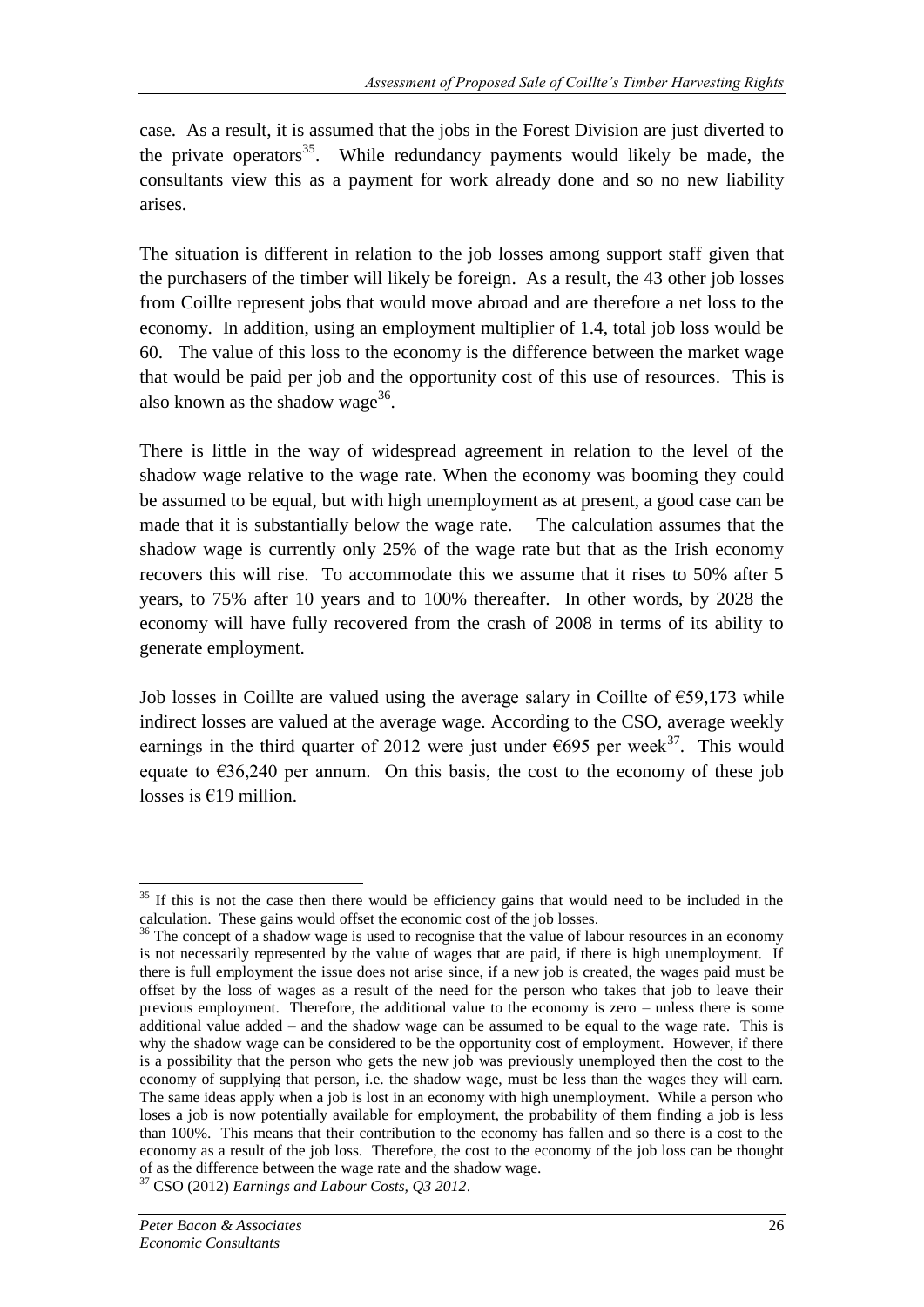## *The Timber Processing Sector*

The potential impact of the sale on the Irish timber processing sector is potentially important but is particularly difficult to gauge. The forward sale of Coillte timber involves more than simply the liquidation of a commercial asset that is currently in state ownership. If undertaken in the manner proposed then there is the potential for an important detrimental impact on the Irish timber processing sector. For the sawmill sector, supply from Coillte plantations is almost the only domestic source of timber, a situation that will continue for a number of years. In the case of panel board mills, Coillte owns a substantial proportion of the total capacity, a situation that has evolved as a result of commercial difficulties in the sector over the past decade.

Difficulties could arise for two reasons. First, a foreign buyer might export the timber without processing. This would not only reduce the supply of raw material for the processing sector but would also seriously set back the potential and the ability of the Irish forestry sector to achieve the critical mass of output that was identified in the 1996 *Strategy*, which underpins policy to date, as a key objective for the sector. Given that private suppliers will average only about 25% of total projected supply up to 2020, there is the real prospect that the supply of timber onto the Irish market could fall to 50% of its current level, or less, if the timber that has been sold is directly exported when harvested. Second, a new private owner would be unlikely to commit to placing a known and specified amount of timber on the market each year. Coillte has done this for a number of years, and has undertaken to continue doing so, in order to reduce the risks associated with investment in the sector. There is no legal basis for this commitment, but it has been a factor in inducing investment in the saw mill sector in particular. The private sector is under no such obligation and the evidence of recent years is that private plantation owners will act in a manner to maximise short term gains by increasing supply as prices rise and reducing supply if they  $fall^{38}$ . However, such limited evidence as is available suggests that a similar commitment will be unlikely to be forthcoming from private plantation owners. If this surety is lost, then there is a clear risk to further investment.

To get an indication of the potential economic impact, assume that the sale of timber leads to a 20% decline in operations and employment in the Irish timber processing sector as a result of the increased risk with supply. Research discussed above provides estimates that the forestry and timber processing sectors employ close to 12,000 people directly with 3,907 employed in the forest products sector. Of this, the

<sup>&</sup>lt;sup>38</sup> While there is clearly an economic benefit to the sector from having this certainty of supply, it is not necessarily a zero sum i.e. it is not a case that returns to Coillte are necessarily reduced by having this regular supply. For a start there is limited flexibility in terms of the maturity of timber and there is no guarantee that if prices fall in a particular year that they will not fall further the following year. In a market where prices are driven by unpredictable changes in demand, the best strategy for a supplier may be to place a regular supply onto the market thereby earning an average return. However, it is likely that smaller suppliers would be tempted to try to increase returns by altering annual supply.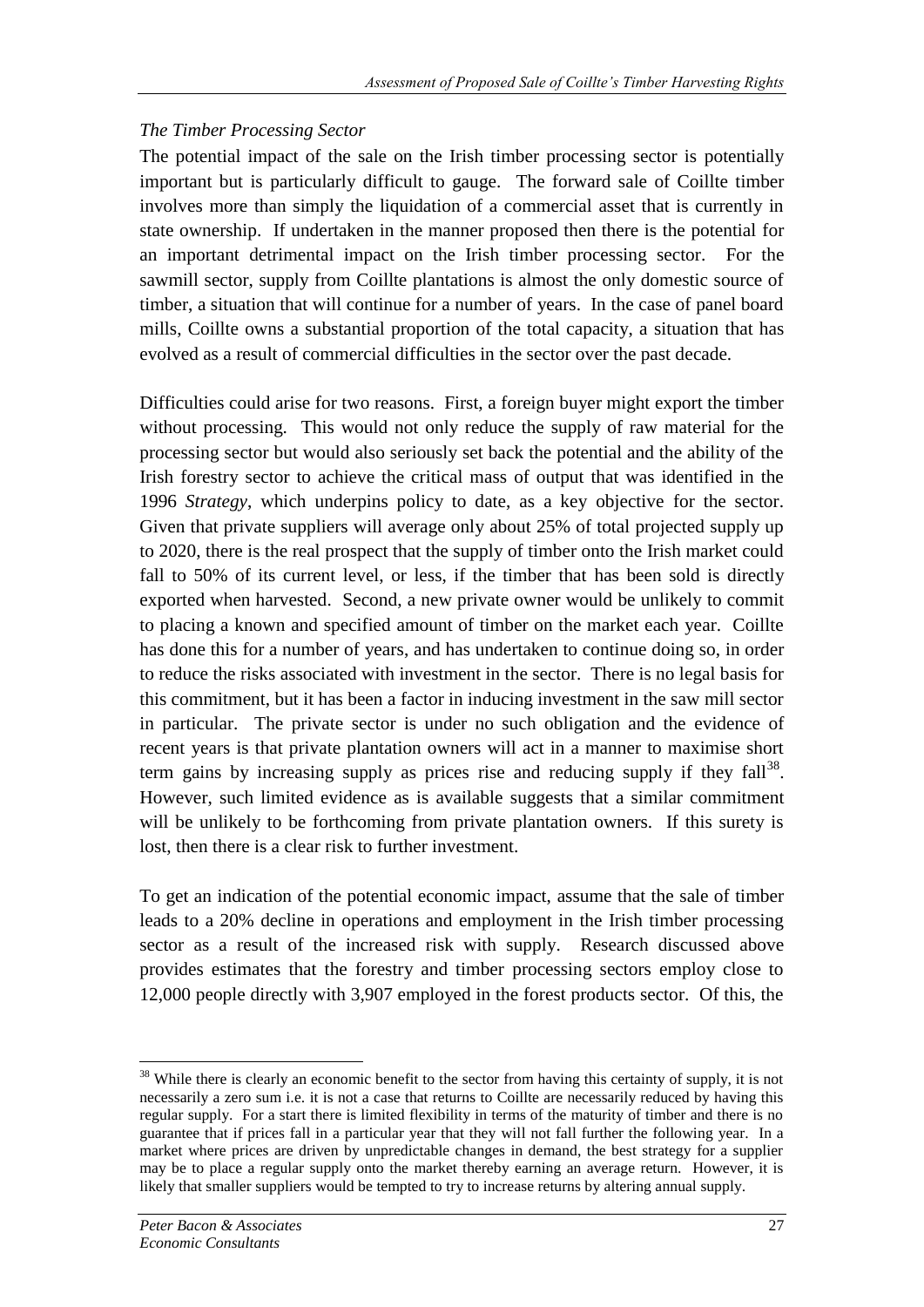panel board and saw mill sectors employ 805 and 996 people respectively<sup>39</sup>. The estimated employment multipliers in these industries are 1.62 and 1.72 respectively. Applying these estimates indicates total job losses in the economy as a result of a 20% decline in this sector of 603 permanent FTE jobs. Valuing these using data on wages in these sectors from Ni Dhubháin *et. al.* and indirect job losses according to CSO data for the average wage, and applying the same assumptions for the shadow wage as above, indicates a loss to the economy of  $\epsilon$ 163 million<sup>40</sup>.

The problem with including this as a cost item in this assessment is that the consultants have no basis on which to project what a foreign private buyer might do with the privatised timber once it is harvested. Evidence from countries such as Chile suggests that there is a real possibility that it could be exported but with an Irish market operating at good prices it is also valid to argue that this market would be supplied. Consequently, while noting that the potential economic cost of job losses in the timber processing sector could outweigh any likely losses in Coillte, the calculation is based on assumptions that would be very speculative. As a result, no such costs are included in the assessment below to reflect these possible losses.

There are two further issues to be considered. The first is that the loss of employment within Coillte involves a loss of intangible assets in the form of concentrated knowledge and experience within employees. As most leading firms acknowledge, knowledge is their greatest asset, and much of this resides within human resources. There is no allowance in the calculation to represent this loss as the value of employees is assumed to be fully represented by current wages.

The second issue is that the calculation assumes that the processing sector can successfully make a step change from its current size. This is far from clear since economies of scale are very important particularly in the panel board sector. Similarly, uncertainty regarding the supply of timber could also have a much more detrimental impact on the saw mill sector than is suggested. Finally, it is worth noting that while output projections for Ireland's forest estate indicate that the private sector would be in a position after 2030 to supply the requirements of these industries, such is not the case in the interim period.

<sup>39</sup> Ni Dhubháin, Á., C. Bullock, R. Moloney and V. Upton (2011) *An Economic Evaluation of the Market and Non-Market Functions of Forestry*. COFORD. Tables12 & 13. It is worth noting that employment in saw mills has fallen considerably in recent years from 1,607 in 2003 (CORORD estimate). The 'Other Wood Products' part of the sector employs a further 2,106 people but it is not clear that there would be a direct impact on this employment.

<sup>&</sup>lt;sup>40</sup> When valuing this cost, the shadow wage, i.e. the opportunity cost of the labour, is the value of the labour that has now come onto the market from the point of view of the economy. Therefore, the cost of the jobs lost is their current value – which is the value of wages currently being earned while employed – less the value that is created by now having that labour available to be employed elsewhere in the economy.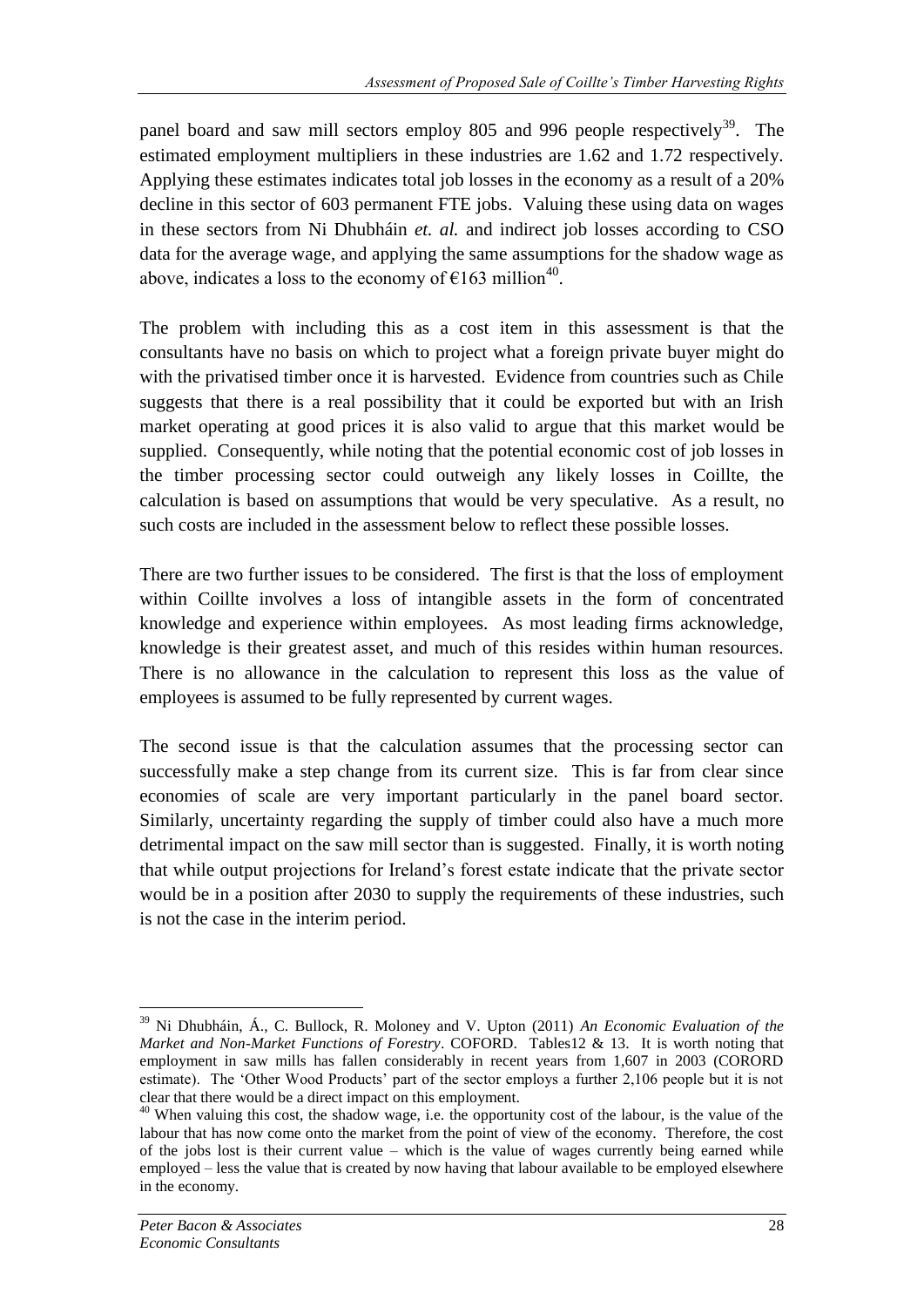## *4.7 Summary*

This section shows that the proposed forward sale of Coillte's timber would have a number of important impacts that need to be taken into account. Table 4.1 summarises the values that have been estimated. These show the impact of the sale on the economy in terms of the value that would need to be obtained to make the proposal viable to be just over  $\epsilon$ 1.3 billion. As detailed above, some of these estimates, such as the loss of the flow of funds from Coillte profits, and the debt and pension liabilities are based on data from the Coillte accounts. The estimates for the Coillte deficit on the residual operations and the economic costs of job losses in Coillte as activities are moved abroad are somewhat more speculative and based on projections of residual activities following the sale. However, the assumptions underlying these estimates appear reasonable.

| Loss of Funds from Coillte Profit Flow | 565   |
|----------------------------------------|-------|
| Coillte Deficit Funding Requirement    | 313   |
| Economic Cost of Coillte Job Losses    | 19    |
| Coillte Debt Liability                 | 172   |
| Pension Liability                      | 130   |
| Loss of Amenity Value                  | 105   |
| <b>Total</b>                           | 1,304 |

**Table 4.1: Economic Costs of the Sale (€ million in discounted present values)**

For the loss of amenity value, given that the asset value is real but is not based on market prices, the calculation is necessarily open to argument but the consultants have used estimates based on published research. In addition, the assumption that there would be a 10% loss in this respect appears minimal given that difficulty in differentiating between Irish commercial and amenity forests and the stark difference in positions that have been adopted between the open access policy of Coillte and a much more restrictive approach by private plantations owners to date. Furthermore, the consultants note the lack of a legislative base that would provide surety in relation to the prospects that private Irish forests, even if located on Coillte land, would be open to private visitors.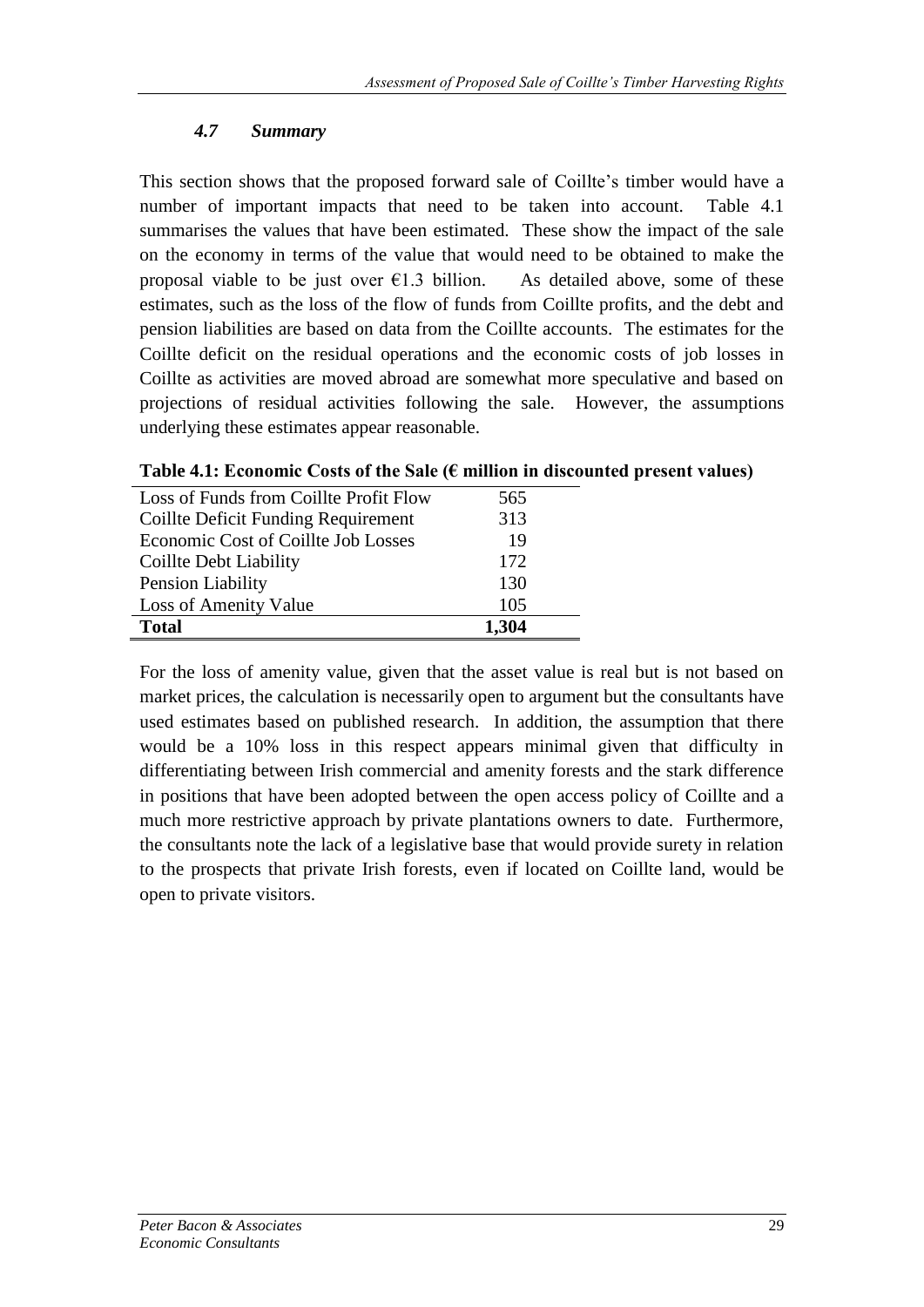## **5. Estimate of the Benefits of Forward Selling Harvesting Rights**

## *5.1 Estimating the Value of Timber*

To assess if the proposal would provide value to the Irish economy it is necessary to see if the costs that have been identified would be likely to be recouped by the sale of timber from the harvesting rights. Production forecasts as previously discussed were used to identify projected output volumes for Coillte's standing forest. The calculation is somewhat simplified since the policy proposal excludes the land and so only timber values need be included. It is also assumed that the existing standing timber is sold along with management control of the forest for 80 years but that the requirement to reforest remains with the landowner. At the end of the period all control and standing timber reverts to public ownership<sup>41</sup>.

It is not intended to provide a full valuation of all Coillte's timber assets but to identify estimates for the present value of the 75% of timber output, from forests currently under the management of Coillte, that would be sold under the proposed policy change. At the outset it should be understood that any values in this section of the report are not an estimate of the price that might be obtained in a sale of all or part of Coillte, but are used for a comparison with the costs that have been identified. Neither are they an estimate of the present value of Coillte's timber assets in public ownership since the valuation is from the point of view of their value on the open market rather than the value of these assets to the state. This distinction is important given the long time period – 80 years – over which this value will be realised since it means that a private discount rate must be used<sup>42</sup>.

The first piece of data that is required is the volume of timber. The fairly predictable maturity profile of timber means that the best approach if not to base the estimate on a snapshot of the existing standing timber but rather on the discounted value of projected future timber output. All estimates were discounted to the base year of 2013. Data from two sources were used: Coillte's roundwood forecast up to  $2025^{43}$ and projections out to 2092, i.e. giving a total of 80 years from 2013. The main assumptions in these projections are that timber will mainly be produced to yield class 18, in other words, conifer production will be the main source of timber in the forests that are sold, but the volumes were adjusted to allow for broadleaf plantations coming

<sup>&</sup>lt;u>.</u>  $41$  It is not known what is intended in relation to reforestation. However, if the condition to reforest is placed on the buyer then this will result in the price paid being reduced by the discounted cost of reforestation. Therefore, this assumption merely simplifies the calculation without really changing the outcome. Furthermore, the assumption of standing timber reverting to public ownership at the end of the period may not be realistic in practice but the length of time involved means that the terminal assumptions are relatively unimportant given the need to discount over a period of 80 years.

 $42$  The implication is that the discount rate will be higher. The appendix discusses why this is the case.

<sup>43</sup> Coillte (2011) *Roundwood Supply Forecast 2011-2015* provides forecasts for annual supply up to 2025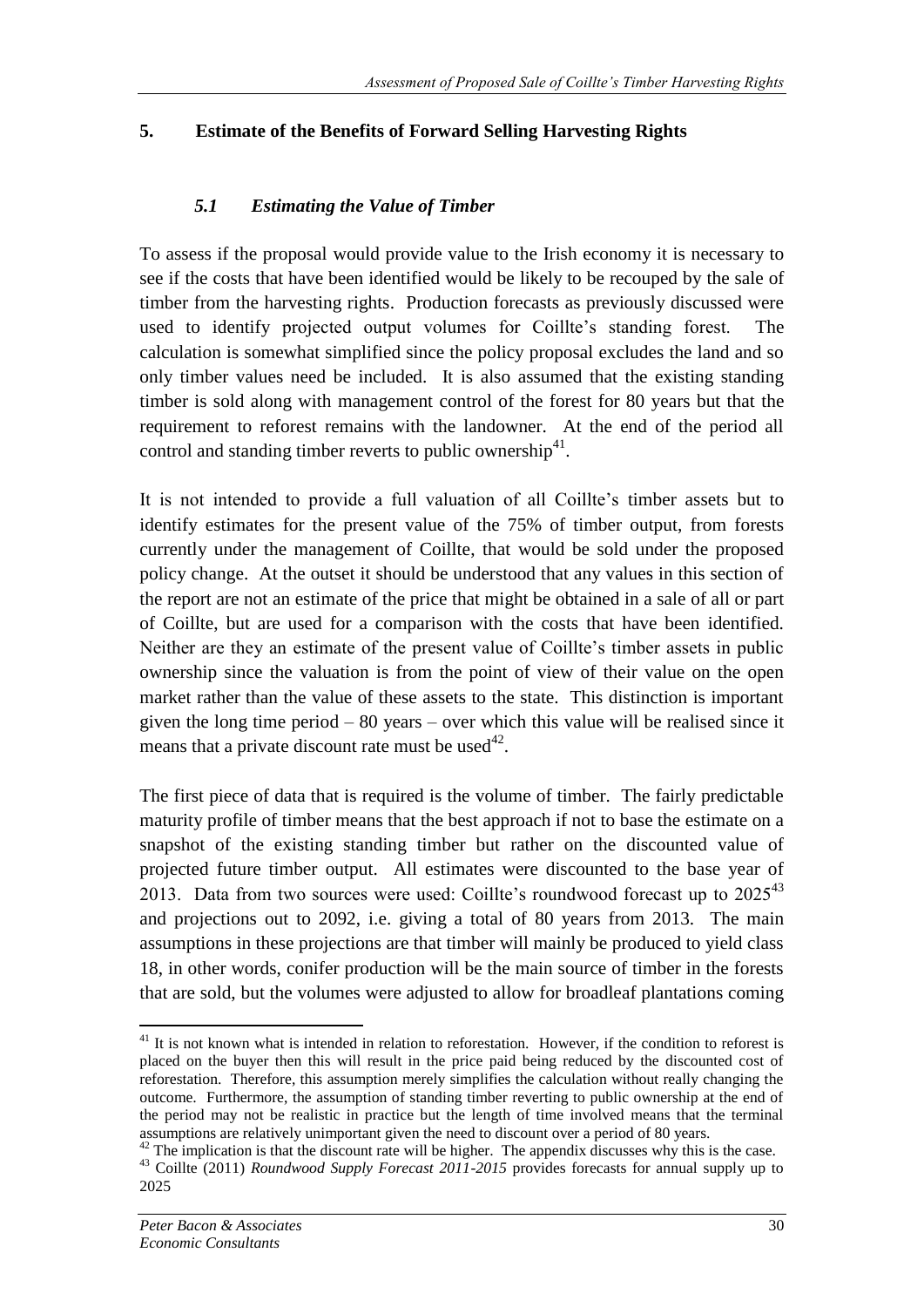to maturity towards the latter part of the period with yield class 8 being used. Plantations are grown on a 40 year rotation for conifers and 60 to 120 years for broadleafs. It was assumed that output will average  $450m<sup>3</sup>$  per hectare including thinnings, with thinning done on 80% of plantations. The first thinning is in year 18 for conifers, and plantations have 90% stocking and 9% depletion. It was also assumed that 80% of timber produced will be saw timber with the remainder pulpwood. The projection indicates total annual Coillte production in the region of 3.3 million  $m<sup>3</sup>$  up to 2030, rising to about 4 million up to 2040 before settling back to about 3.5 million  $m<sup>3</sup>$  per annum for the remainder of the period.

The calculation also requires an estimate of timber prices and this is always problematic in valuing forestry given the long time period. The calculation uses real values throughout i.e. no inflation is included in either the prices or the discount factor<sup>44</sup>. The conventional assumption is that prices in the future will be as in the recent past. Price data provided by Coillte based on open auctions indicate, that the average price obtained in the period 2008-12 was  $\epsilon$ 43.10 per m<sup>3</sup> for sales to sawmills<sup>45</sup>. However, as shown in Figure 5.1, prices fluctuated sharply in recent years and sales of standing timber have averaged just under  $\epsilon$ 50 per m<sup>3</sup> during 2012.



**Figure 5.1: Quarterly Standing Prices of Coillte Timber (€ per m 3 , average tree)**

It is unknown if this price level can be maintained long term and these price data relate to sales to the sawmill sector only, which accounts for about 65% of Coillte's sales, and exclude pulpwood. Furthermore, as the 2004 *Review* pointed out, the projected growth of supplies of timber from private plantations in the next couple of decades will mean that the supply will exceed the processing capacity of the Irish timber sector although the reverse will be the case for the next 15 years or so,

<sup>&</sup>lt;u>.</u> <sup>44</sup> This does not mean that there is an assumption that this price will not change but that it is assumed that timber prices will change in line with general inflation thus holding the real price constant. <sup>45</sup>*Contracted Standing Sales by Average Tree by Quarter 2008-2012*. Data supplied by Coillte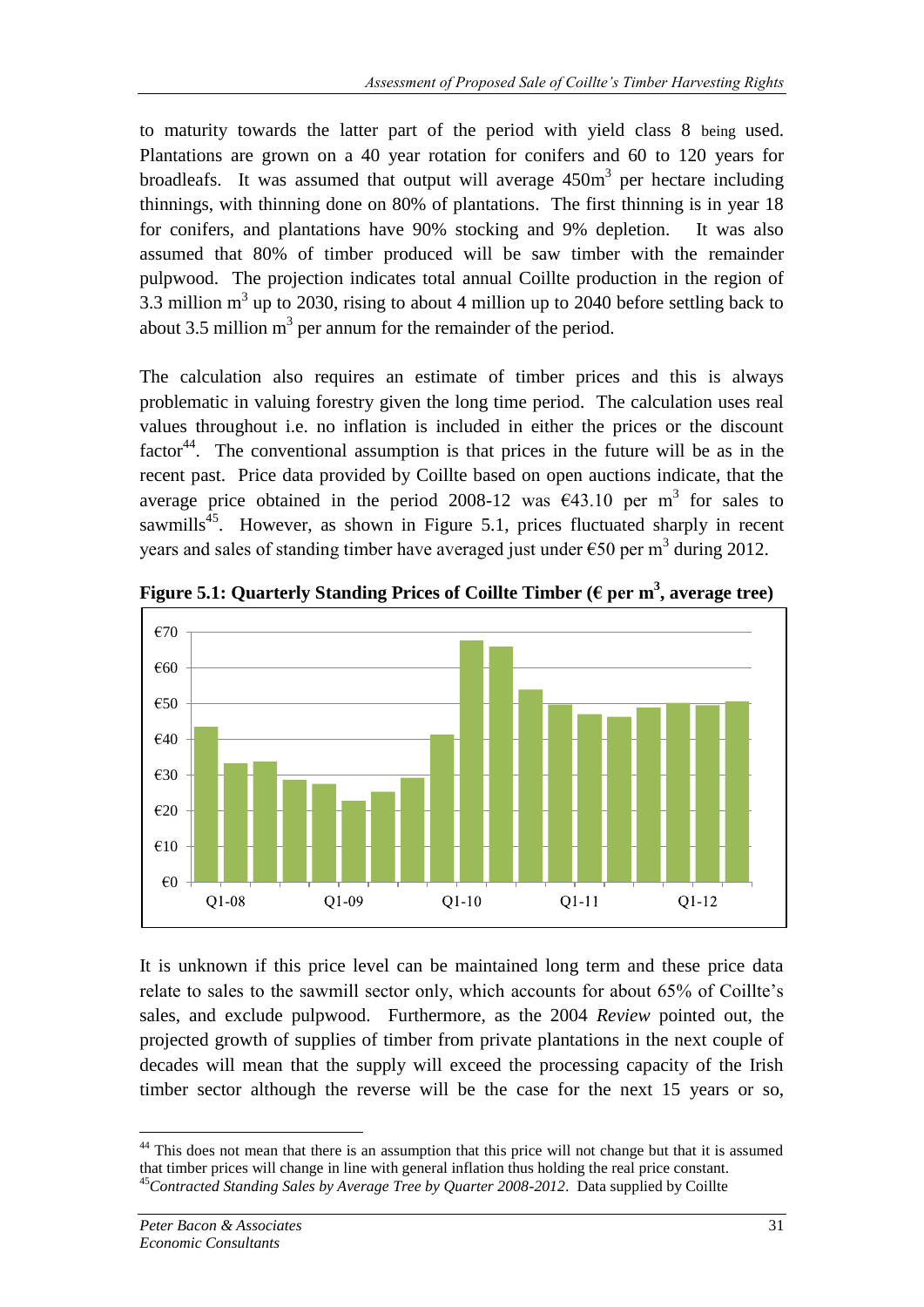particularly if demand from biomass increases in line with policy targets. This could depress prices particularly if it was eventually necessary to export excess supplies of raw wood. Furthermore, the limited coverage of the Coillte price data may mean that the estimate is a bit high for timber in general. However, prices appear to be holding at the higher level.

Coillte does not provide prices for pulpwood sales. However, COFORD data on sales by the private sector indicate that a price of  $\epsilon$ 5 to  $\epsilon$ 7.50 per m<sup>3</sup> has been obtained for pulpwood<sup>46</sup>. A price of  $\epsilon$ 7 per m<sup>3</sup> is used to provide an estimate the value of pulpwood produced by Coillte forests.

It is very likely that the purchasers will be an international operator. Timber prices on the Irish market, which determines those obtained by Coillte on which this estimate is based, are towards the higher end of the market when compared to other European countries and are well above those that exist in the  $UK<sup>47</sup>$ . However, as a result of restrictions on timber exports from the UK there is not a single timber market in operation and the discrepancy in prices can persist.

The third element of the calculation is an estimate of costs associated with forestry. Existing Coillte operations indicate that replanting costs on average  $\epsilon$ 2,500 per ha. This also covers costs that arise in the first 4 years of the plantation. It was assumed that replanting takes place within two years after harvesting<sup>48</sup>. Annual costs associated with the plantation once bought, including maintenance and insurance, were estimated at  $\epsilon$ 20 per ha. No harvesting costs were included as the prices used throughout are for standing timber. However a cost for measurement and marketing was included at 10% of the sale price.

The final element is the appropriate discount rate to use. The private sector will apply very different discount rates to forestry than the social discount rate which would be used to place a value on the timber if retained in Coillte's ownership. Discount rates as high as 10 to 12% have been used in various studies internationally<sup>49</sup>. However, the consultants consider that given that standing timber is a relatively low risk investment, the appropriate real discount rate is lower and an 8% rate is used in the valuation.

<u>.</u>

<sup>46</sup> Casey, J. and M. Ryan (2011) *Situation and Outlook for Forestry 2011/2012*. COFORD

<sup>&</sup>lt;sup>47</sup> The extent of the price difference compared with the UK is considerable. The average price for coniferous standing sales in the UK in the year to March 2012 was £14.10 ( $\epsilon$ 17.60) per m<sup>3</sup> (Forestry Commission *Timber Price Indices to March 2012*). A full analysis of the dynamics of this market is beyond the scope of this study but the UK prices are out of line with European prices in general and are likely subsidised. Furthermore, concerns regarding the threat of spreading the Great Spruce Bark beetle mean that timber imports to Ireland from most parts of the UK are not allowed unless the timber is treated an advance. This makes the timber uneconomic.

<sup>&</sup>lt;sup>48</sup> Given that there is a fairly constant rate of maturity this assumption has no material impact on the calculation

<sup>49</sup> See Peter Bacon & Associates (2004) *A Review and Appraisal of Ireland's Forestry Development Strategy*, Table A5.1 for examples.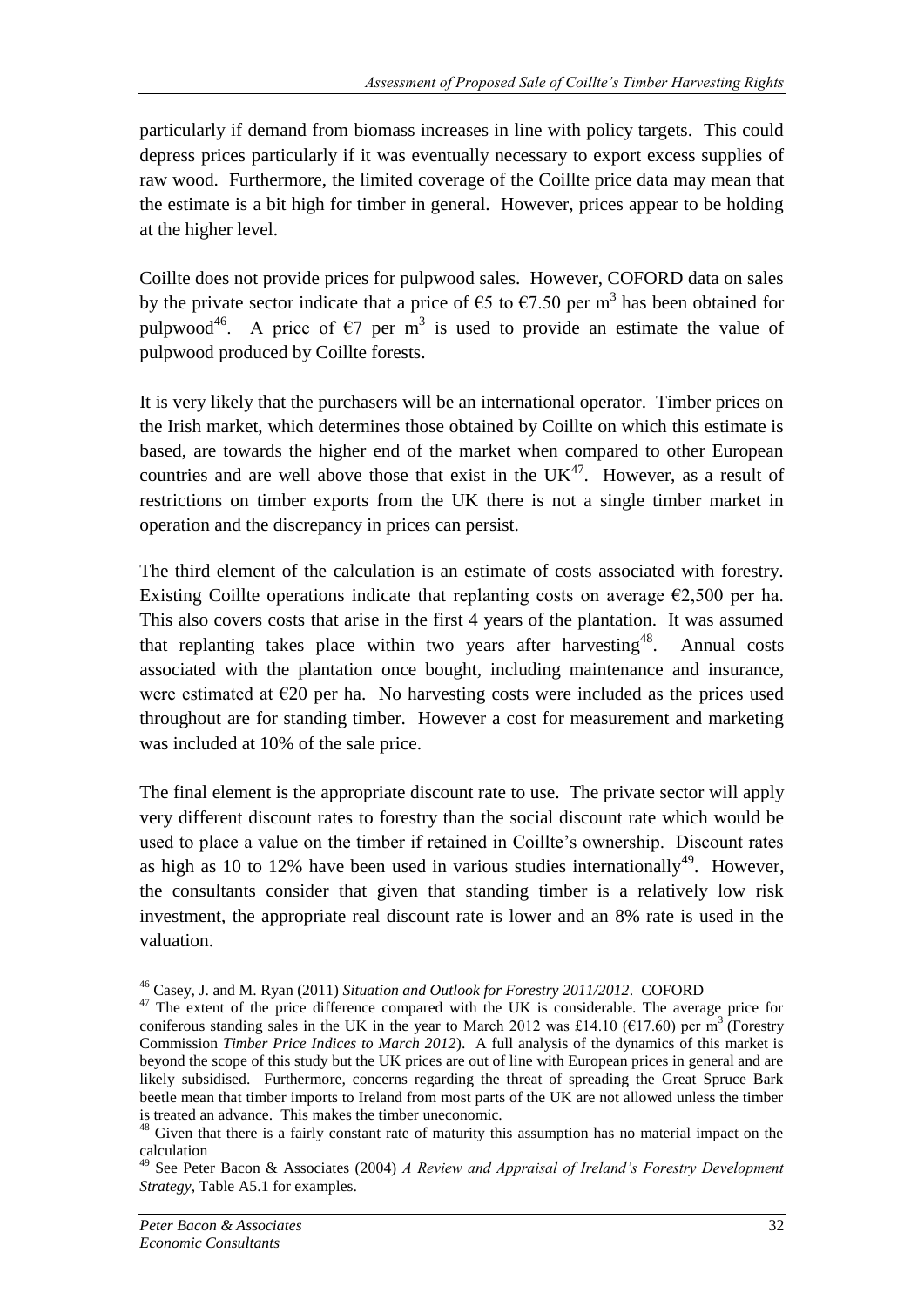# *5.2 Timber Prices and Sale Value*

The calculation in the previous sector identified the need to raise at least  $\epsilon$ 1.3 billion to make the sale viable given the liabilities that would arise. Applying the estimates above to projected output would mean that a price of  $\epsilon$ 78 per m<sup>3</sup> for sawlogs would provide this value, if the  $\epsilon$ 7 per m<sup>3</sup> for pulpwood is maintained. At this price, the further value of sales of this timber, less the cost items included as noted above, would have a present value in 2013 of just over  $\epsilon$ 1.3 billion when discounted at the private discount rate of 8%. This price falls to  $\epsilon$ 76 per m<sup>3</sup> for sawlogs if the price of pulpwood is raised to  $\epsilon$ 15 meaning that the estimate is not particularly sensitive to this price.

It is immediately clear that the price is well in excess of the prevailing one and exceeds the peak prices of recent years as seen in the summer of 2010, by about 15%. Given this, and taking into account the increase in supply from the private sector that will begin to impact meaningfully on the market in the next decade, it cannot be expected that the sale would realise this price.

The model was re-estimated using  $\epsilon$ 50 per m<sup>3</sup>, representing the price that has been obtained during 2012, and  $\epsilon$ 43.10 per m<sup>3</sup>, the average price for the period 2008-12. It could be argued that either of these would provide a price level for the private operators to use to value the timber in a forward sale. Pulpwood continues to be priced at  $\epsilon$ 7 per m<sup>3</sup>. At  $\epsilon$ 50 the discounted value is  $\epsilon$ 832 million, falling to  $\epsilon$ 716 million when valued at  $\epsilon$ 43.10 per m<sup>3</sup>.

Finally, the model was estimated assuming that Irish prices remain at  $\epsilon$ 50 for the remainder of this decade – as Coillte timber will continue to be the only real supply of sawlogs in this period – and then falls to  $\epsilon$ 40 up to 2030 as supplies from private plantations come on the market. Processing capacity remains adequate in this period but there is excess supply afterwards so that the price then falls to  $\epsilon$ 35 beyond this date. In all cases these prices exclude the impact of inflation. This gives a discounted valuation of  $\epsilon$ 724 million<sup>50</sup>.

These estimates all assume that the replanting obligation remains with Coillte. However, it is possible to envisage that it could be transferred to the purchaser. Replanting the land on which the timber has been sold i.e. 50% of Coillte's forest area, would cost in the region of  $\epsilon$ 9.5 million per annum. If this is discounted over the full period at 8% in line with the private sector real discount rate adopted here then this has a present value of  $E115$  million. The value realised would be reduced by this amount if the obligation to replant were placed on the purchaser.

<sup>1</sup>  $50$  These estimates are all sensitive to the discount rate that is assumed. For example, at 10%, a price of €50 per m<sup>3</sup> gives a value of €662 and a price of €98 per m<sup>3</sup> is required to give a value of €1.3 billon.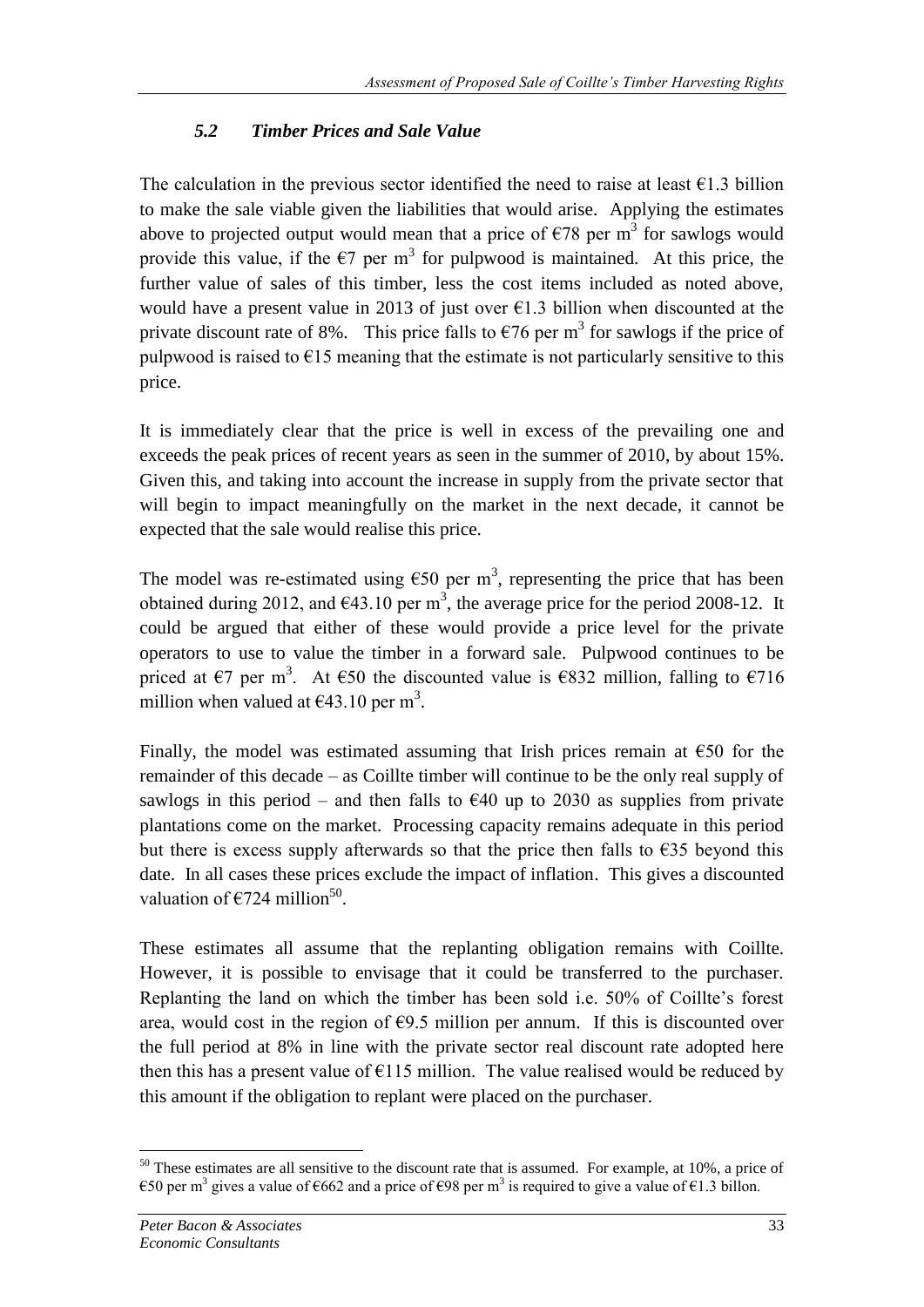## *5.3 The Economic Value of these Funds*

The final issue is to place a value on the funds becoming available to the State as distinct from the price that a purchaser might be willing to pay for the harvesting rights. These two values are not necessarily the same since the state may be able to use the funds to provide a higher return than the value of the funds might suggest. For example, the availability of funds to pay down the national debt would have a positive impact on perceptions of Irish solvency – and thus prospects for Ireland returning to debt markets at sustainable interest rates – or could be invested in the Irish economy to realise an important objective.

Potential purchasers are likely to base their bids on recent timber prices, which are €43.10 if averaged over 5 years or  $€50$  if 2012 is used. If we take the mid-point of this range then this provides a central estimate that the sale will realise  $\epsilon$ 774 million.

Initially, the EU/ECB/IMF bailout agreement indicated that such finds were to be used to pay off debt. However, this position has changed and following the  $6<sup>th</sup>$  Troika review in April it was reported that the 50% of the funds that might be generated from sales of public assets could be used for investment rather than debt repayment<sup>51</sup>. However, there does not appear to be final agreement on this and there will be controls on how this money is spent with the creation of jobs being emphasised.

The value of the first 50% would be the interest payments saved by having paid off €387 million of existing debt. Placing an economic value on this is straightforward since if we assume an average interest rate of 5% for Irish debt and discount the stream of payments avoided at the nominal social discount rate of 5%, then the present value in 2013 of these funds is  $\epsilon$ 387 million. However, the consultants recognise that there could be additional impacts as this repayment would have a positive impact on perceptions of the sustainability of Ireland debt position. The most recent estimate of Ireland's general Government consolidated gross debt – the measure used in the Maastricht returns – shows a planned debt of  $E192$  billion for 2012<sup>52</sup> and an interest cost of  $66.2$  billion. The funds raised would facilitate repayment of 0.2% of the total debt under this measure or provide 6.2% of the interest cost in 2012, about 3 weeks of interest.

Clearly, from an accounting point of view, the impact is marginal almost to the point of being negligible. However, what this does not include is the possible boost to international confidence that could be realised from undertaking such a payment in line with the agreement. The consultants accept that this is certainly a potential positive that exceeds the accounting value of these funds, but any attempt to place a

<sup>1</sup>  $51$  Irish Times, April  $26<sup>th</sup>$  2012

<sup>52</sup> *Reporting of Government Deficits and Debt Levels*, Table 1. Department of Finance, 12/10/2012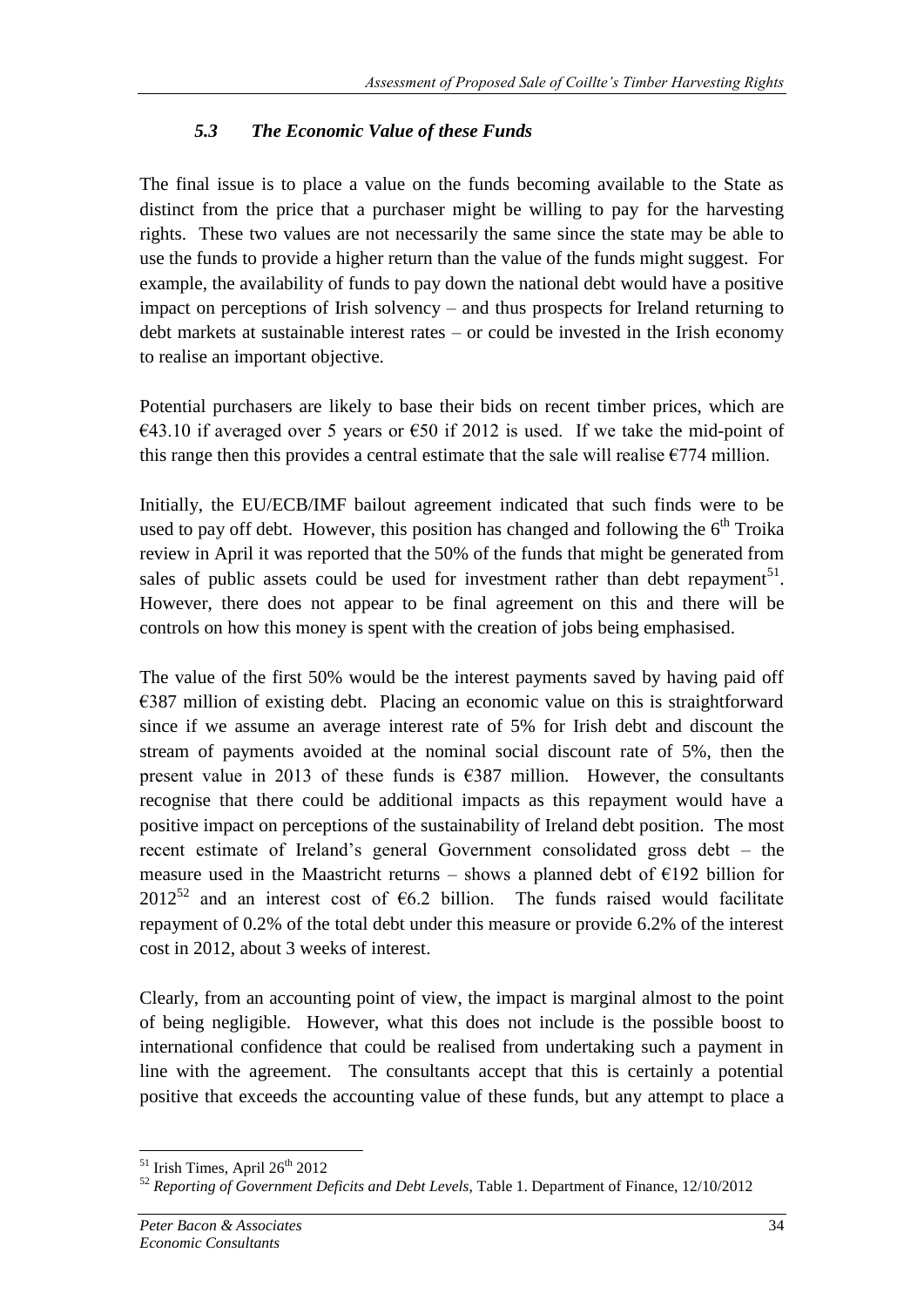value on this would be highly speculative. As a result, the value of funds used to repay debt is taken to be their market value, in this case  $\epsilon$ 387 million.

The remaining  $\epsilon$ 387 million could be invested in the economy. Placing an actual value on this requires an estimate of the likely returns to public expenditure, a point on which there is no generally accepted conclusion. Various studies conclude that it depends on the economic situation in the country and the way in which the money is used, with higher returns possible in periods of low growth and high unemployment. An indication of what return it might be possible to expect can be obtained from the operation of sovereign bond markets during the recent debt crisis when it was generally considered that if the yield on the sovereign bonds of any country exceeded 6.5 to 7% then the economy in question was entering an unsustainable position. The thinking was that at this yield, the cost of money would exceed the likely return that would be earned. Of course, this would depend on the way in which the money was spent but this benchmark appears to be accepted as indicating the long term return. If we assume therefore that the remaining 50% of the funds that are generated by the sale are spent and generate a return of 6.5% per annum, then the discounted present value in 2013 of this investment, using the nominal discount rate of 5%, is  $\epsilon$ 503 million.

On this basis, the total benefit of the  $\epsilon$ 774 million would be  $\epsilon$ 890 million. In other words, the social value of the funds generated by the sale would be 1.15 times their market value. However, this depends on realising a social return of 6.5% and it is not simple to achieve such an outcome. In the case of the funds in question, policy statements in relation to the Troika agreement indicate that the funds would be allocated to projects with a high level of job creation potential and so it is necessary to examine the extent of economic benefits that might be expected from job creation as a result of this expenditure. A number of estimates have appeared in recent years that aim to estimate the potential job creation impacts of a fiscal stimulus, i.e. the investment of public funds, in Ireland in the current economic climate. These generally concentrate on the jobs that could be created, mostly in construction and in associated sectors through multiplier effects, through the investment of funds in various major infrastructure projects.

A submission prepared by ICTU represents one of the best referenced estimates of potential job creation<sup>53</sup>. This study concludes that the completion of a number of public sector investment projects that are currently planned involving the investment of  $\epsilon$ 2,070 million would create 15,905 jobs for 1 year when direct and indirect impacts are included. This suggests a ratio of 7.68 jobs for every  $\epsilon$ 1 million and is broadly in line with estimates that were produced by the construction industry for civil engineering works<sup>54</sup>. The job creation potential for investment in social

<sup>1</sup> <sup>53</sup> ICTU (2012) *Delivering Growth & Jobs: Funding a major new investment programme for Ireland*. <sup>54</sup> Construction Industry Council (2011) *Jobs and Infrastructure – A Plan for National Recovery*.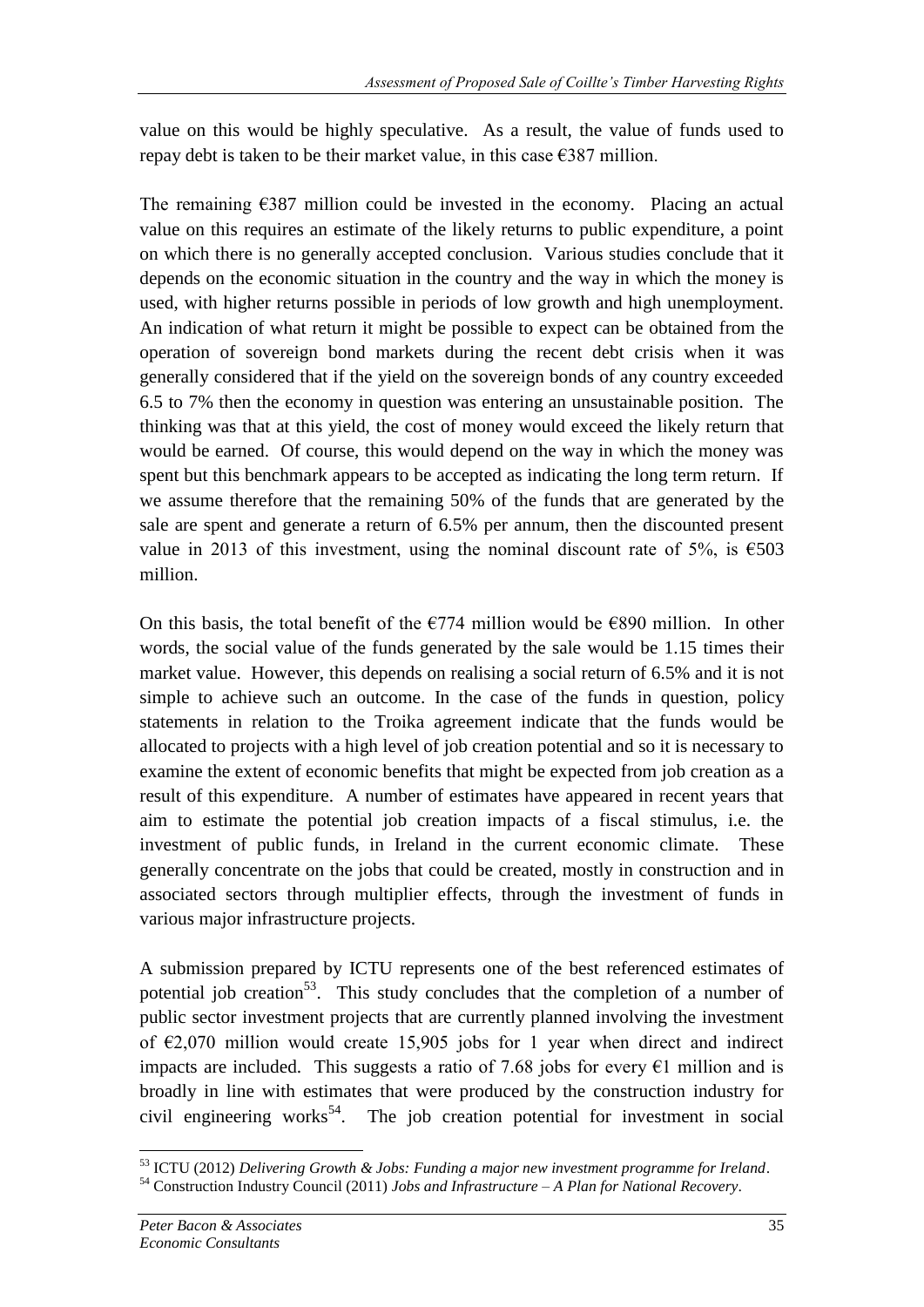infrastructure such as hospitals and schools may be slightly higher. To allow for this the calculation uses an estimate that each  $E1$  million invested would create total employment – including indirect employment with an employment multiplier of 1.4 – of 8 full-time jobs for one year. This means that the  $\epsilon$ 350 million that would be available would create 3,096 jobs for a year. If this investment is undertaken fully in 2014 and 2015, with wages in construction employment at  $\epsilon$ 38,184 per annum on average and if it is assumed that the shadow wage in construction is just 15% of the wage rate, then this would provide an economic value of just  $\epsilon$ 95 million. Obviously this is far below the return that is required so it is necessary for this stimulus to lead to permanently higher output and employment.

These longer term effects would depend on the extent to which this initial stimulus would boost the productive capacity of the Irish economy. However, these estimates already include multiplier effects i.e. the full impact of the initial demand is fully included. In projecting the impact of public capital investment on employment and output, official Government statements note that while '*there will be employment benefits in the delivery of infrastructure*', it is concluded that in as far as new infrastructure would improve the ability of the economy to grow, '*there is already*  largely adequate infrastructural capacity in the economy<sup>55</sup>. In other words, while the investment would give a short term boost during construction, this would not lead to a sustainable boost since lack of infrastructure is not a constraint on growth.

While it might be argued that this view would be put forward by a Government wishing to undermine calls for greater public investment, this view is supported by the conclusions of research published by the  $ESRI<sup>56</sup>$ . This was expressed as follows:

*There is a view, incorporated in an agreement between the Government and the Troika, that some part of the sale of State assets will provide funds that could be used to finance a local stimulus package. ... Selling state assets to provide a limited, in extent and time, stimulus is not obviously an efficient use of funds* (page 31-32).

In other words, while not saying that there would be no longer term positive impacts beyond the construction phase, the ESRI concludes that the better use of any funds that might be raised from selling State assets would be the repayment of debt as this provides a higher return. This means it is not clear how the required return would be earned and that the return on paying off debt i.e. the interest saved, means that this is the most optimal use of funds.

<sup>55</sup> Department of Public Expenditure and Reform (2011) *Infrastructure and Capital Investment 2012- 16* (pages 7 & 8)

<sup>56</sup> ESRI (2012) *Quarterly Economic Commentary*, Summer. See also 'ESRI says State shouldn't spend privatisation cash on job schemes', *Irish Independent*, June 19<sup>th</sup>, 2012, where it is reiterated that the conclusion of the ESRI is that 'any money raised from privatisations should be spent on debt reduction'.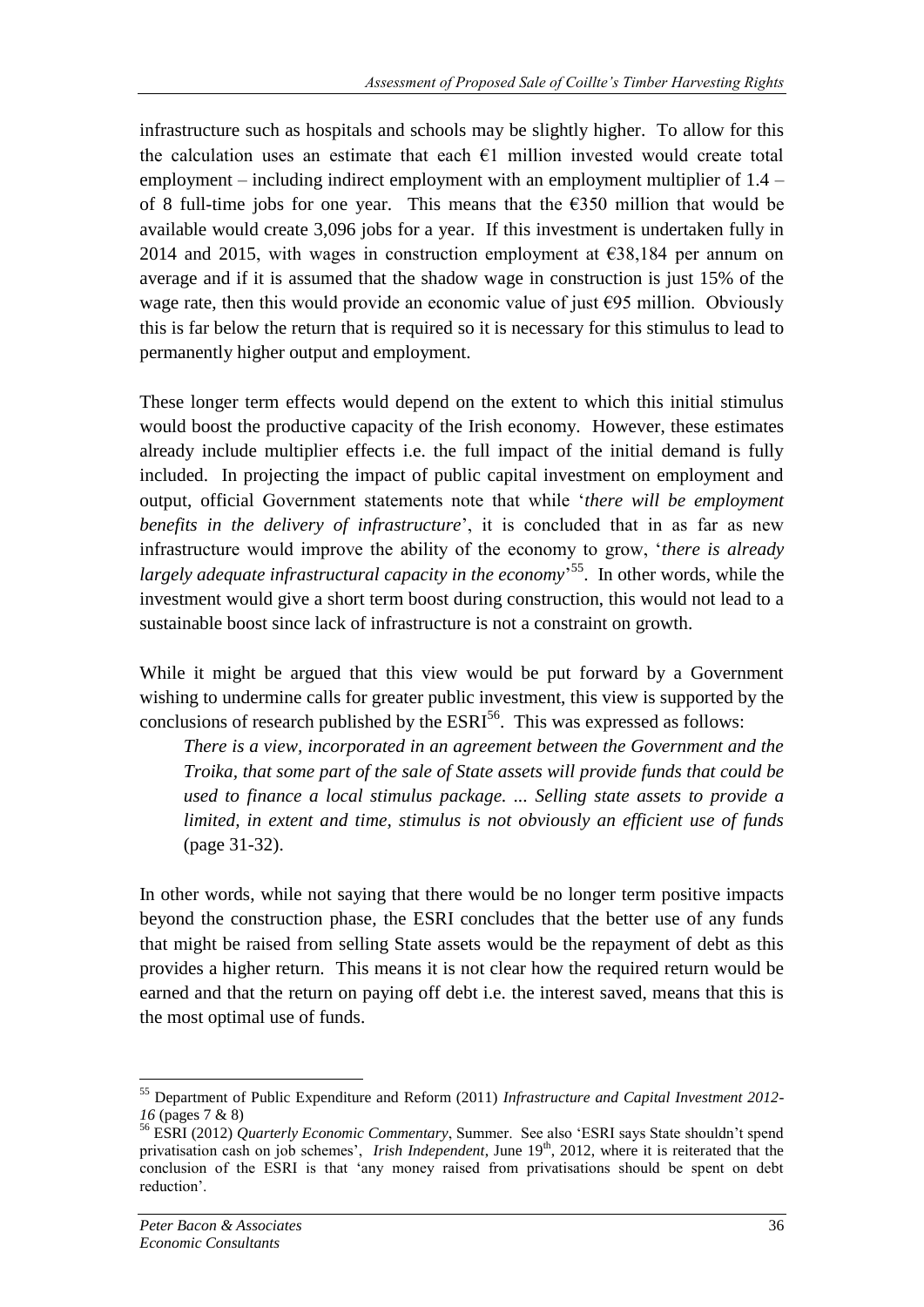This discussion suggests that, at best, the investment of these funds would give a short term boost through construction jobs and possibly some longer term marginal addition to productive capacity and growth. However, given the depth of the recession, the availability of spare resources and the need for a confidence boost to stimulate growth, it is the consultants' opinion that an initial boost could have a greater impact through boosting confidence. It is difficult to place a monetary value on an argument based on this concept. However, assume that 6 long term jobs are created in the economy, in addition to the construction jobs, for each  $\epsilon$ 1 million of public funds that are invested. Then applying a shadow wage of 25% of the wage rate to recognise the opportunity cost to the economy of these people being employed, rising to 50% after 5 years, to 75% after 10 years and to 100% thereafter, then this investment would provide a benefit of  $\epsilon$ 488 million, a return close to 6.5%.

The consultants do not have a basis on which to conclude that public capital investment will create 6 long term jobs per  $\epsilon$ 1 million and this calculation is included to indicate the level of job creation that would be required to achieve a return of 6.5% on social investment. However, if it is assumed that this is possible so that public funds are indeed worth 1.15 times their market value, this would mean that rather than requiring a price of  $\epsilon$ 78 per m<sup>3</sup> in order to raise funds with a value of  $\epsilon$ 1.3 billion, the timber would need to be sold at  $\epsilon$ 68 per m<sup>3</sup> to create this value in the economy. This price remains well above recent prices and above the quarterly average peak price achieved in 2010.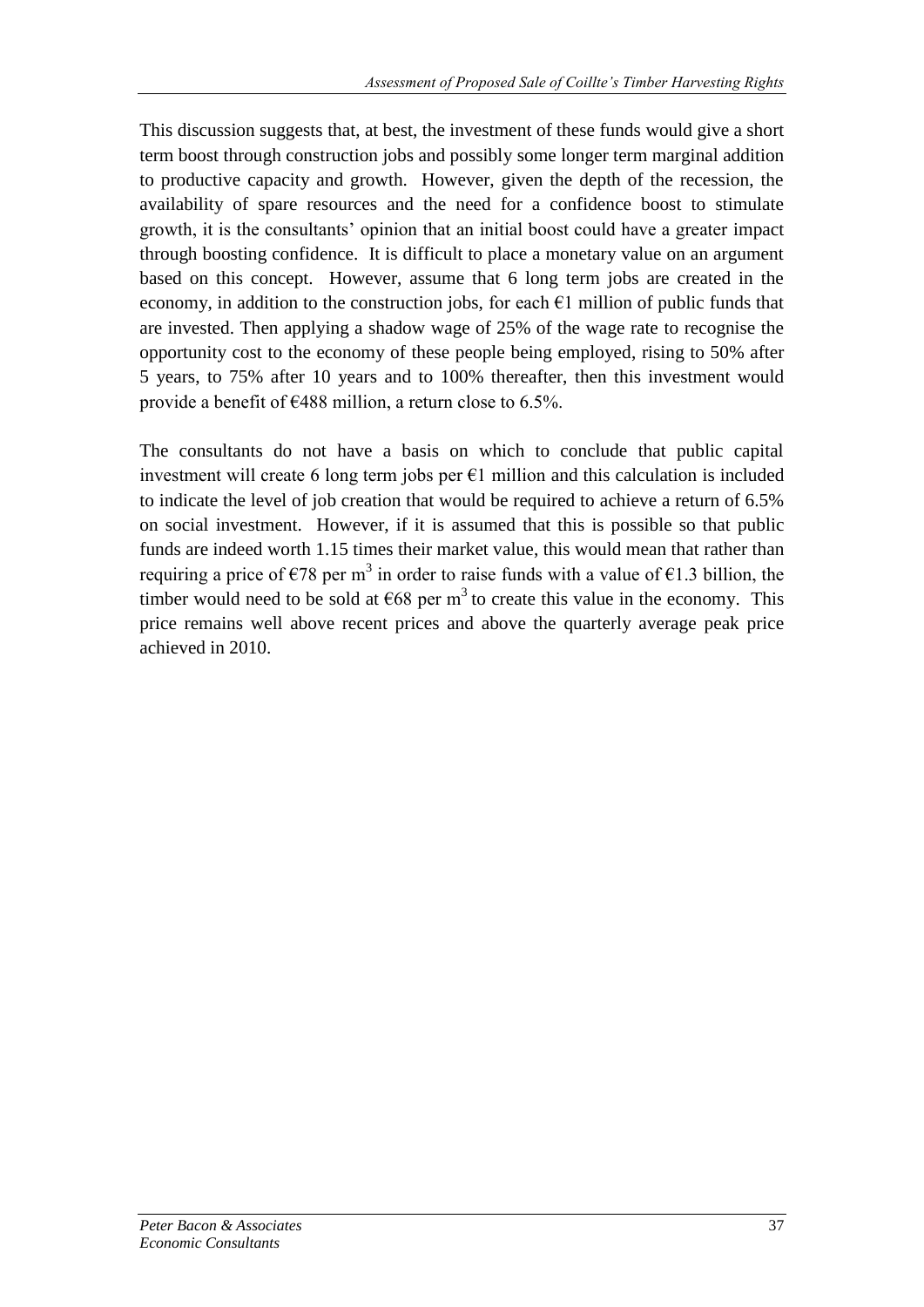## **6. Assessment of Risks and Strategic Options**

## *6.1 Risks Associated with the Proposal*

The analysis in the previous sections discussed the assessment of the proposed policy in terms of costs and benefits and identified monetary values on the basis of the available data and fairly conservative assumptions. However, the proposed policy represents a sharp change in forestry policy that will have implications far into the future and for which there is little in the form of precedent. Obviously there are risks associated with such a change compared with the no-change counterfactual. However, the lack of definite knowledge regarding the possible outcomes from a sale means that standard risk analysis fails to fully capture the uncertainties that are associated with the ultimate impact of this proposal. This issue is discussed in detailed below.

#### *Sensitivity Analysis*

The standard way of including risks in an appraisal of costs and benefits is to undertaken a sensitivity analysis in relation to any assumptions from which results have been derived. This recognises that, even when reasonable assumptions have been adopted as is the case in this appraisal, alternatives to these assumptions are possible. This is particular important in relation to the potential benefits of a sale since the price at which the timber can be sold has a big impact of the value that can be realised. The effects of alternative assumptions on prices are discussed in the text in Sections 4 and 5. In summary, with a steady price for timber, the value that would be obtained in a sale will move proportionately in line with prices i.e. a 10% change in prices will result in approximately a 10% change in the estimated value. As discussed in the text, the value that will be obtained is also sensitive to the discount rate. The central assumption is a private discount rate of 8%. At 9% the value obtained would fall by 11% but it would rise by 14% if the discount rate was lowered by 1 percentage point to 7%.

The calculation is less sensitive to other variables. For example, if it is redone but with a revised period for the sale of 40 years instead of 80 years, i.e. to 1 cycle of a conifer plantation, because of the impact of discounting, the estimated value that would be obtained falls by less than 5% holding all other variables constant. The calculation was redone in relation to the costs of managing the growing timber using a high cost scenario of  $\epsilon$ 30 per ha per annum and a low cost scenario of  $\epsilon$ 10 per ha. The impact is again fairly minor with the valuation falling and rising by less than 2% in each case.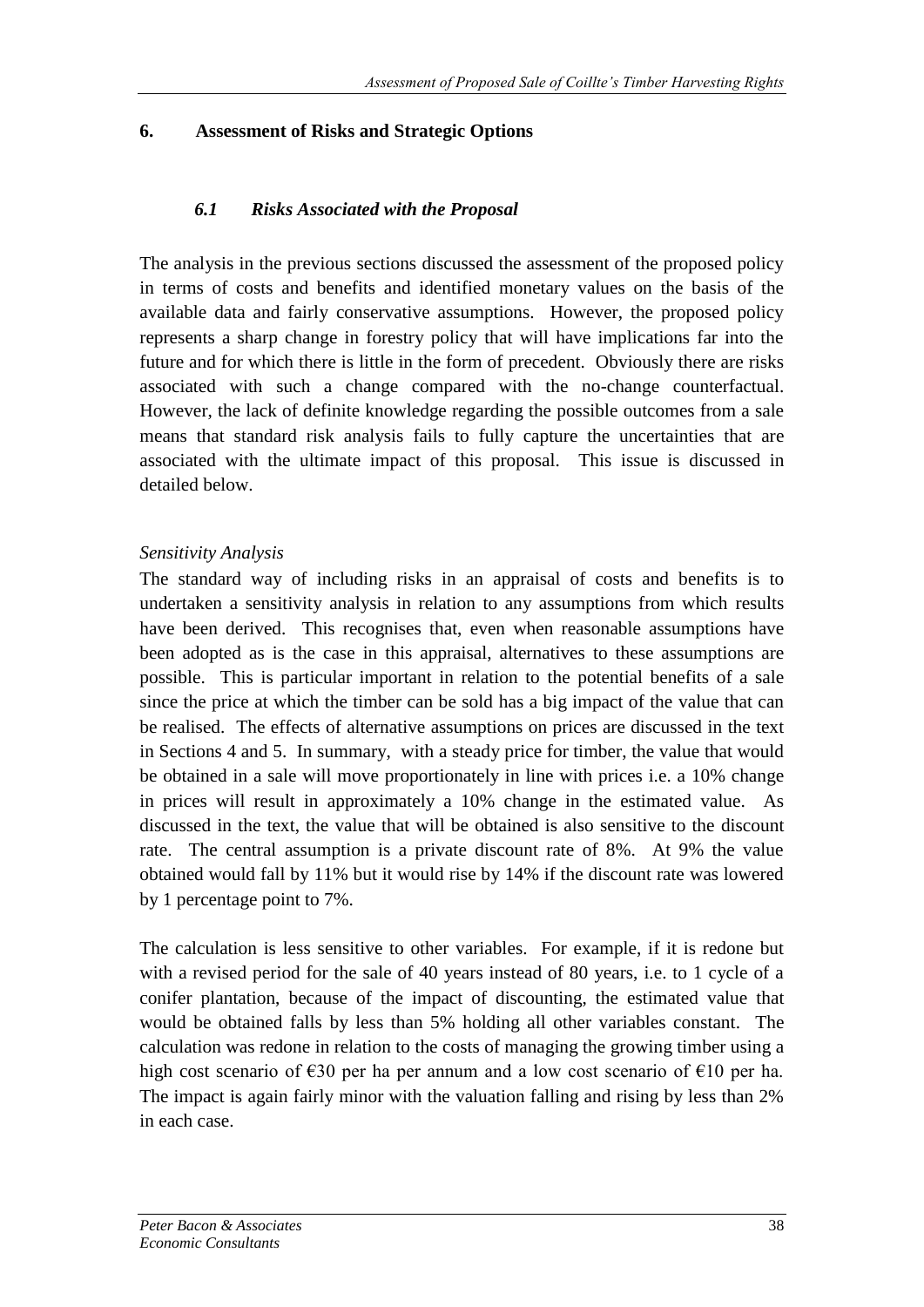This exercise shows that the valuation obtained is most sensitive to assumptions in relation to price and the discount rate. However, in all the cases that are included in the assessment, the impact of alternative assumptions on the estimated value that would arise from a sale is not sufficient to change the result of the central analysis that the price for timber that would be required to cover the cost of the impact of the proposed sale exceeds the prices that have been obtained for Coillte timber, or that could realistically be expected to be obtained.

## *Risk Factors Associated with Projecting Timber Prices*

It is clearly necessary to project timber prices over an extended period. However, it is not possible to make projections over an extended period with any degree of certainty – the standard approach is to use recent prices and assume these rise in line with general inflation and this is used in this appraisal – but the fact is we cannot even know for certain in advance what price might result from an open bidding process. Obviously there are risks here. However, this is not an unusual situation and the State can easily reserve its obligation to sell unless it receives what is considered to be an adequate price. Furthermore, not knowing what price might be received is not an argument against a sale since a decision to retain the timber in ownership without knowing what it is worth carries exactly the same risk. Therefore, the proposed forward sale of timber rather than waiting until maturity does not introduce additional risk in this regard.

A slightly different formulation of this lack of knowledge about future prices is the argument that the price of timber could rise ahead of inflation over coming decades as it is a sustainable material with growing demand. However, not knowing how prices will evolve in the future is also not an argument against a sale. If there are reasons to think that prices might rise then potential purchasers will factor this into their considerations when making decisions. To argue that the state should not sell because prices will rise is to argue that the state has some greater knowledge about the likely evolution of prices. There is no basis for this. Furthermore, in terms of the assessment being undertaken here, if such reasons exist and increase the value of the timber being sold then this would have occurred in any case leading to a higher profit stream for Coillte. In other words, the additional value would appear on both the cost and the benefit side in the assessment without affect the conclusion.

However, there are important issues in the general area of risk that need to be taken into consideration and are primarily attached not to the appropriate price to use to value the timber but to the possible wider impacts of the proposed change in policy. The fact is that the decision on the future of Coillte's timber assets must be made with incomplete information regarding the impact of the decision. This means that the greatest risks with this proposal lie on the side of the potential costs and this is the case irrespective of how much information might be available on the value of the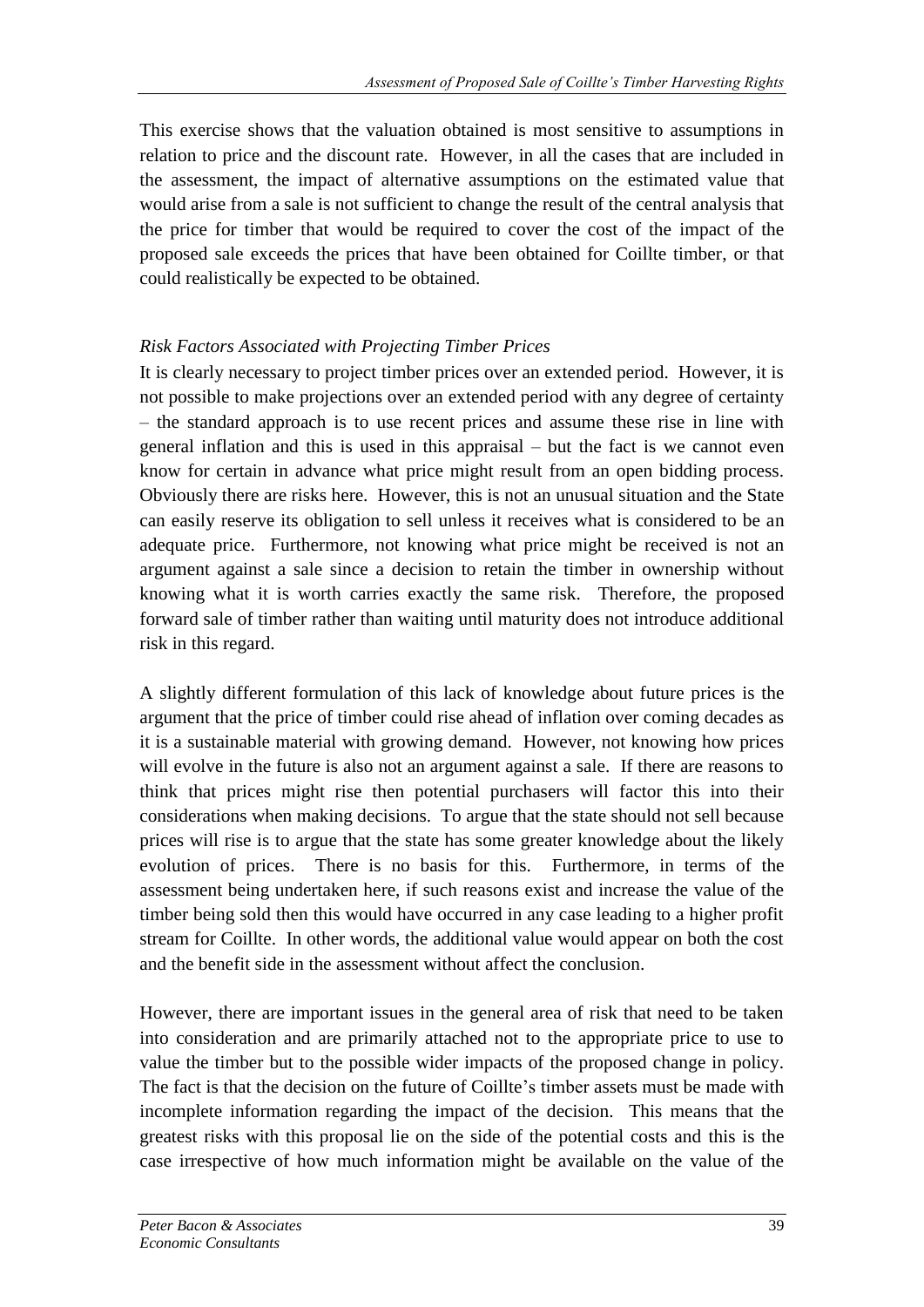assets. This situation is particularly acute in relation to this proposal given the apparent lack of consideration to date of the various impacts that a change in policy might have.

## *Uncertainty and Unforeseeable Outcomes*

Having to make decisions when faced with incomplete information is not unusual; indeed it probably needs to be accepted that this is inevitable no matter how much analysis is undertaken. Standard risk analysis seeks to place probabilities on possible outcomes and assess the costs and benefits in this context. However, this type of analysis grew out of financial markets and there are difficulties with applying it to the decision to privatise Coillte's standing timber. The first issue is that financial portfolio managers make decisions with near perfect information built up on the basis of a multitude of similar decisions that are being made every day. This is not the case with the privatisation of state forestry. There is actually very little to go on when assessing possible outcomes in terms of previous experience and really nothing in an Irish context. Second, the transactions costs in financial trading in liquid markets are almost negligible and decisions are almost instantly reversible. Therefore, a decision maker will know that any decision can be reversed quickly if it becomes apparent that the outcome is not as desired. The situation could not be more different in the case of privatising forestry. The transactions costs are likely to be large, there is certainly difficulty in assessing the value of the asset, and it is likely to be almost prohibitively costly to reverse the decision. Finally, the financial trader has a very simple objective: to maximise the risk-adjusted monetary return. All costs and profits can be easily and accurately expressed in monetary amounts. Forestry is very different given the non-monetary values inherent in forests, the long timeframes to maturity and other market failures that permeate the sector. This means that irrespective of how useful standard risk analysis might be in some contexts, there are difficulties with adopting this approach to examining the decision to privatise forestry assets.

It is important to recognise the fundamental nature of the information set that is available to decision makers in relation to the proposal to forward sell Coillte's timber. It turns out that risk is only one aspect of the difficulties that arise with incomplete knowledge about outcomes. Standard risk analysis assumes that the range of possible outcomes from a decision is known in advance and that the likelihood or probability of any outcome can be assessed. Therefore, if the probability of a known outcome can be measured then we are dealing with risk. However, that is not the case here.

In summary, if the outcome of any decision can be described but its likelihood cannot be quantified then the situation is usually described as uncertainty. Dealing with uncertainty ahead of a decision is difficult, but if the decision is reversible with low transaction costs and if rules can be put in place ahead of time to deal with uncertain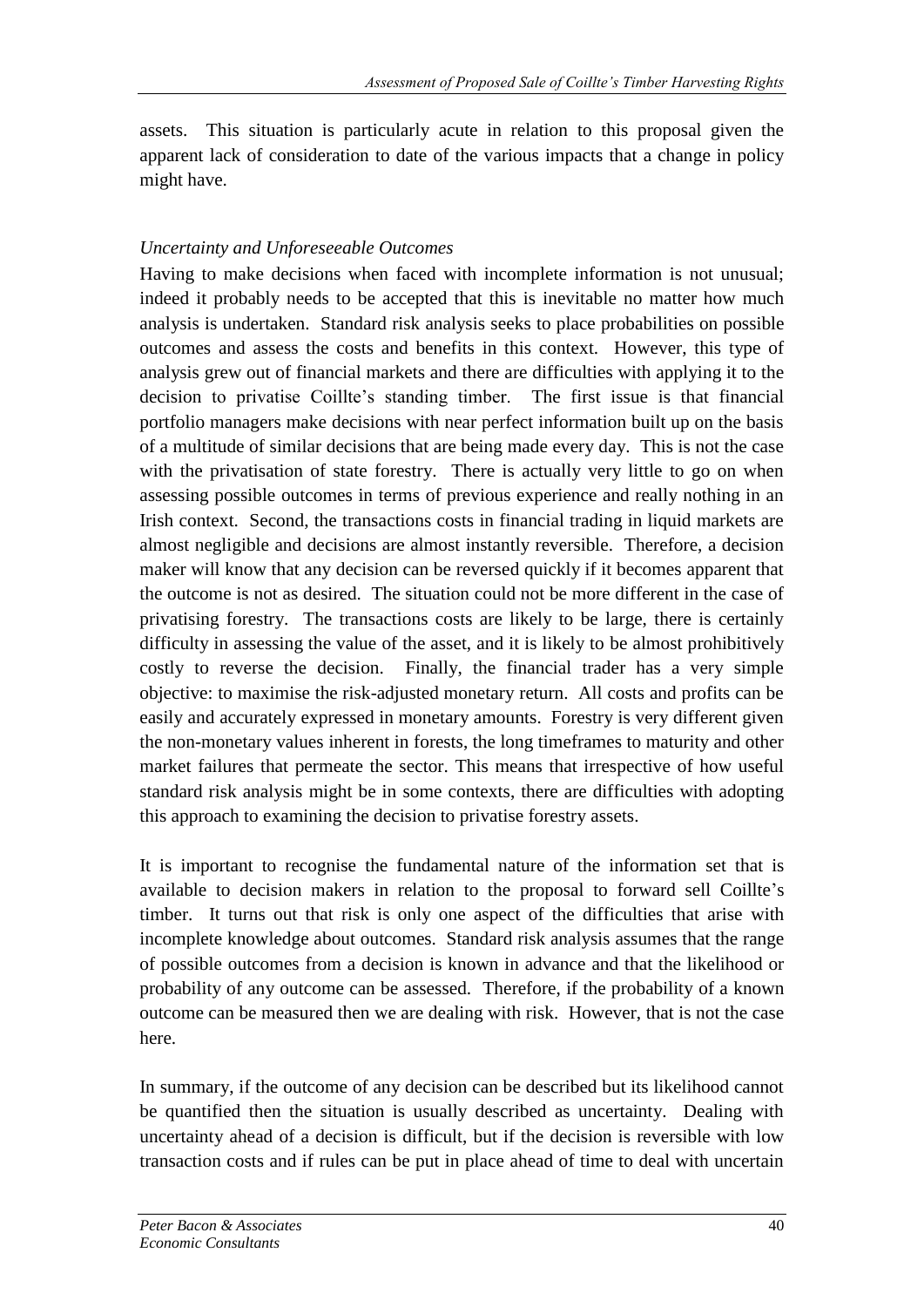outcomes i.e. contingency plans, than standard risk analysis will generally suffice. However, with major decisions it may not be possible to identify the range of possible outcomes, particularly if combined with uncertainty. If it is difficult to describe possible outcomes but the likelihood of a successful outcome can be assessed then this introduces an element of vagueness into our knowledge. Again, it is possible to deal with such situations, for example through get-to or clawback clauses attached to the sale.

The greatest problems exist when an outcome is both difficult to describe and its likelihood is difficult to assess. In such circumstances it can be said that the gaps in the knowledge set when the decision is being made are such that the outcome is unknown. This characterisation of the knowledge terrain for possible outcomes of decisions is shown in Figure  $6.1<sup>57</sup>$ .



## **Figure 6.1: Knowledge Deficiencies and Unpredictability**

Cooper (2012) identifies policies with unknown outcomes as creating the conditions for Black Swan events, an approach that has gained considerable attention in recent years<sup>58</sup>. A Black Swan event has 3 characteristics:

- it is a rare event outside the realm of regular expectations so will not be predicted by existing information,
- it has far-reaching impacts, and
- after the event it appears to have been obvious that it would occur.

The financial crash of 2008 is generally seen as one such event. The problem is that it is almost impossible to deal with such outcomes but it has become increasingly clear

<sup>57</sup> This figure is based on Cooper, M. (2012) *Capturing the Value of Offshore Wind: A multi-criteria approach to shaping the UK's future electricity generation mix*. Report to Mainstream Renewable Power. The author of that report uses this schema to examine the options for the UK Government when deciding on the role of offshore wind power in meeting the UK's energy requirements.

<sup>58</sup> Taleb, Nassim Nicholas (2010). *The Black Swan: the impact of the highly improbable* (Second ed.). Penguin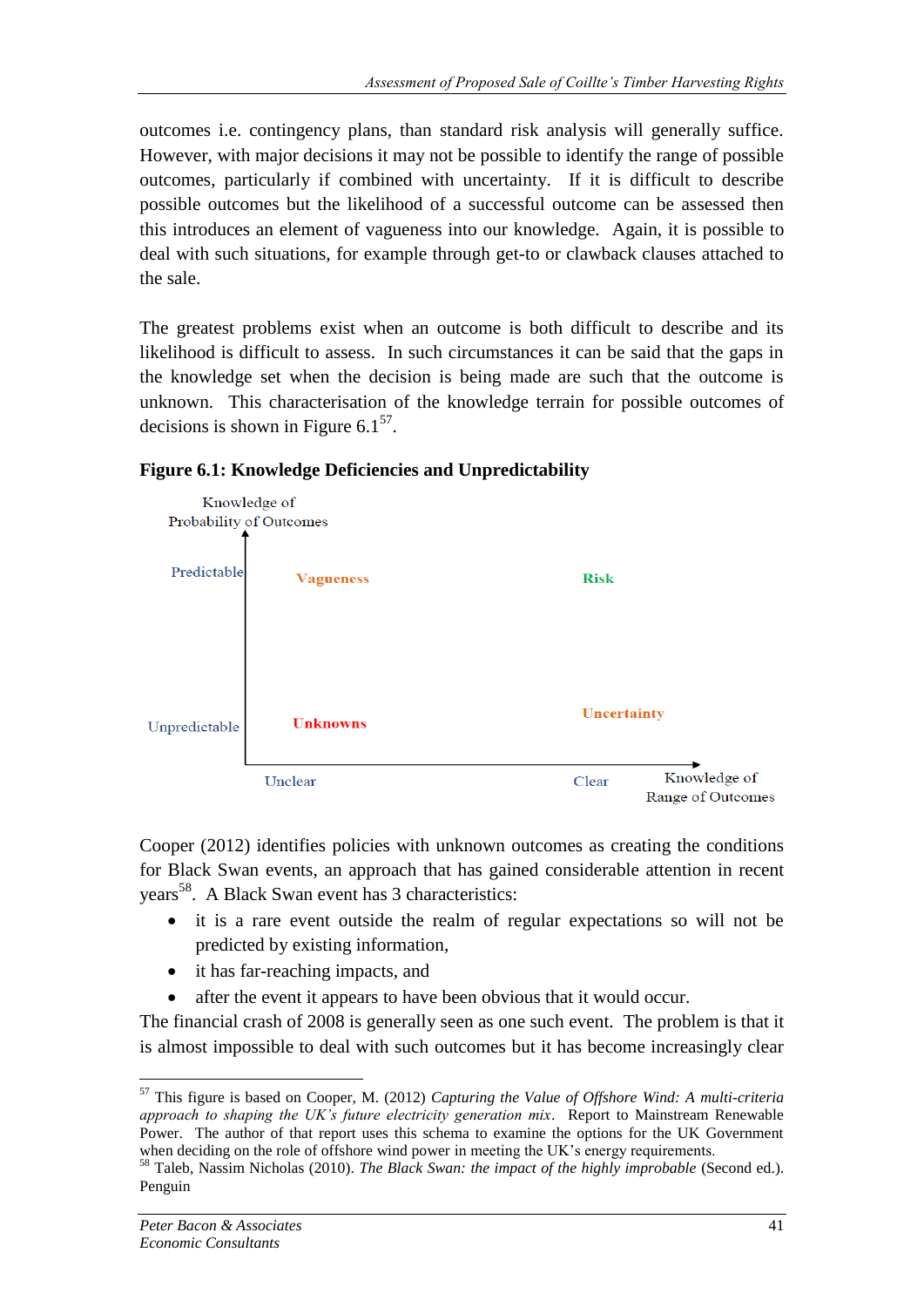that it is inadequate to think of decisions that are made in the face of incomplete information regarding complex outcomes simply in terms of risk as usually understood.

In an Irish context, the privatisation of *eircom* could be analysed within this conceptual arrangement. Without going into detail, it is generally accepted that there are difficulties with how this turned out. The problem is not just that the sale was priced too high; after all the vendor was entitled to sell at the going market price and buyers accepted the risks. There was also uncertainty in part arising from the difficulty of assessing the possibility of a stock market crash following the dotcom boom. However, the greatest long term problem relate to the inability to foresee the way in which the finances of the company would be managed by a succession of owners and the extent and nature of the opportunities that would arise in the consumer telecommunications sector. Therefore, these could not have been factored into any *ex ante* assessment of the proposal to sell *eircom*.

When faced with risk, the correct response is to diversify the portfolio and hedge. With uncertainty, the correct response is to wait until information improves or include options if this is not possible. With vagueness it is important to have contingency plans or conditions on the sale to avoid possible but unclear outcomes. When the outcome is unknown it is more difficult to build in such conditions. One solution that can help to ease the potential impact of unknown outcomes is to move slowly and remain flexible i.e. keep open the option to change policy if its initial impacts are seen to be unexpected or costly. Under these circumstances it is not known if the policy decision will fail but failure is one possible outcome. As a result, one objective is to ensure that the policy fails early and fails small.

There are clearly important issues here with relevance to the proposal to forward sell part of Coillte's forestry assets. There are possible impacts associated with the forward sale of timber but it may not be possible to quantify or even describe the possible effects in advance. For example, it is not known how new owners would market the timber nor the impact this might have on the Irish timber processing industry. Importantly, it is not possible to foresee the opportunities to develop valueadding industries, based on a steady supply of timber onto the market, that might arise in future decades but will not be realised if the supply is not secured. Neither is it known what might be the attitude of private owners to access or how this might impact on the non-timber value of Irish forests. Therefore, while the proposal seems to be simply a liquidation of existing assets, there are important unknowns as we don't know the full range of possible outcomes and we don't have any way to assign probabilities.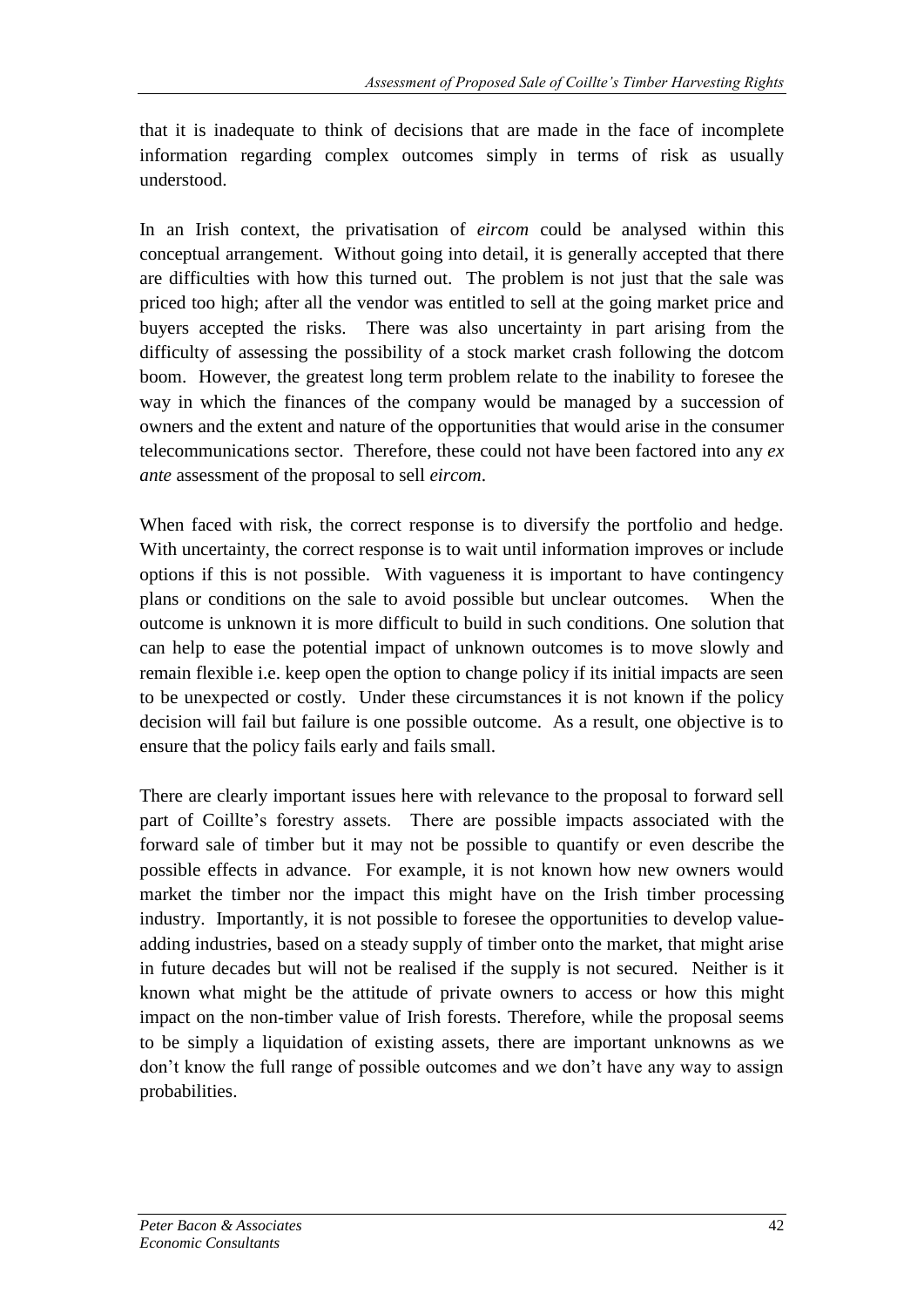## *6.2 Options to Manage Uncertain Outcomes*

There is obviously uncertainty regarding the likelihood of some of the outcomes considered in the assessment in the previous sections of this report. This is particularly the case in relation to the potential impact on the processing sector as it currently exists and in relation to exploiting future opportunities that are not currently foreseeable, but could arise. Despite this, it is possible to certain strategies that might assist to reduce the potential costs of these uncertainties.

## *Create a Knowledge Base*

Where there are unknown outcomes, the best approach may be to try to create knowledge so that the set of outcomes can be described and assessed. In the context of forward selling timber this would mean structuring the sale in small lots to begin with i.e. to implement the decision on a piecemeal basis. If the policy is seen not to be working then it can be stopped. This is the fail early/fail small approach.

There is no evidence in policy statements that this is envisaged in a manner that could address the problems. As far as the policy has been set out so far, the required approach appears to be to go for a fairly quick sale. Indeed, it can be argued, with some validity, that there would be little point in selling the Coillte timber at all unless the funds can be generated quickly since the Irish economy shows signs of beginning to return to growth and will gradually move back to a more sustainable position. Furthermore, it is difficult to see how this approach could be implemented in a useful manner. A strategy of selling a few small lots over a few months to 'test the water' is inadequate as this would only provide information on prices i.e. the value that could be obtained. In any case, an offer to sell would inevitably lead to cherry picking with the very best parts of the forest estate getting good prices but providing little indication of what value might be realised overall. The fact is that many of the consequences of the sale might not become known for many years. It is in relation to these latter issues that the greatest problems exist. As a result, there is little value in proceeding in this manner as the required knowledge will not accrue within a meaningful period of time.

## *Place Conditions on the Sale*

It is possible to envisage that the sale could have conditions attached that would require timber to be placed on the market to retain the level of certainty that is currently provided to processors and to ensure open access to forests.

However, while theoretically possible, it is difficult to see how such conditions could be implemented in practice. First, the price that would be obtained for an asset with effective conditions would almost certainly be lower than for a simple sale. Such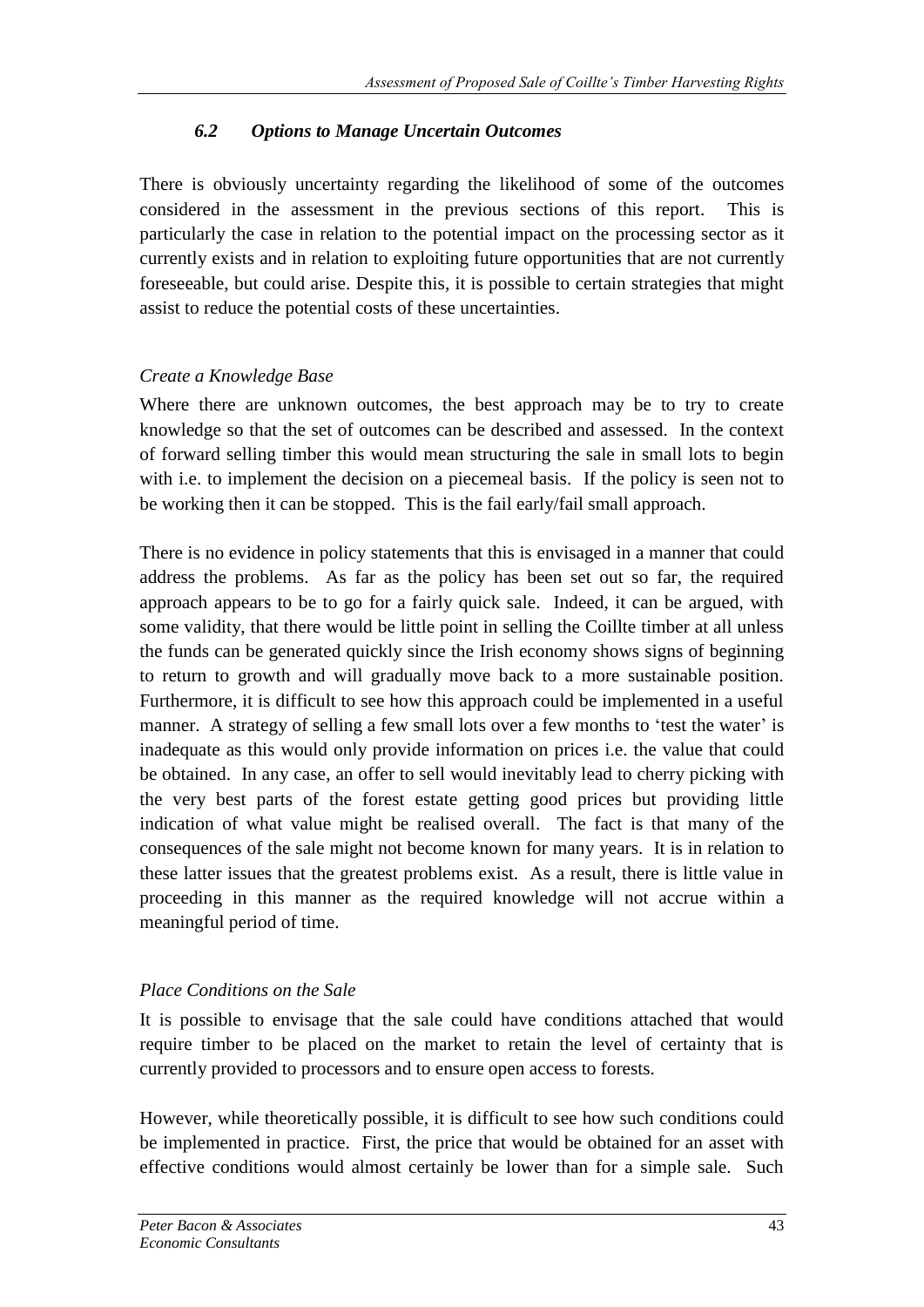evidence as is available from international instances of forest privatisation indicate that restrictions reduce the benefits. Second, such conditions would place the purchasers at a competitive disadvantage relative to suppliers of timber from existing private plantations and, apart from the commercial consequences of this, it may mean that they would not be legal under competition legislation. Finally, it is difficult to see how such conditions could be enforced, particularly in relation to access, without incurring high costs and probably political opposition from private plantation owners. Ireland does not have the necessary legislative base to either guarantee public access to private forests nor to direct when commercial forests should be harvested. In as far as the legislation exists in this area it is primarily concerned with specifying conditions under which forests can be cut, i.e. it is restrictive not prescriptive. In summary, therefore, while this option appears useful at first, it is unlikely that it would be of any use in practice.

## *Avoid Legacy Issues*

One the key issues driving the results obtained in the assessment is that a forward sale of Coillte timber would force the acknowledgement that there are important liabilities in the company that could not then be paid through a revenue stream that would be greatly reduced. Thus, when the value is crystallised in the forward sale, so too are the liabilities. This is not very surprising given that the proposal is to effectively remove the assets from Coillte while leaving the liabilities in place. One way to avoid having an ongoing liability on the state would be to sell Coillte in its entirety, including the land.

Undertaking a full valuation of Coillte is beyond the scope of this report but there are various methodologies that could be used to identify an indicative value for Coillte if sold in full as a going concern. The simplest way to identify a value is to apply a suitable price-earnings (p/e) ratio to net earnings (profit after taxes). A review of current p/e ratios for publically listed companies in the timber and forestry sectors indicates a very wide range with a company's growth prospects being a key factor leading to a higher p/e. Most US companies lie in the range of 4 to 17 times, but some are much higher while others did not report positive earnings in recent years making the calculation impractical. In the UK a p/e of 8.67 is reported for the sector but the sample is very small. Applying a p/e of 10 to Coillte's earnings would provide an indicative estimate of the value of the company on the open market.

Coillte's *Annual Report 2011* shows an operating profit of  $\epsilon$ 32.4 million and profit after taxation of just under  $\epsilon$ 20 million. This was just below the 5 year average profit of  $\epsilon$ 21.125 million. Applying a p/e of 10 to the 2011 profit would provide a valuation of  $\epsilon$ 200 million. However, turnover has been pretty flat in recent years – leaving aside the sharp drop in 2009 – and with a return on assets of just 1.3% and a return on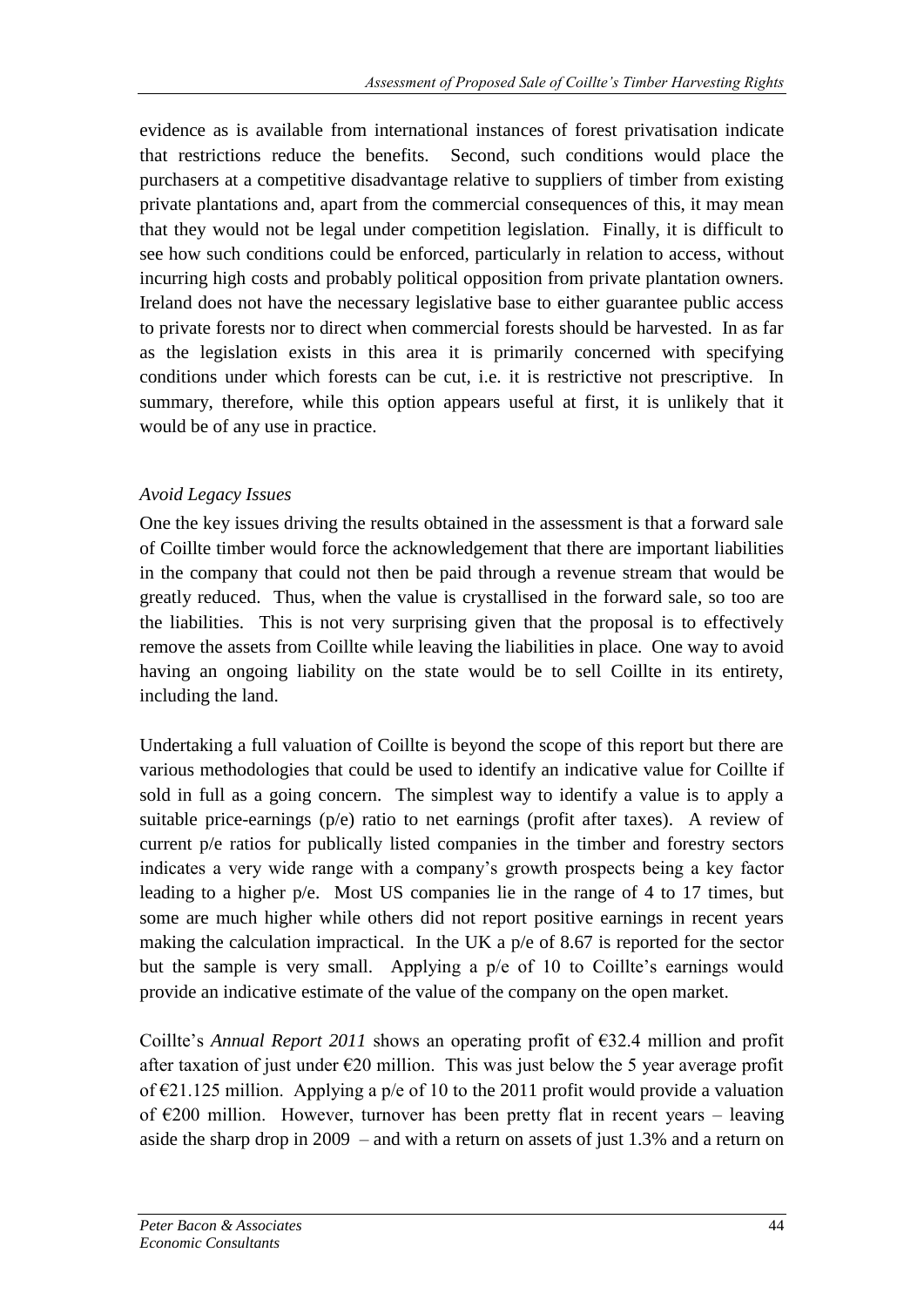equity of 1.67%, this valuation of  $\epsilon$ 200 million could be optimistic. Furthermore, profits are susceptible to a fall in price of timber which is a cyclical product.

This brief examination suggests that the value that could be raised in a complete sale would be well below the estimated value of the timber and below the value of the discounted stream of future profits that would accrue to the State in a no-change scenario. This makes the proposal uneconomical. There would also be no guarantee in relation to the flow of timber onto the market or public access to forests. In any case, in part because the sale of land would be politically non-palatable, the full sale of Coillte has already been ruled out.

## *Restructure Coillte as a Manager of National Parks*

The final option is to proceed with the sale as envisaged but recognise that Coillte could no longer be considered to be a commercial state company primarily engaged in the production of timber. Instead it would be more akin to a National Parks service and could be restructured as such. Legislation would be required and an annual budget. It would also be necessary to sell the panel board mills and other commercial enterprises. However, none of these should pose insurmountable problems.

The problem with this alternative is that this option is basically what has been evaluated above, although it would at least be a recognition of the true nature of the proposed forward sale. The proposal is not simply a liquidation of an asset to provide funds but the effective liquidation of a business that leaves a large liability on the state. While the residual entity could raise some revenues through timber sales and perhaps through managing the National Parks as a result of investment in amenity facilities, it would primarily be subsidised by the state. In effect, this is what the assessment above is concluding. However, no argument has been made that this is either a required move nor a strategically beneficial proposal. Instead, the only rational for the sale is economic. The question therefore is whether the transformation of Coillte into a state subsidised manager of national parks would provide economic benefits and the unambiguous conclusion of this study is that this is not the case.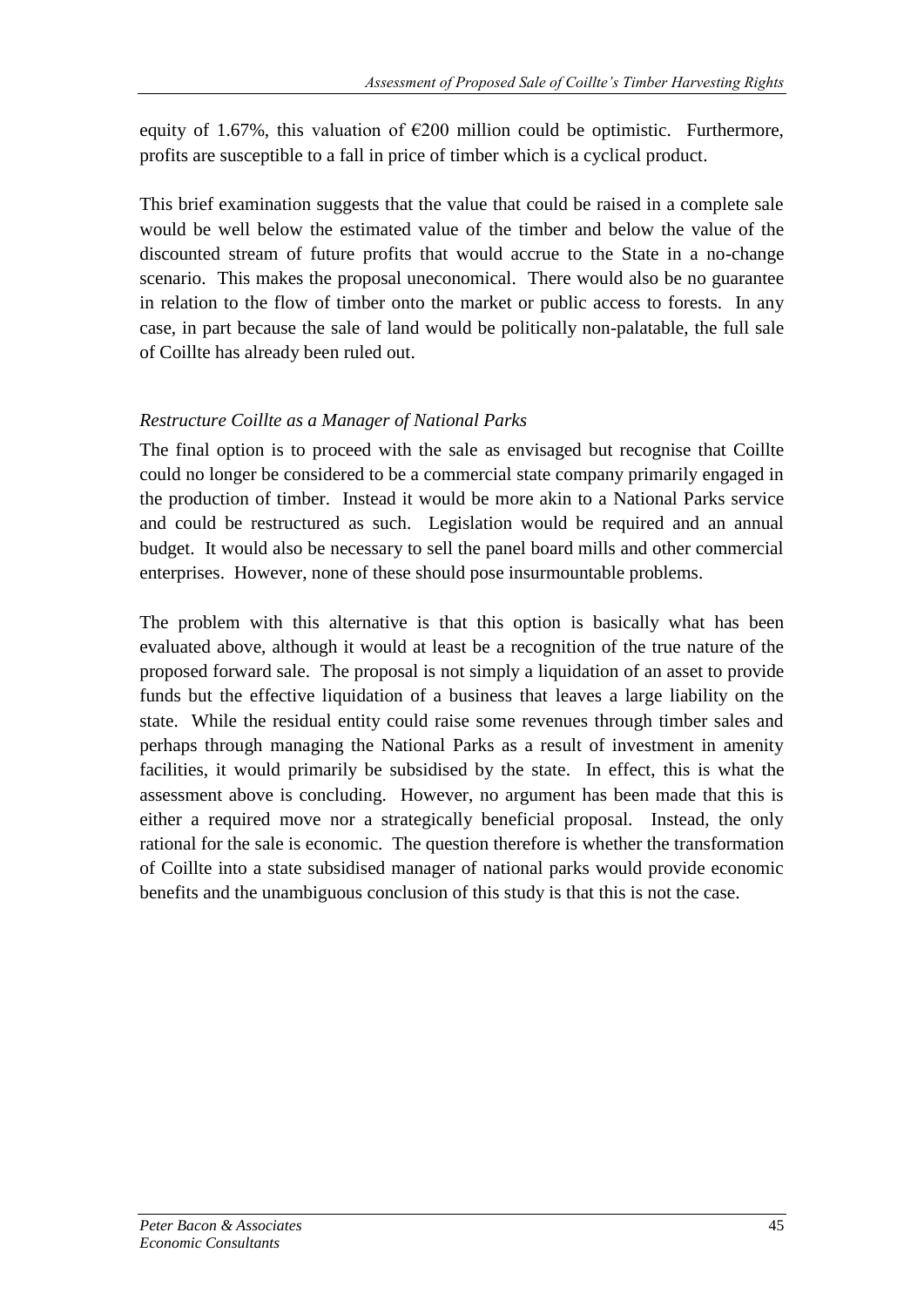# **7. Findings**

This report provides an assessment of the economic impact of the proposal to forward sell 75% of the future output of Coillte timber for a period of 80 years. The proposal has not been fully articulated to date and this representation of what is proposed is based on the consultants' understanding of such statements as have been made. At the start it is important to be clear that the only rationale that has been put forward is that this would raise liquid funds and there is nothing in existing Irish forestry policy nor in any strategic review of the sector that would support such a sale.

State ownership of forestry is common practice in almost all countries and there are sound reasons in terms of market failures why this is the case. Some privatisations have taken place in recent decades but there is little in the way of relevant experience to guide the Irish decision. From the available instances, the conclusions would appear to be rather similar to privatisations in other sectors. After such a policy is implemented, efficiency improves, but the real gains arise when the privatisations occurs in the context of a wider programme of privatisation. A change of ownership is not the important issue. In any case, it is clear from the examples that have been reviewed that they do not shed much light on what might be the likely outcomes of privatising timber in Ireland.

Irish forestry policy has effectively seen the part privatisation of forest resources not through changing ownership but through encouraging private plantations. This strategy is based on the accepted need to increase the supply of timber in Ireland to enable value-adding processing industries to develop. While this has been in place for almost two decades, the supply of timber from the private sector remains very small so that timber from Coillte forests dominates total supply. Private supply will increase over the next decade but Coillte will remain dominant in terms of supplies of sawn timber, particularly at larger diameters.

The forward sale of the timber would have a number of impacts for which costs can be estimated. These include the loss to the state of the stream of profits earned by Coillte, the need to fund a future deficit in Coillte as it will not be able to fund its operations, the need to recognise liabilities in the company including debt and a large pensions deficit that will not be funded from operations, the cost of job losses within Coillte, and the impact of privatisation on public access to forests. Under detailed assumptions and using available data, these costs have been estimated to have a present value in a base year of  $\epsilon$ 1.3 billion.

Coillte sells timber in an open auction process that it has developed and it is open to private suppliers to participate. Prices in Ireland have tended to be towards the higher end compared with European countries but not extraordinarily so, excluding the UK. The average price to saw mills in recent years has been just over  $\epsilon$ 43 per m<sup>3</sup> with  $\epsilon$ 50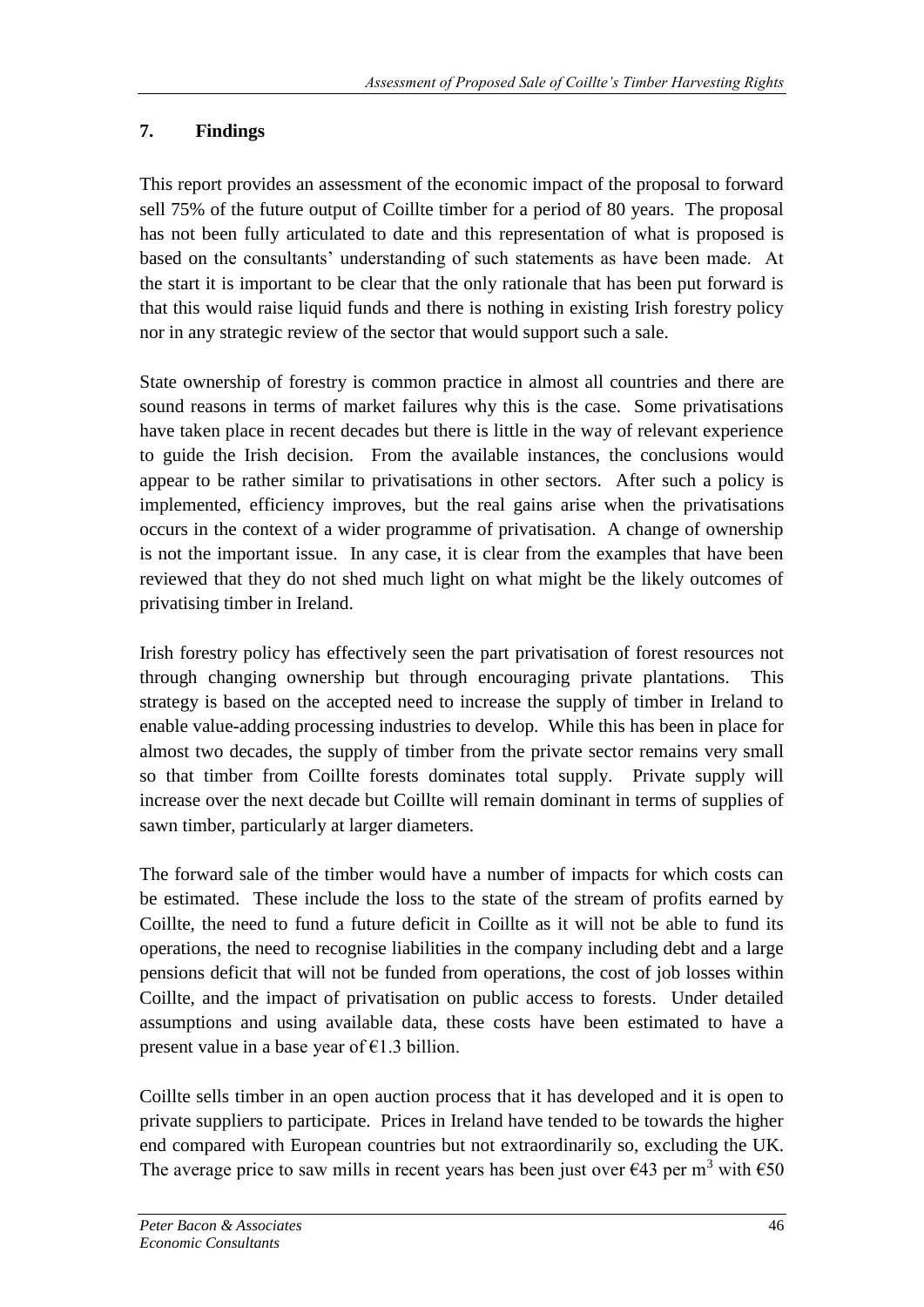per  $m<sup>3</sup>$  being achieved in 2012. It is clear that no common market in timber exists between Ireland and the UK given the disparity in prices and the fact that Irish sawmills continue to rely on Ireland for timber supplies.

To generate a sale valued at  $\epsilon$ 1.3 billion would require an average price of  $\epsilon$ 78 per m<sup>3</sup>. This is well above current or recent prices and there is no basis in these prices for assuming that this would be achieved. Even if it was assumed that this could be achieved then Coillte's profit under a no-change scenario would rise dramatically so that the estimate of the cost of forward selling in terms of the lost forward stream of profits would also rise.

The analysis recognises that the funds generated could be used productively to generate returns in excess of their initial value. While it would take time for this value to accrue, potential returns under optimistic assumptions suggest that the economic value of the funds could be 1.15 times the monetary value of the sale. However, even allowing for this, the required price for the timber still exceeds the price that can be expected.

The proposal is an abrupt change in Irish forestry policy to the extent that it could greatly disrupt the sector and make the objectives that have been set unattainable. There are risks associated with this that go beyond the normal risks that can be associated with projections of timber prices. These include the potential to disrupt the processing sector, a possible cost factor that was not included in the assessment of costs. The problem is that it is very difficult to specify what outcome might result and to assess the potential for this to happen. It is possible to envisage some options to minimise this potential, such as a piecemeal approach to the sale using a policy that could be soon reversed or a conditional sale, but it is unlikely that such options would have any real value in practice.

The analysis shows that the actual gains from the proposed sale would be limited, even in the short term, while there would be considerable longer term liabilities created with a lot of uncertainty regarding the full range of impacts. The overall result is that this proposal is not just a move to liquidate timber assets but would effectively liquidate Coillte as a viable entity. Given the non-commercial activities of Coillte and the residual land and forest that would need to be managed, it should be seen as a proposal to restructure Coillte as a National Parks Service that will depend on a state subsidy to carry out is obligations. However, no argument has been formulated to support such a move and, when viewed as such, the economic rationale for the sale disappears.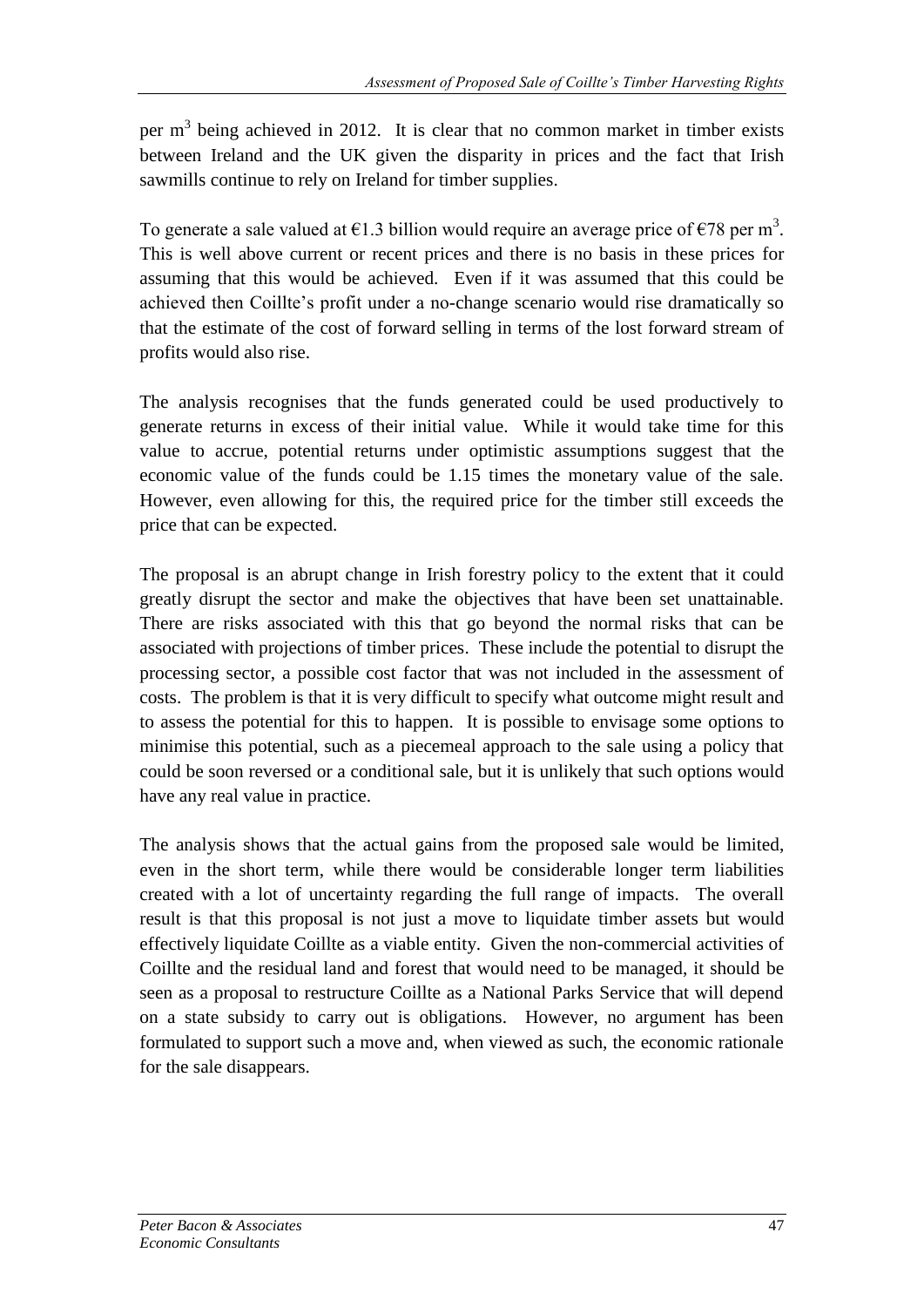## **Appendix: Discounting in the Public and Private Sectors**

The appropriate discount rate is an important decision in the assessment of costs and benefits given the long time period involved. It depends on the entity making the assessment and will differ depending on whether it is a public or a private sector decisionmaker. The factors that determine the discount rate have subjective as well as objective elements. For example, risk is not an absolute characteristic of any outcome but depends in part on characteristics of the decision maker and their perception of the situation.

Two aspects of this are of particular importance in relation to forestry. The first is that, no matter how big in terms of assets under management, the portfolio of any private asset manager will be less diversified than that of almost any public policy maker. For example, forestry assets will be only one asset class among many for the public sector assessor to a greater extent than for the private portfolio manager. As a result, the public sector is more diversified in terms of its holdings than will be the private portfolio under almost any conceivable circumstances. The result is that the effective risk that is attached to forestry will be lower in the public sector. This is particularly important for forestry assets that have a long time to maturity and the value of which will depend on variable market prices. As a result, the appropriate discount rate to use when valuing those assets from the point of view of the public owner will be lower than will be used by the private sector.

The second, associated issue relates directly to the time period to maturity. Obviously a private individual has a limited time period over which value must be assessed while the state can assume an infinite time horizon. Even a corporate portfolio manager must impose an effective maturity date as liabilities will not have an infinite time horizon. One implication is that the state will assess value over a longer period i.e. it can wait longer. The result is that the appropriate discount rate to use is once again  $lower^{59}$ .

The importance of these issues has been assessed in the development of Irish forestry policy and the 2004 *Review* pointed out their potential importance when assessing the cost of existing premium payments to private growers in Ireland<sup>60</sup>. This work assessed various options to revise the structure of such payments while keeping constant the returns that would be earned by private growers with a view to reducing

<sup>59</sup> There is an extensive literature on this issue. Spackman, M. (2002) '*Observations on discounting and the very long term*' published by HM Treasury provides a summary of some of the main points while a report by OXERA Consulting (2002) '*A Social Time Preference Rate of Use in Long-Term Discounting*' to UK Government Departments identifies the impact of the time period in reducing the discount rates that should be used in assessing projects.

<sup>60</sup> *A Review and Appraisal of Ireland's Forestry Development Strategy*. Report to Department of Agriculture, Food and Forestry by Peter Bacon & Associates in association with Deloitte Corporate Finance (September 2004)